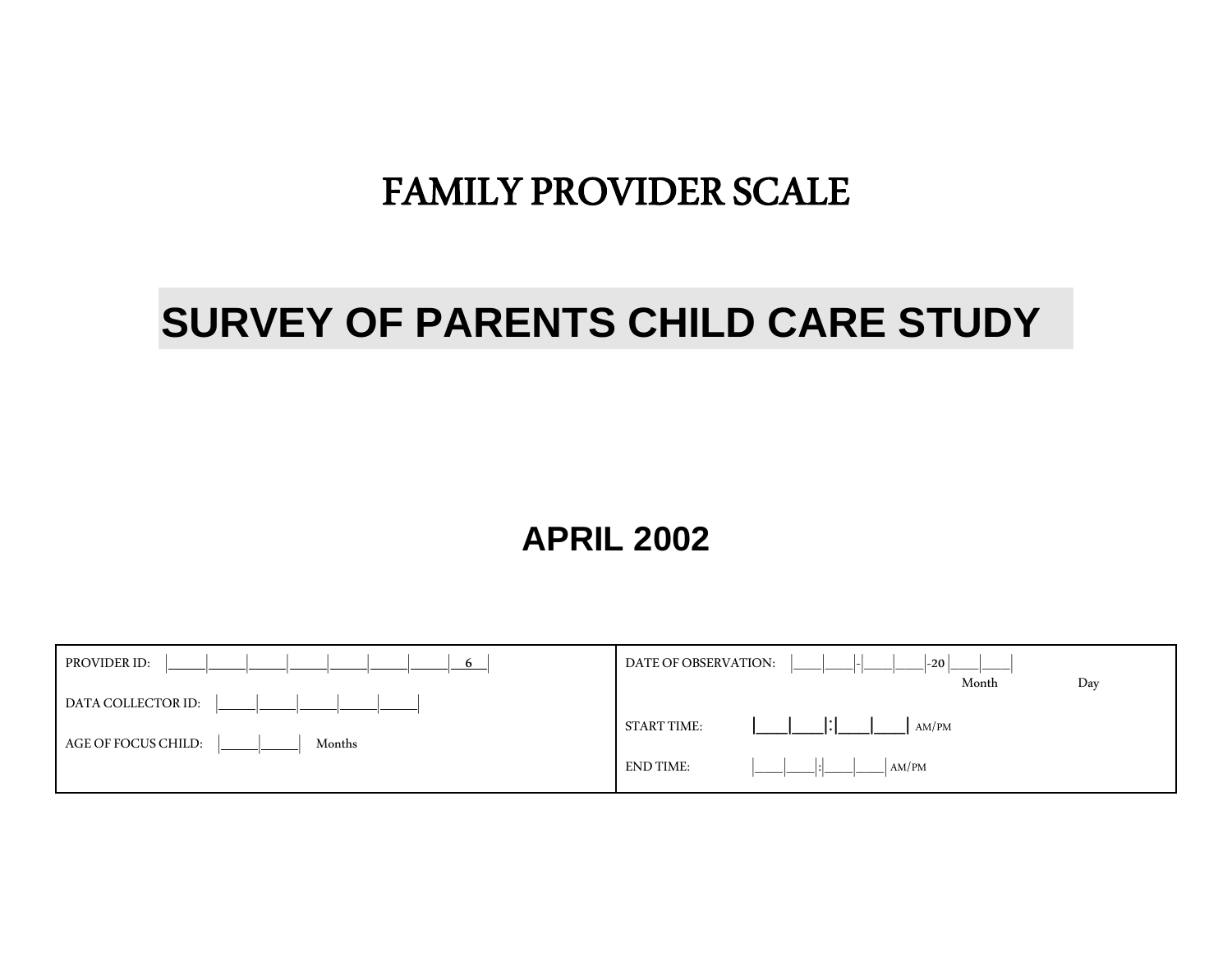# FAMILY DAY CARE RATING SCALE

©1989, Published by Teachers College Press

Authors:

Thelma Harms Richard M. Clifford

DATA COLLECTION BOOKLET (Adapted from Family Day Care Rating Scale by Thelma Harms and Richard M. Clifford. Copyright © 1989 by Thelma Harms, and Richard M. Clifford. Used by permission of the publisher and the authors.)

> Survey of Parents Child Care Study DO NOT DUPLICATE WITHOUT PERMISSION

Z:\FFCENTRAL\COLLABORATIVE\CHILDCARE\3YRCHILDCARE\_PUBLIC\FAMILY OBS AND CENTER OBS COPYRIGHTED SCALES\SCALE INSTRUMENTS\FRAGILE FAMILIES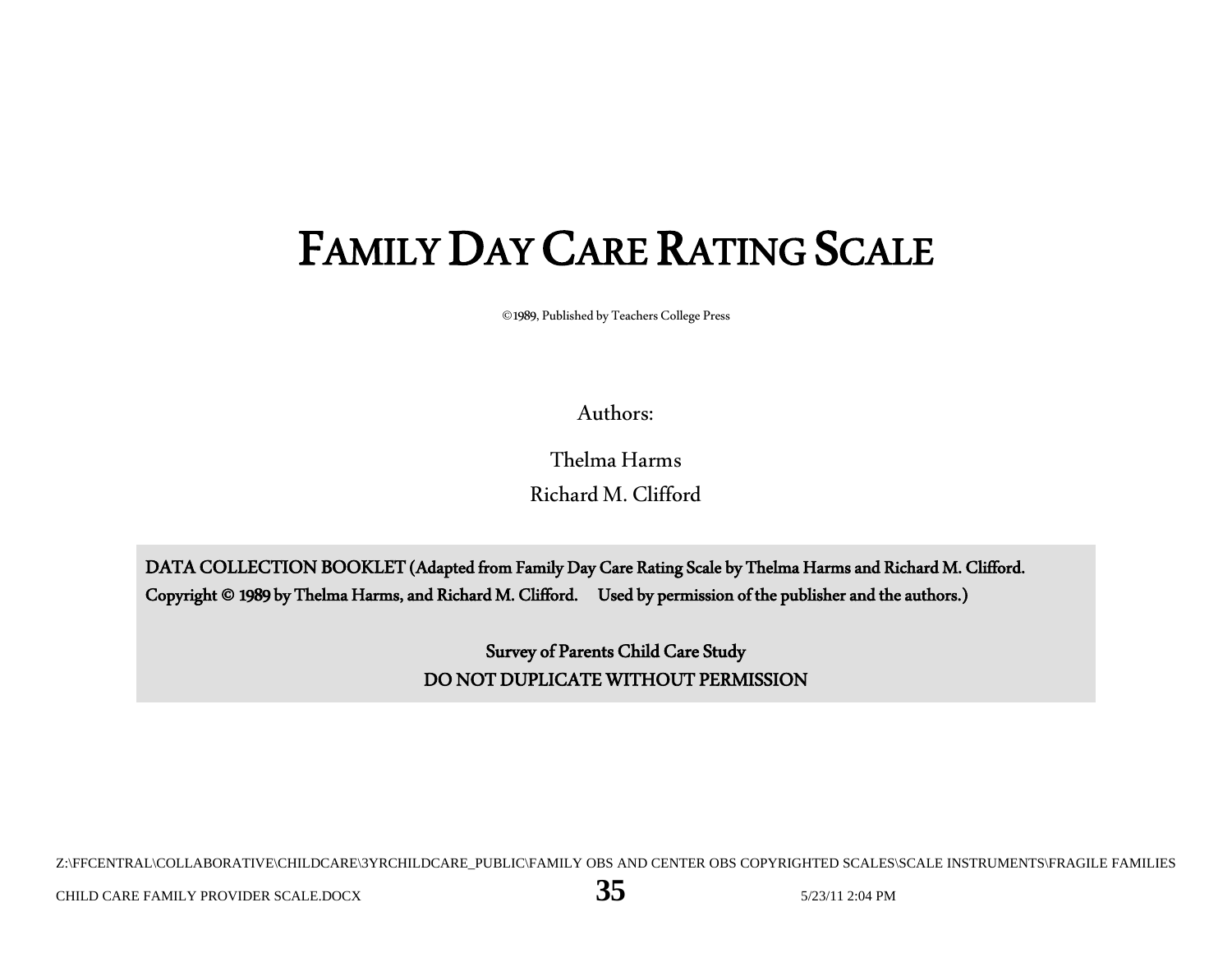**Items** 

## **SPACE & FURNISHINGS FOR CARE & LEARNING**

#1:FURNISHINGS FOR ROUTINE CARE AND LEARNING #2:FURNISHINGS FOR RELAXATION AND COMFORT #3:CHILD-RELATED DISPLAY #4:INDOOR SPACE ARRANGEMENT #5:ACTIVE PHYSICAL PLAY #6a:SPACE TO BE ALONE (INFANTS/TODDLERS) #6b:SPACE TO BE ALONE (2 YEARS AND OLDER)

## **BASIC CARE**

#7:ARRIVING/LEAVING #8: MEALS/SNACKS #9: NAP/REST #10:DIAPERING/TOILETING #11:PERSONAL GROOMING #12: HEALTH #13: SAFETY

## **LANGUAGE & REASONING**

#14a:INFORMAL USE OF LANGUAGE (INFANTS/TODDLERS) #14b:INFORMAL USE OF LANGUAGE (2 YEARS AND OLDER) #15a:HELPING CHILDREN UNDERSTAND LANGUAGE (INFANTS/TODDLERS) #15b:HELPING CHILDREN UNDERSTAND LANGUAGE (2 YEARS AND OLDER) #16:HELPING CHILDREN USE LANGUAGE #17:HELPING CHILDREN REASON (USING CONCEPTS)

## **Items**

## **LEARNING ACTIVITIES**

#18:EYE-HAND COORDINATION #19: ART #20:MUSIC AND MOVEMENT #21:SAND AND WATER PLAY #22:DRAMATIC PLAY #23: BLOCKS #24: USE OF T.V. #25:SCHEDULE OF DAILY ACTIVITIES #26:SUPERVISION OF PLAY INDOORS AND OUTDOORS

## **SOCIAL DEVELOPMENT**

#27: TONE #28: DISCIPLINE #29:CULTURAL AWARENESS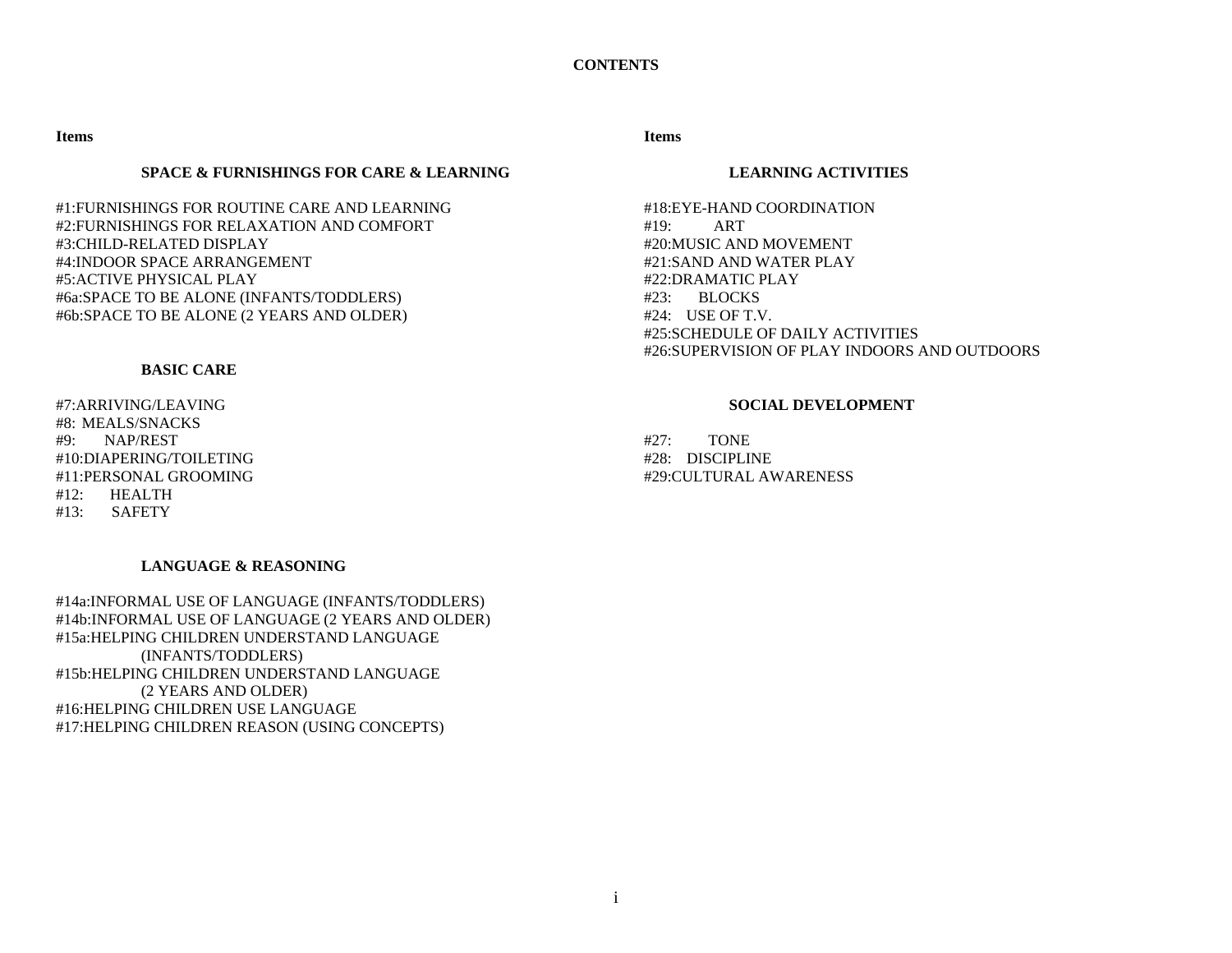## **INSTRUCTIONS FOR USING THE FDCRS**

Review the entire scale carefully before attempting to rate family child care home. In order to be accurate, all ratings have to be based as exactly as possible on the descriptions provided in the scale items.

Before starting the observation ask the careprovider to let you know which areas are used for the children. Include both indoor and outdoor spaces. Ask about the ages of the children enrolled in the group, and note them. Look to see where information is posted, such as a schedule, emergency plans, or information for parents.

Ratings are to be assigned in the following way:

- Ratings are based on the current situation that is observed or reported, not on future plans.
- A rating of 1 is given if any part of that description applies.
- A rating of 3 or 5 is given only if all parts of the description are met. All positive descriptions in 3 must be met before any higher rating is given for an item.
- A mid-point rating of 2 is given if nothing in 1 is present and half or more of 3 is observed.
- Any observations listed under rating 3 (minimal) that have an asterisk beneath the check box are considered "negative minimal" observations. If any of these behaviors are NOT observed (and so not checked), you may advance to the next rating level if all other observations are checked.
- A mid-point rating of 4 or 6 is given when all of the lower and half or more of the next higher description applies. **Partial credit within indicators may be given for mid-point ratings**.
- A rating of 7 is given only when all of the description in 5 plus all of the description in 7 applies.
- Some items and indicators apply only to certain age groups. If even one child is within that age group, the item should be rated.
- Be sure to read the Notes when they are provided for an item ( $f$  refers to notes at bottom of page).

If an item is not applicable because it refers to older or younger children than those enrolled, write N/A next to the box. Score the item as if that indicator wasn't there.

Here are some hints about the order in which to do the items:

- Begin with those items most easily observed (furnishings for routine care and learning, furnishings for relaxation and comfort, child-related display, and indoor space arrangement: Items 1-4).
- Some activities happen only at specific times of the day. Be aware of those items and rate them as they occur (arriving/leaving, meals/snacks, nap/rest, diapering/toileting, personal grooming: Items 7-11).

Questions to use have been provided in the Probes for those items that require information that is not likely to be observed. The numbers refer to the quality level  $(1, 3, 5 \text{ or } 7)$ followed by the indicator number. Thus, (3.3) means a question for indicator 3 under level 3. Q (1-7) means that the question must be asked for information needed to rate all the levels of quality, 1 through 7 for the item.

Ask only those questions needed to decide on a score. For example, if you can give a score of 3 based on your observation, and are not sure whether you can give a higher score because you were not able to observe all indicators, then you can ask the questions necessary to find out whether the score can be a 4 or 5. Do not ask the questions needed for a 7 until you know that the score is at least a 5. If you already know, based on what you observed, that the score can be no higher, do not ask further questions.

## **Items with additional notes will be indicated by a # symbol on the bottom of the page.**

Using the **Family Provider Scale**: take notes as you do the observation. If you have obtained information during the interview, record that data before starting the observation. The CCS-FDCRS Booklet has a box to check near each indicator that is met, as well as numerical scores for the item as a whole.

- It is advisable to use pencil on the booklet during the observation. The score you finally decide on should be marked clearly.
- Check each indicator that is met based on observation or reported by the caregiver.
- The CCS-FDCRS can be marked to indicate which item(s) you need to ask questions about in order to get additional information. Use the questions that are provided in the CCS-FDCRS for various indicators. By preparing yourself in this way, questions can be asked systematically in a short period of time. Remember to ask only those questions needed to check the indicators for a score.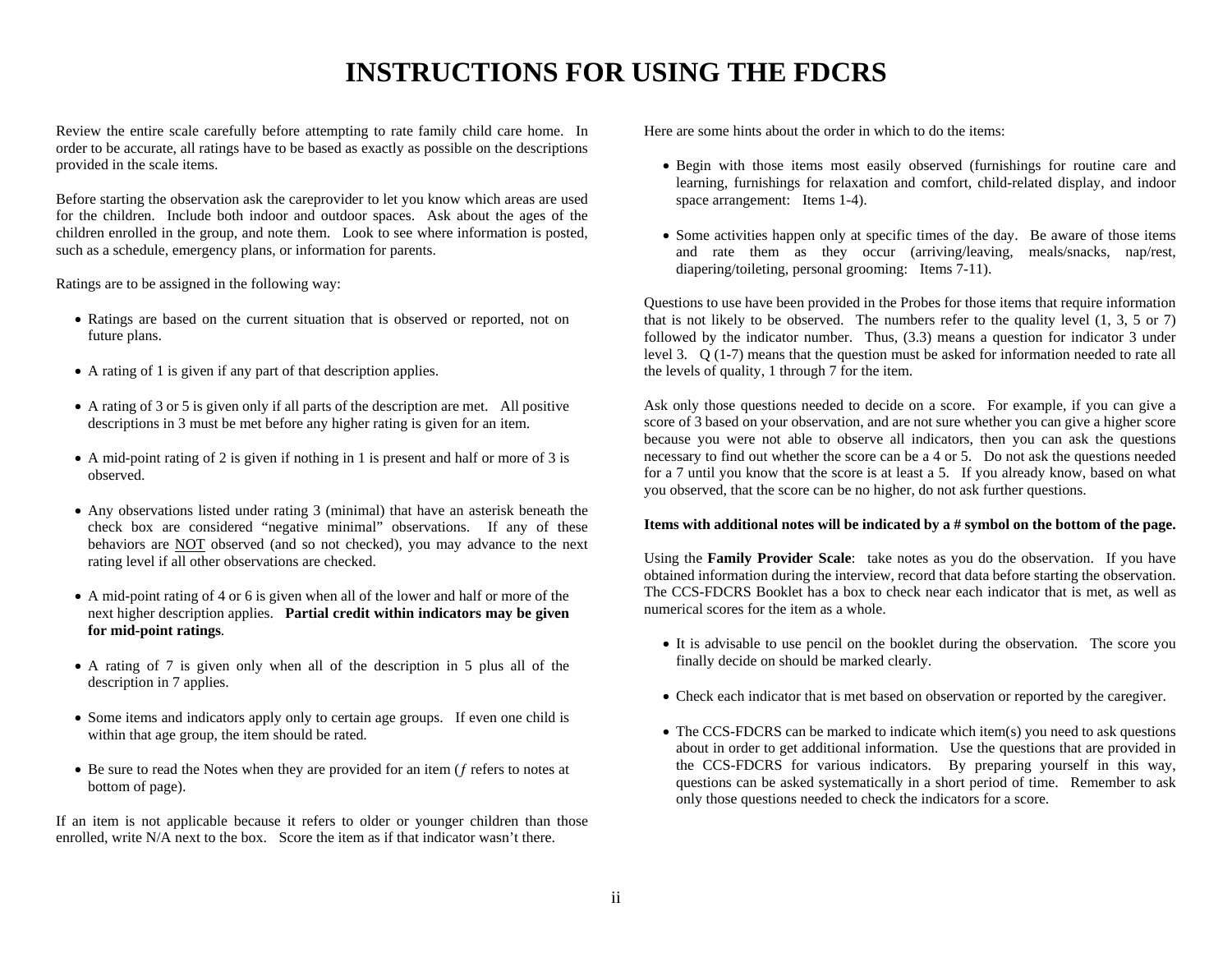## **FAMILY DAY CARE SCALE (FDCRS)**

|                                                                                         |                                                                                                                                                                                                                         | CHECK ( $\checkmark$ ) ALL THAT APPLY THEN CIRCLE ONE RATING FOR EACH ITEM                                  |     |                                                                                                                                                                                                                                                   |               |                                                                                                                                                                                                             |
|-----------------------------------------------------------------------------------------|-------------------------------------------------------------------------------------------------------------------------------------------------------------------------------------------------------------------------|-------------------------------------------------------------------------------------------------------------|-----|---------------------------------------------------------------------------------------------------------------------------------------------------------------------------------------------------------------------------------------------------|---------------|-------------------------------------------------------------------------------------------------------------------------------------------------------------------------------------------------------------|
|                                                                                         | Inadequate                                                                                                                                                                                                              | $M$ inimal<br>$\circledZ$                                                                                   | (4) | Good                                                                                                                                                                                                                                              | $\circled{6}$ | <b>Excellent</b>                                                                                                                                                                                            |
| <b>ITEM</b> #1:<br><b>FURNISHINGS FOR</b><br><b>ROUTINE CARE AND</b><br><b>LEARNING</b> | $_{1.1}$ $\Box$ Not enough furniture for<br>eating, sleeping, and<br>storing children's things#<br>$_{1.2}$ $\square$ No furnishings provided<br>for play activities<br>$_{1.3}$ $\Box$ Furniture broken or not<br>safe |                                                                                                             |     | $_{5.1}$ $\Box$ Furniture used for child<br>care routines and play<br>activities made suitable<br>to children's size $(e.g.,$<br>high chairs or adult<br><i>chairs with cushions</i><br>used while eating or<br>doing art work, booster<br>seats) |               | $_{7.1}$ $\square$ Some child-sized<br>furniture appropriate<br>for age of children<br>(e.g., small table and<br>$chairs)$ #<br>$_{7.2}$ $\square$ Furniture does not<br>crowd space used for<br>child care |
|                                                                                         |                                                                                                                                                                                                                         | $_{3.3}$ $\Box$ Furnishings are safe<br>and in good repair<br>3.4 □ Place to store<br>children's own things |     | $_{5.2}$ $\square$ Furnishings well cared<br>for $(e.g., sheets)$<br>changed weekly or<br>more, tables washed<br>after eating or art<br><i>activity</i> )                                                                                         |               | 7.3 $\Box$ Child-sized play<br>furnishings (e.g., play<br>kitchen, easel)                                                                                                                                   |

1.1 Since children are different sizes at different ages, the intent here is that furniture should be the right size for the children in care. Furniture that is smaller than adult-size may not be the right size to be considered child sized for a 2- and 3-year-old but may be child-sized for a 6- or 7-year-old. For example, when child sits in chair, child's feet rest on floor; table height comfortable (knees fit under table, elbows above table).

1.1 Child sized: The intent is to have furnishing of proper size for infants and toddlers. For example, if a child is using a little chair, the child's feet should rest on the floor. Table height should be comfortable, knees fitting under table, elbows above table.

- 1.1 To score *No* for this indicator, there must be some arrangement made to store children's things, such as coat hooks or a shelf for coats and diaper bags or backpacks.
- 7.1 *N/A* for infants (less than 12 months) and children aged 7 years or older.

 $\mathbf{I}$ 

| ITEM $#2$ :            | $_{1.1}$ $\square$ No soft furniture, | $_{3.1}$ $\Box$ Children allowed to use | $_{5.1}$ $\square$ Children allowed to | $7.1$ $\square$ Soft, child-sized |
|------------------------|---------------------------------------|-----------------------------------------|----------------------------------------|-----------------------------------|
|                        | cushions, or rugs                     | at least one piece of                   | use 2 or more soft                     | furnishings provided              |
| <b>FURNISHINGS FOR</b> | available for children to             | soft furniture in area                  | pieces of furniture or                 | especially for children           |
| <b>RELAXATION AND</b>  | use, except for cribs or              | used for child care                     | 4 pillows in area used                 | $(e.g., floor \textit{cusions},$  |
| <b>COMFORT</b>         | cots                                  | (e.g., a soft chair or                  | for child care                         | beanbag chairs,                   |
|                        |                                       | couch, cushions)                        |                                        | child-sized rocker,               |
|                        |                                       |                                         | $5.2$ $\Box$ Many soft or stuffed      | padded high chair do              |
|                        |                                       | $3.2 \square$ Some carpeted area for    | toys for daily use                     | not include cribs)#               |
|                        |                                       | children's use                          |                                        |                                   |
|                        |                                       |                                         | $5.3$ $\Box$ Adult provides body       |                                   |

*Customized FDCRS: For use for Survey of Parents Child Care Study Only* Item viiia *DO NOT DUPLICATE WITHOUT PERMISSION*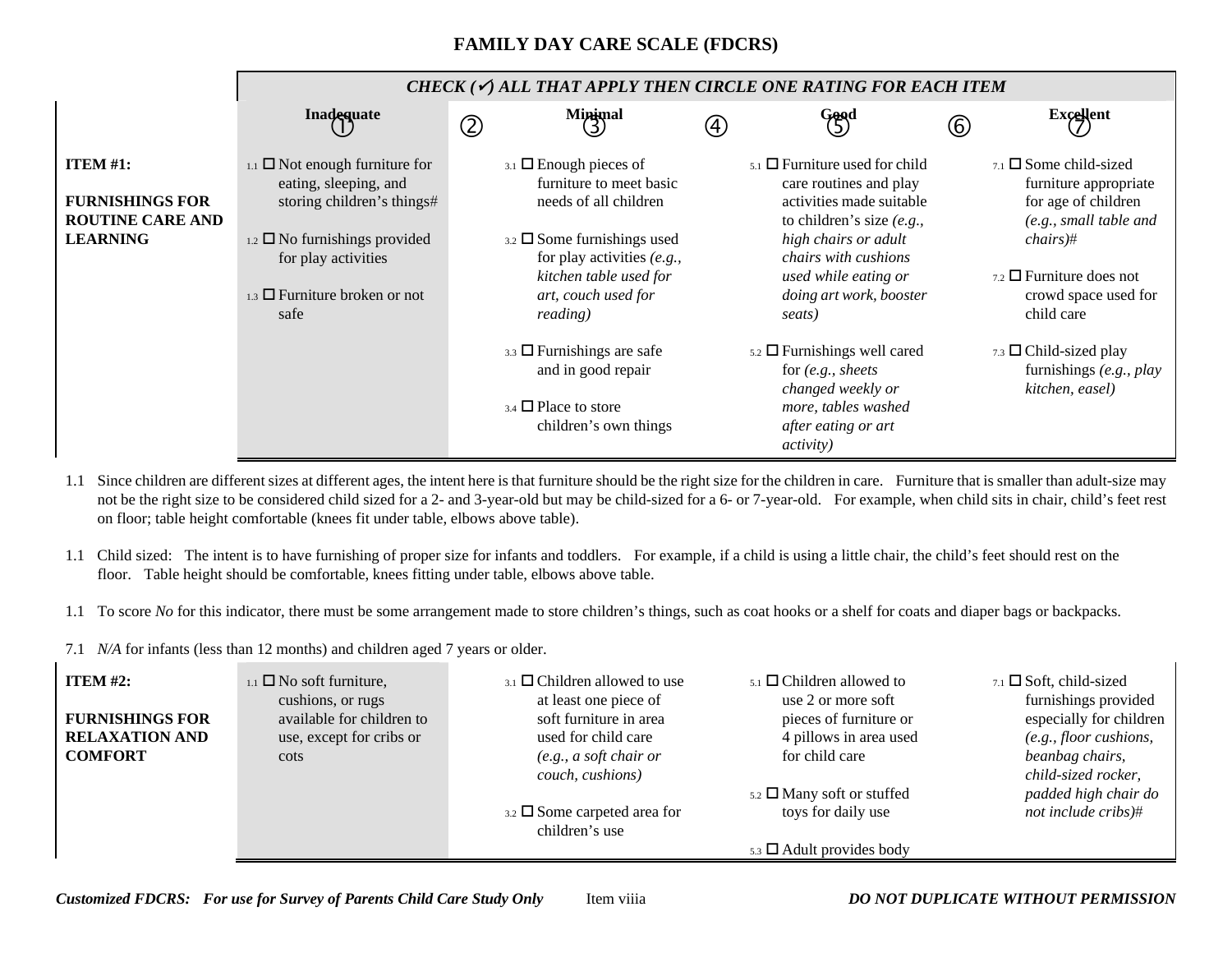|                                   |                                           | CHECK ( $\checkmark$ ) ALL THAT APPLY THEN CIRCLE ONE RATING FOR EACH ITEM                                                                                                                                                                                                                                                                                                                                                                                                                                                                                                                                                                                                                                                                                                                     |               |                                                                                                                                                                                                                        |             |                                                                                                                                                                           |             |                                                                                                                                                                                                                                                                                                 |
|-----------------------------------|-------------------------------------------|------------------------------------------------------------------------------------------------------------------------------------------------------------------------------------------------------------------------------------------------------------------------------------------------------------------------------------------------------------------------------------------------------------------------------------------------------------------------------------------------------------------------------------------------------------------------------------------------------------------------------------------------------------------------------------------------------------------------------------------------------------------------------------------------|---------------|------------------------------------------------------------------------------------------------------------------------------------------------------------------------------------------------------------------------|-------------|---------------------------------------------------------------------------------------------------------------------------------------------------------------------------|-------------|-------------------------------------------------------------------------------------------------------------------------------------------------------------------------------------------------------------------------------------------------------------------------------------------------|
|                                   |                                           | Inadequate                                                                                                                                                                                                                                                                                                                                                                                                                                                                                                                                                                                                                                                                                                                                                                                     | $^\copyright$ | $M$ inimal                                                                                                                                                                                                             | $\circledA$ | Good                                                                                                                                                                      | $\circledS$ | <b>Excellent</b>                                                                                                                                                                                                                                                                                |
|                                   |                                           |                                                                                                                                                                                                                                                                                                                                                                                                                                                                                                                                                                                                                                                                                                                                                                                                |               |                                                                                                                                                                                                                        |             | contact for infants and<br>toddlers under 24<br>months (e.g., holds and<br>rocks children)                                                                                |             |                                                                                                                                                                                                                                                                                                 |
|                                   |                                           | 7.1 To provide comfort, relaxation, and reassurance.                                                                                                                                                                                                                                                                                                                                                                                                                                                                                                                                                                                                                                                                                                                                           |               |                                                                                                                                                                                                                        |             |                                                                                                                                                                           |             |                                                                                                                                                                                                                                                                                                 |
| <b>ITEM #3:</b><br><b>DISPLAY</b> | <b>CHILD-RELATED</b>                      | $_{1.1}$ $\square$ No child-related pictures,<br>mobiles or children's<br>artwork put up for<br>children to look at                                                                                                                                                                                                                                                                                                                                                                                                                                                                                                                                                                                                                                                                            |               | $_{3.1}$ $\square$ Some children's<br>artwork displayed<br>3.2 □ Some store-bought or<br>adult-made pictures put<br>up especially for<br>children to look at (e.g.,<br>nursery rhymes,<br>ABC's, numbers,<br>holidays) |             | $_{5.1}$ $\Box$ Much children's work<br>displayed: at least<br>two items per child<br>enrolled#<br>$5.2 \square$ Some children's work<br>down low on child's<br>eye level |             | $7.1$ $\Box$ Many items of interest<br>to children on child's<br>eye level or where<br>children are held up to<br>see (e.g., in feeding<br>area, near cribs,<br>crawling and play<br>areas)<br>7.2 $\Box$ Display changed at<br>least monthly to match<br>children's activities<br>and interest |
| <b>PROBES:</b>                    |                                           |                                                                                                                                                                                                                                                                                                                                                                                                                                                                                                                                                                                                                                                                                                                                                                                                |               |                                                                                                                                                                                                                        |             |                                                                                                                                                                           |             |                                                                                                                                                                                                                                                                                                 |
| 3.1                               | If there is artwork displayed, ask:       |                                                                                                                                                                                                                                                                                                                                                                                                                                                                                                                                                                                                                                                                                                                                                                                                |               |                                                                                                                                                                                                                        |             |                                                                                                                                                                           |             |                                                                                                                                                                                                                                                                                                 |
|                                   |                                           | Whose artwork is this? (Note that credit is given only for artwork done by the children in care.)                                                                                                                                                                                                                                                                                                                                                                                                                                                                                                                                                                                                                                                                                              |               |                                                                                                                                                                                                                        |             |                                                                                                                                                                           |             |                                                                                                                                                                                                                                                                                                 |
| 7.2                               |                                           | How long do you keep the same pictures up?                                                                                                                                                                                                                                                                                                                                                                                                                                                                                                                                                                                                                                                                                                                                                     |               |                                                                                                                                                                                                                        |             |                                                                                                                                                                           |             |                                                                                                                                                                                                                                                                                                 |
|                                   |                                           | How do you decide what to put up for them to look at?                                                                                                                                                                                                                                                                                                                                                                                                                                                                                                                                                                                                                                                                                                                                          |               |                                                                                                                                                                                                                        |             |                                                                                                                                                                           |             |                                                                                                                                                                                                                                                                                                 |
| 5.1                               |                                           | Some flexibility can be used in determining whether there is enough art work displayed to give credit. First, no art work is required for any child under 12 months of age.<br>However, art work done by children in this age group should be counted if it is displayed. Second, interpret "at least 2 items per child enrolled" to mean that the total<br>number of displayed items should be twice the enrollment (i.e., if there are 6 children enrolled, there should be approximately 12 items displayed.) In addition, it should be<br>evident that most of the enrolled children over 12 months of age are represented in the display. If it is not easy to determine whether the work of most children is displayed,<br>ask the provider to tell you about who did the various items. |               |                                                                                                                                                                                                                        |             |                                                                                                                                                                           |             |                                                                                                                                                                                                                                                                                                 |
| ITEM #4:                          | <b>INDOOR SPACE</b><br><b>ARRANGEMENT</b> | $_{1.1}$ $\square$ Inadequate space set<br>aside for use by children<br>1.2 $\Box$ Crawling/walking infants<br>and toddlers kept in cribs                                                                                                                                                                                                                                                                                                                                                                                                                                                                                                                                                                                                                                                      |               | 3.1 D Adequate space set<br>aside for use by<br>children: crawling<br>space for infants, play<br>space for toddlers and                                                                                                |             | $5.1$ $\square$ Space is well arranged<br>(e.g., not crowded with<br>furniture, traffic<br>patterns do not<br>interfere with                                              |             | $_{7.1}$ $\square$ Additional materials<br>organized and<br>available to add to or<br>change play areas                                                                                                                                                                                         |

*Customized FDCRS: For use for Survey of Parents Child Care Study Only* Item ixa *DO NOT DUPLICATE WITHOUT PERMISSION*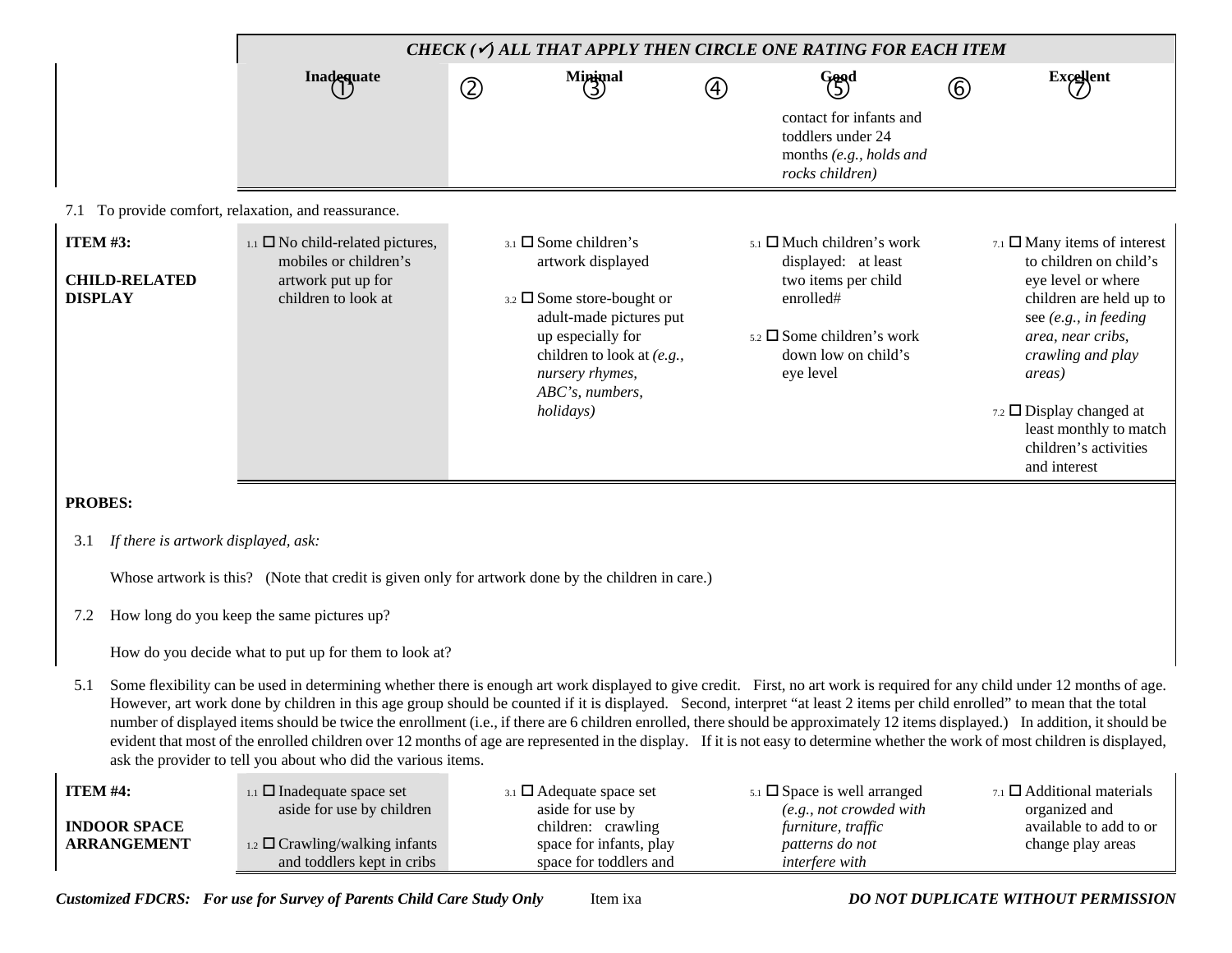|                                                                                                                                                     | CHECK ( $\checkmark$ ) ALL THAT APPLY THEN CIRCLE ONE RATING FOR EACH ITEM                                                                                                                                                                       |                   |                                                                                                                                                                                                                                                                                                                                                                                                                                                               |   |                                                                                                                                    |
|-----------------------------------------------------------------------------------------------------------------------------------------------------|--------------------------------------------------------------------------------------------------------------------------------------------------------------------------------------------------------------------------------------------------|-------------------|---------------------------------------------------------------------------------------------------------------------------------------------------------------------------------------------------------------------------------------------------------------------------------------------------------------------------------------------------------------------------------------------------------------------------------------------------------------|---|------------------------------------------------------------------------------------------------------------------------------------|
| Inadequate                                                                                                                                          | <b>Minimal</b><br>$\mathcal{D}% _{M_{1},M_{2}}^{\alpha,\beta}(\varepsilon)$                                                                                                                                                                      | $\left( 4\right)$ | Good                                                                                                                                                                                                                                                                                                                                                                                                                                                          | 6 | <b>Excellent</b>                                                                                                                   |
| or playpens for long<br>periods (If no children<br>under 24 mo.--Code<br>$N/A)$ #<br>1.3 $\Box$ Area used lacks good<br>ventilation, heat, or light | preschoolers<br>$3.2 \square$ Space cleared of<br>breakable objects and<br>other "no-no's" so<br>children can play with<br>few restrictions<br>$_{3,3}$ $\square$ Area used for child care<br>has good light,<br>ventilation, and<br>temperature |                   | activities, materials<br>with similar use placed<br>$together)$ #<br>$5.2 \square$ Two or more play areas<br>clearly defined (e.g.,<br>doll play, blocks, art,<br>or book areas)#<br>$5.3$ $\Box$ Adequate storage and<br>space to play in each<br>activity area $(e.g., box)$<br>or shelves for storing<br>blocks near space on<br>floor for block play)#<br>$5.4 \square$ Space set up so<br>children of different<br>ages can use it at the<br>same time # |   | $_{7.2}$ $\square$ Arrangements made to<br>promote independent<br>use by children $(e.g.,$<br>labeled storage boxes<br>or shelves) |

## **PROBE:**

- 7.1 Do you have any additional play materials that are not out now? (Ask to see.)
- 1.2 When infants and toddlers are confined in swings, cribs, playpens, infant seats, or highchairs, and thus prevented from moving around freely, they cannot learn through exploration. They may also be cut off from interaction with others. Generally, a very young child should not be confined at all if unhappy. Even if a child is playing happily, confinement should not exceed a period of half an hour at a time. Most of the day should be spent unconfined.
- 5.1 5.1 can be score *No,* even if 5.3 is cored *Yes.* 5.1 requires an evaluation of spaces used for both play and four routines. 5.3 evaluates only the storage and space used for play activity areas.
- 5.2 If 5.2 is scored *No* (i.e., there are not 2 or more play areas clearly defined) it is unlikely that 5.3 would be scored *Yes.*
- 5.3 Adequate storage and space must be provided for the clearly defined areas required in 5.2. Materials that are brought out occasionally, are not considered here.
- 5.4 The intent of this indicator is for all children enrolled to be able to use the space used for child care, whether there are several age groups or just one.

| ITEM $#5:$                            | $_{1.1}$ $\Box$ No safe outdoor or indoor<br>space used for active<br>physical play $(e.g., no$ | $_{3.1}$ $\square$ Safe outdoor physical<br>play for all ages<br>provided at least 3 | $5.1$ Outdoor space used by<br>children for 1-3 hours<br>daily year-around, | $7.1$ $\Box$ Many materials for<br>each age group                           |
|---------------------------------------|-------------------------------------------------------------------------------------------------|--------------------------------------------------------------------------------------|-----------------------------------------------------------------------------|-----------------------------------------------------------------------------|
| <b>ACTIVE PHYSICAL</b><br><b>PLAY</b> | space for tricycle riding,<br>ball playing, climbing; or<br><i>infants not taken</i>            | times a week<br>year-round except in<br>bad weather $f(e.g.,$                        | except in bad weather<br>$_{5.2}$ $\Box$ Physical activity                  | $_{7.2}$ $\square$ Materials provided for<br>toddlers' and<br>preschoolers' |

*Customized FDCRS: For use for Survey of Parents Child Care Study Only* Item xa *DO NOT DUPLICATE WITHOUT PERMISSION*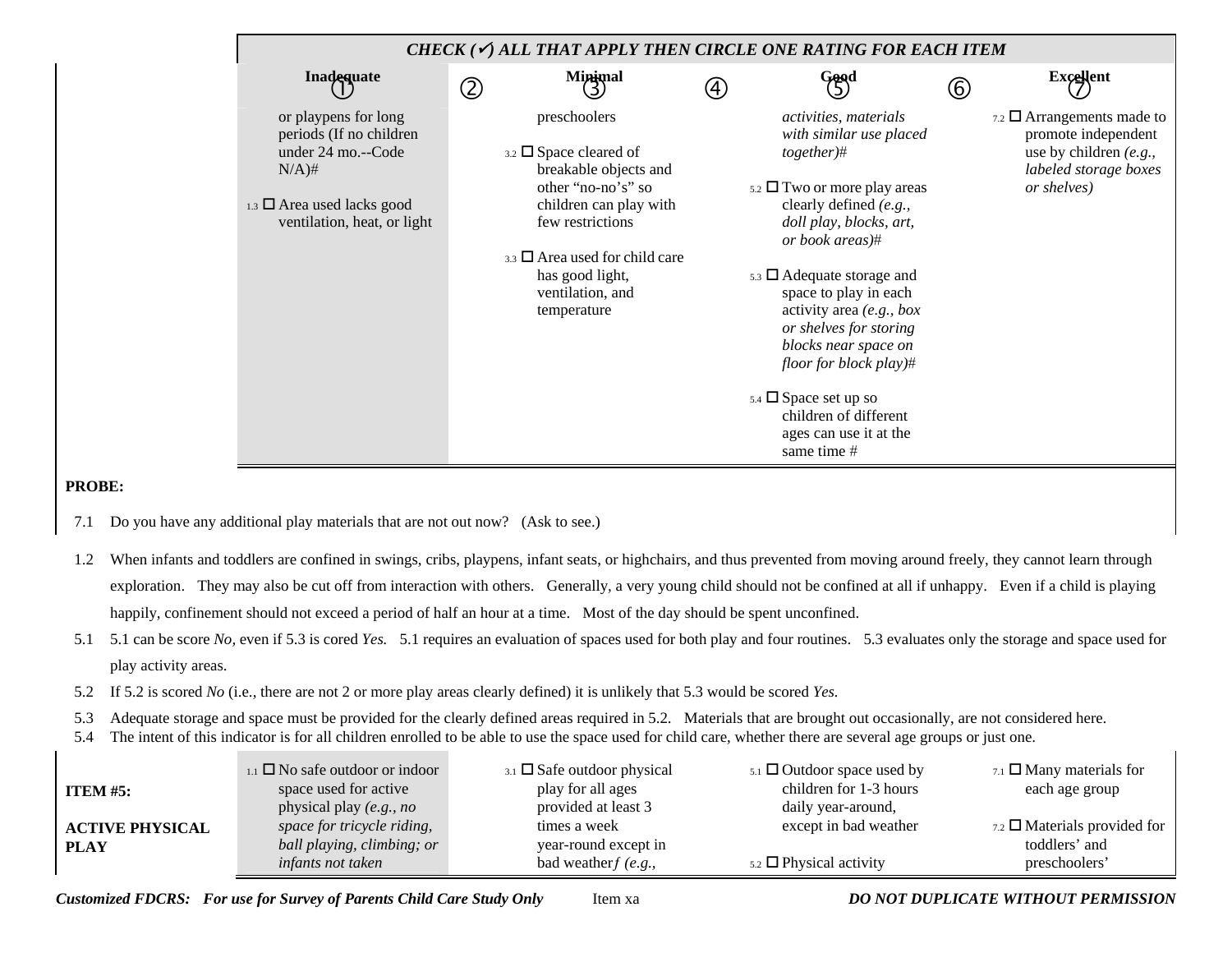|                                                                                                                                                                                                                                                                                                                 |                                                                                                                                                                                   | CHECK ( $\checkmark$ ) ALL THAT APPLY THEN CIRCLE ONE RATING FOR EACH ITEM                                                                                                                                                                                                                                                                                                                                                                                                                                                                                                                                                                                              |               |                                                                                                                                                                                                                                                     |               |                                                                                                                                                                                                                                                                                   |
|-----------------------------------------------------------------------------------------------------------------------------------------------------------------------------------------------------------------------------------------------------------------------------------------------------------------|-----------------------------------------------------------------------------------------------------------------------------------------------------------------------------------|-------------------------------------------------------------------------------------------------------------------------------------------------------------------------------------------------------------------------------------------------------------------------------------------------------------------------------------------------------------------------------------------------------------------------------------------------------------------------------------------------------------------------------------------------------------------------------------------------------------------------------------------------------------------------|---------------|-----------------------------------------------------------------------------------------------------------------------------------------------------------------------------------------------------------------------------------------------------|---------------|-----------------------------------------------------------------------------------------------------------------------------------------------------------------------------------------------------------------------------------------------------------------------------------|
| <b>MATERIALS:</b><br><b>INFANTS:</b><br><b>OUTDOOR</b>                                                                                                                                                                                                                                                          | Inadequate                                                                                                                                                                        | Minimal<br>(3)<br>$\circledZ$                                                                                                                                                                                                                                                                                                                                                                                                                                                                                                                                                                                                                                           | $\circled{4}$ | Good                                                                                                                                                                                                                                                | $^\copyright$ | $\text{Excellent}$                                                                                                                                                                                                                                                                |
| <b>PAD OR BLANKET,</b><br>CRIB GYM, PUSH/<br><b>PULL TOYS</b><br><b>TODDLERS AND</b><br>PRESCHOOLERS:<br>WAGON,<br>TRICYCLE,<br><b>SCOOTER, DOLL</b><br>CARRIAGE, BALLS,<br><b>CLIMBING</b><br>OBJECTS, SLIDE,<br><b>CUSHIONS OR RUG</b><br>FOR TUM-<br><b>BLING, LARGE</b><br><b>CARDBOARD</b><br><b>BOXES</b> | <i>outdoors</i> )<br>$_{1.2}$ $\square$ No crawling space used<br>indoors for infants and<br>toddlers<br>$_{1.3}$ $\square$ No materials, or materials<br>unsafe, in poor repair# | safety assured by close<br>supervision; area<br>fenced if needed)#<br>$3.2$ $\Box$ Clean, safe indoor<br>space provided for<br>infants and toddlers to<br>crawl and walk around<br>much of the day<br>3.3 $\Box$ Some materials, all in<br>good repair                                                                                                                                                                                                                                                                                                                                                                                                                  |               | provided indoors for<br>all ages in bad weather<br>$5.3$ $\square$ Materials stimulate<br>variety of large muscle<br>skills (e.g., crawling,<br>walking, balancing,<br>climbing, swinging,<br>playing ball)                                         |               | imaginative play $(e.g.,$<br>movable boards and<br>crates for creative<br>building)#<br>$_{7.3}$ $\square$ New challenge added<br>each week through<br>planned activity (e.g.,<br>obstacle course,<br>crawling tunnel,<br>games with beanbags,<br>tumbling on mat, ball<br>games) |
| <b>PROBES:</b><br>3.1 & 5.1<br>7.1 & 7.2<br>7.3<br>1.3<br>1.3                                                                                                                                                                                                                                                   | Do you have any additional play materials that you use outdoors? (Ask to see.)                                                                                                    | How often do the children play outside? For how long? When do you keep the children inside all day?<br>Do you plan any outdoor play activities? If so, about how often do you have planned outdoor activities? Please give examples.<br>Children should be dressed properly and allowed to play outdoors except on the few days of very bad weather, such as rain or snow.<br>This indicator is scored Yes if there are no materials, or if some materials are in such poor repair that they are dangerous, or if most of the materials are in poor repair.<br>A few materials may be in poor repair as long as they do not pose a serious threat to children's safety. |               |                                                                                                                                                                                                                                                     |               |                                                                                                                                                                                                                                                                                   |
| 3.1<br>7.2                                                                                                                                                                                                                                                                                                      | Some material in poor repair allowed if not serious safety threat.<br>N/A if only infants (less than 12 months) are in care.                                                      |                                                                                                                                                                                                                                                                                                                                                                                                                                                                                                                                                                                                                                                                         |               |                                                                                                                                                                                                                                                     |               |                                                                                                                                                                                                                                                                                   |
| ITEM #6a:<br><b>SPACE TO BE</b><br><b>ALONE (INFANTS/</b><br><b>TODDLERS)</b>                                                                                                                                                                                                                                   | $_{1.1}$ $\Box$ Children left alone<br>without interaction for<br>half an hour or longer<br>while awake $(e.g., kept in$<br>crib or playpen, isolated<br>in room alone)<br>OR     | $_{3.1}$ $\square$ Caregiver provides<br>space to be alone,<br>protected from others,<br>for infants/toddlers<br>(e.g., puts baby in<br>playpen or crib while<br>playing with popular<br>toy for a short period of<br>time)                                                                                                                                                                                                                                                                                                                                                                                                                                             |               | $5.1$ $\Box$ Careprovider interacts<br>frequently (more than<br>once every 10 minutes)<br>with infants/toddlers<br>who are in space to be<br>alone (e.g., smiles at or<br>talks to infant in high<br>chair playing with<br>toys; brings new toys to |               | $7.1$ $\Box$ Planned activities<br>provided for<br>play-alone spaces<br>$7.2$ $\Box$ Play-alone activities<br>used by careprovider<br>to give individual time<br>and attention $(e.g.,$<br>play special game,                                                                     |

*Customized FDCRS: For use for Survey of Parents Child Care Study Only* Item xia *DO NOT DUPLICATE WITHOUT PERMISSION*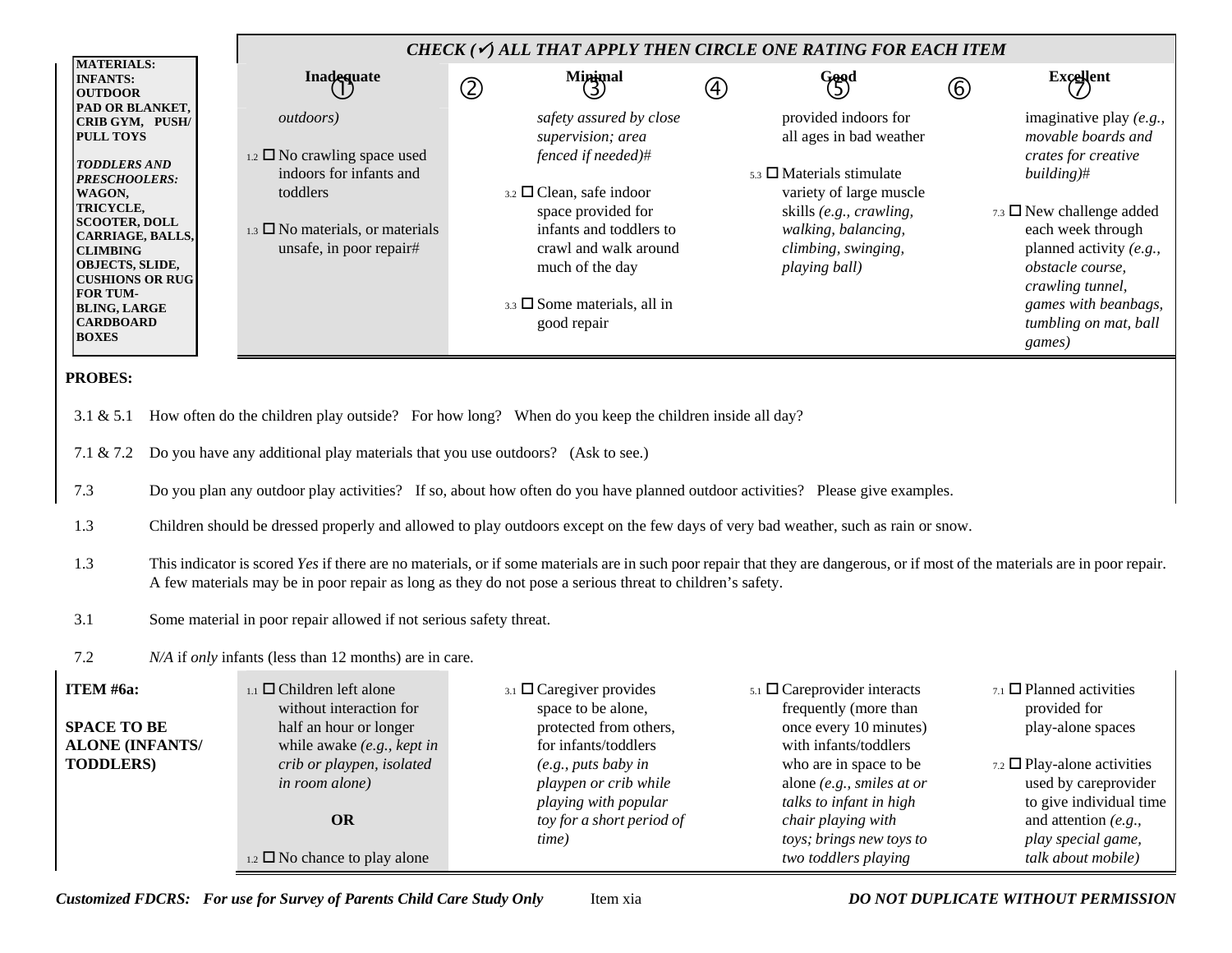| CHECK ( $\checkmark$ ) ALL THAT APPLY THEN CIRCLE ONE RATING FOR EACH ITEM |         |                                                                                                                     |                                |   |           |  |  |  |
|----------------------------------------------------------------------------|---------|---------------------------------------------------------------------------------------------------------------------|--------------------------------|---|-----------|--|--|--|
| Inadequate                                                                 | C       | $M$ inimal<br>(4)                                                                                                   | Good<br>G                      | 6 | Excellent |  |  |  |
| protected from others                                                      | bored # | $_{3.2}$ $\square$ Removes child from<br>alone space within half<br>an hour, or sooner if<br>child seems unhappy or | together in protected<br>area) |   |           |  |  |  |
|                                                                            |         | $_{3.3}$ $\square$ Interacts with child at<br>least every 10 minutes                                                |                                |   |           |  |  |  |

**PROBES:***If infants and toddlers have not been observed in protected space, ask:*

1.2 & 3.1 Do you ever need to give the infants and toddlers protection from being bothered by the others, such as when they want to play with a special toy? If so, how do you do that?

5.1 If you have one or two of them playing protected from the others, about how often do you check on them?

- 7.1 Do you ever plan activities so that 1 or 2 children can play alone? *If yes, ask:* What kind of activities?
- # Space to be alone is not to be confused with time out. The intent of Item 6 is to provide relief from the constant social pressure of groups of children. For infants and toddlers, being kept in a crib or playpen without interaction for periods of half an hour or more while awake is an inappropriate use of alone space, even if toys are provided. Score this item N/A if no infants/toddlers are enrolled or if the children generally get along very well and the caregiver uses other effective means of protecting a child from being annoyed by others. For example, space to be alone is not needed (score item N/A) if the caregiver successfully redirects annoying children to use other toys, rather than the toy another child is already using. However, the item must be scored if *a space to be alone is used that impedes a child's ability to explore and learn for a significant amount of time during the observation or if a child is often annoyed by others, and there is no safe space for the child to escape the annoyance*.

Score N/A - if children generally get along and the caregiver uses other effective means of protecting a child from being annoyed by others.

3.2 Score *N/A* if caregiver does not place child into an alone space that the child cannot leave independently.

| <b>ITEM</b> #6b:         | $_{1.1}$ $\Box$ No possibility for | $_{3.1}$ $\square$ Children are allowed to | $5.1$ $\Box$ Space is set aside and                   | 7.1 $\Box$ Caregiver uses                                            |
|--------------------------|------------------------------------|--------------------------------------------|-------------------------------------------------------|----------------------------------------------------------------------|
|                          | children to play alone,            | find space to be alone                     | made safe for one or                                  | play-alone space to                                                  |
| <b>SPACE TO BE ALONE</b> | protected from being               | (e.g., in play)                            | two children to play,                                 | avoid problems or to                                                 |
| (2 YEARS AND             | bothered by others                 | equipment, behind                          | protected from others                                 | help concentration on                                                |
| OLDER)                   |                                    | furniture)                                 | $(e.g., no-interruption)$<br>rule, space out of sight | an activity                                                          |
|                          |                                    |                                            | of other children)#                                   | $7.2$ $\Box$ Play-alone activities<br>provided on a regular<br>basis |

**PROBES:** *If children 2 and older have not been observed in protected "play alone" space, ask:*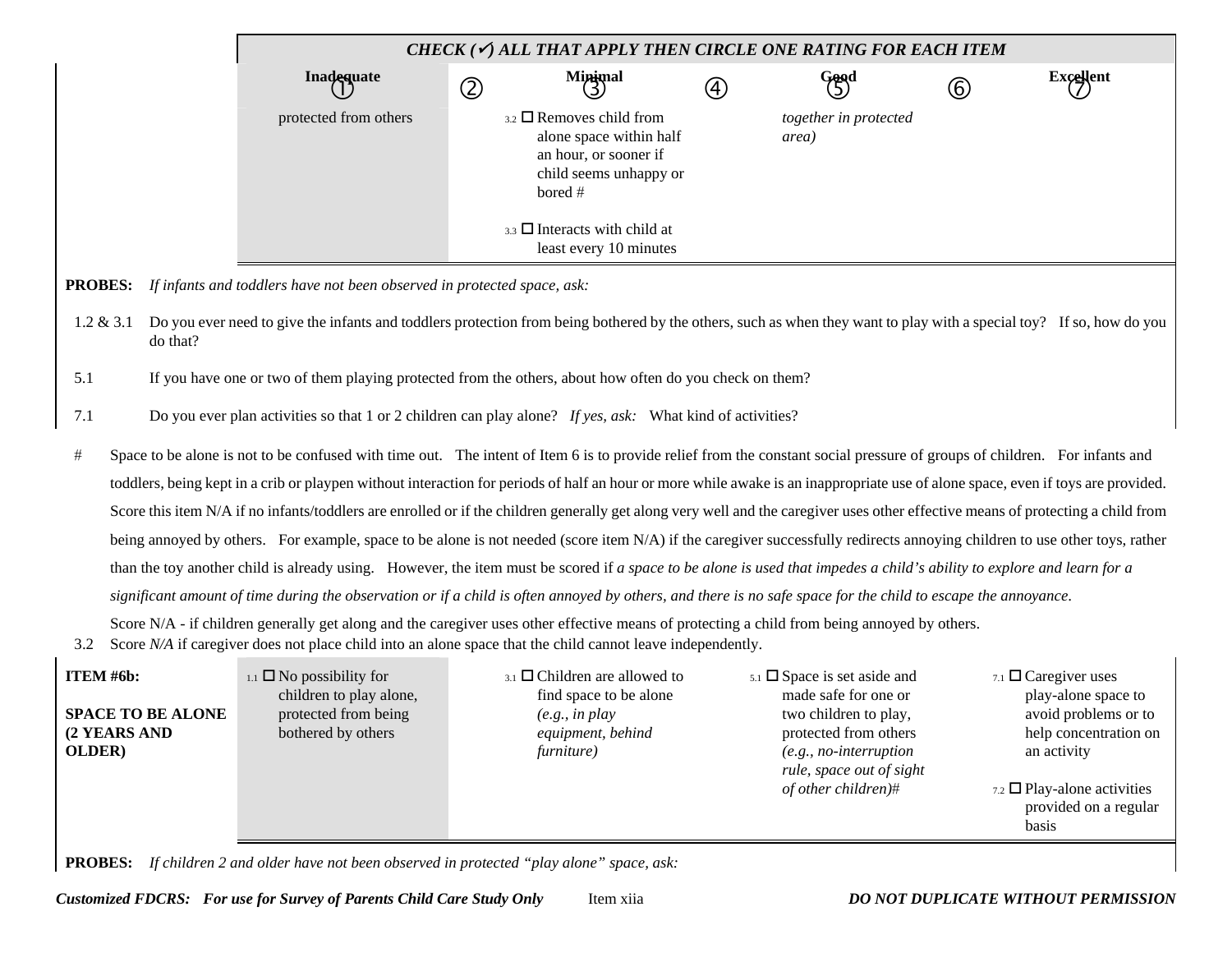*CHECK (*9*) ALL THAT APPLY THEN CIRCLE ONE RATING FOR EACH ITEM*

**Inadequate** dequate a contract contract of the minimal contract of the form of the form of the second in the form of the form of the second in the form of the second in the second in the second in the second in the second in the secon

- 1-5 Do you ever need to give the children over 2 years of age protection from being bothered by the others? How do you do that?
- 7.1 How do you use play alone or protected space?
- 7.2 About how often do you provide play-alone activities? Can you give me an example of what you might provide?

The intent of this item is to give children respite from the pressures of group care in programs where children participate in routines and play together most of the day. In a program where playing alone is enforced during much of the observation, and children are not allowed to play together, then the intent of this item is not being met at all, so score 1.

5.1 The space that is "set aside" must be observed, although children do not have to be observed using the space during the observation. The space must be accessible daily. If children are not observed using the space, look for evidence to show whether the provider is inclined to limit children from getting away from the group, for example, by calling them back to the group when they try to go off to play alone. If the provider limits children so they cannot access private space, then do not give credit.

| <b>ITEM #7:</b><br><b>ARRIVING/LEAVING</b>                                                                                          | $_{1.1}$ $\Box$ Greeting of children<br>neglected<br>$_{1.2}$ $\square$ Children's leaving not<br>prepared for $(e.g.,$<br>children's possessions<br>not ready for parent) | $_{3.1}$ $\square$ Some children greeted<br>$_{3.2}$ $\square$ Children greeted only<br>when convenient for<br>caregiver#<br>3.3 $\Box$ Some talking with<br>parents | $_{5.1}$ $\Box$ Individual greeting and<br>good-bye for all<br>children<br>$5.2 \square$ Parents greeted as well<br>as children<br>$5.3 \square$ Caregiver uses<br>arriving/leaving time<br>to share information<br>with parents | $_{7.1}$ $\Box$ Warm, organized<br>greeting and departure<br>for all children<br>regardless of when<br>they arrive or leave<br>(e.g., conversation on<br>arrival; art work,<br>clothes ready for<br><i>leaving</i> )<br>7.2 $\Box$ Caregiver helps<br>children adjust to<br>arriving/leaving $(e.g.,$<br>directs to favorite toy,<br>talks about plans for |  |  |  |  |  |  |
|-------------------------------------------------------------------------------------------------------------------------------------|----------------------------------------------------------------------------------------------------------------------------------------------------------------------------|----------------------------------------------------------------------------------------------------------------------------------------------------------------------|----------------------------------------------------------------------------------------------------------------------------------------------------------------------------------------------------------------------------------|------------------------------------------------------------------------------------------------------------------------------------------------------------------------------------------------------------------------------------------------------------------------------------------------------------------------------------------------------------|--|--|--|--|--|--|
| <b>PROBES:</b>                                                                                                                      |                                                                                                                                                                            |                                                                                                                                                                      |                                                                                                                                                                                                                                  | <i>tomorrow</i> )                                                                                                                                                                                                                                                                                                                                          |  |  |  |  |  |  |
| $1 - 7$<br>If arrival or departure is not observed, ask: What usually happens when the parents bring their children in the morning? |                                                                                                                                                                            |                                                                                                                                                                      |                                                                                                                                                                                                                                  |                                                                                                                                                                                                                                                                                                                                                            |  |  |  |  |  |  |
| $1 - 7$                                                                                                                             | Please describe what usually happens when the children leave?                                                                                                              |                                                                                                                                                                      |                                                                                                                                                                                                                                  |                                                                                                                                                                                                                                                                                                                                                            |  |  |  |  |  |  |

If the caregiver provides transportation to the family child care home for some or all of the children, then ask questions to find out whether the requirements of this item are met under these circumstances.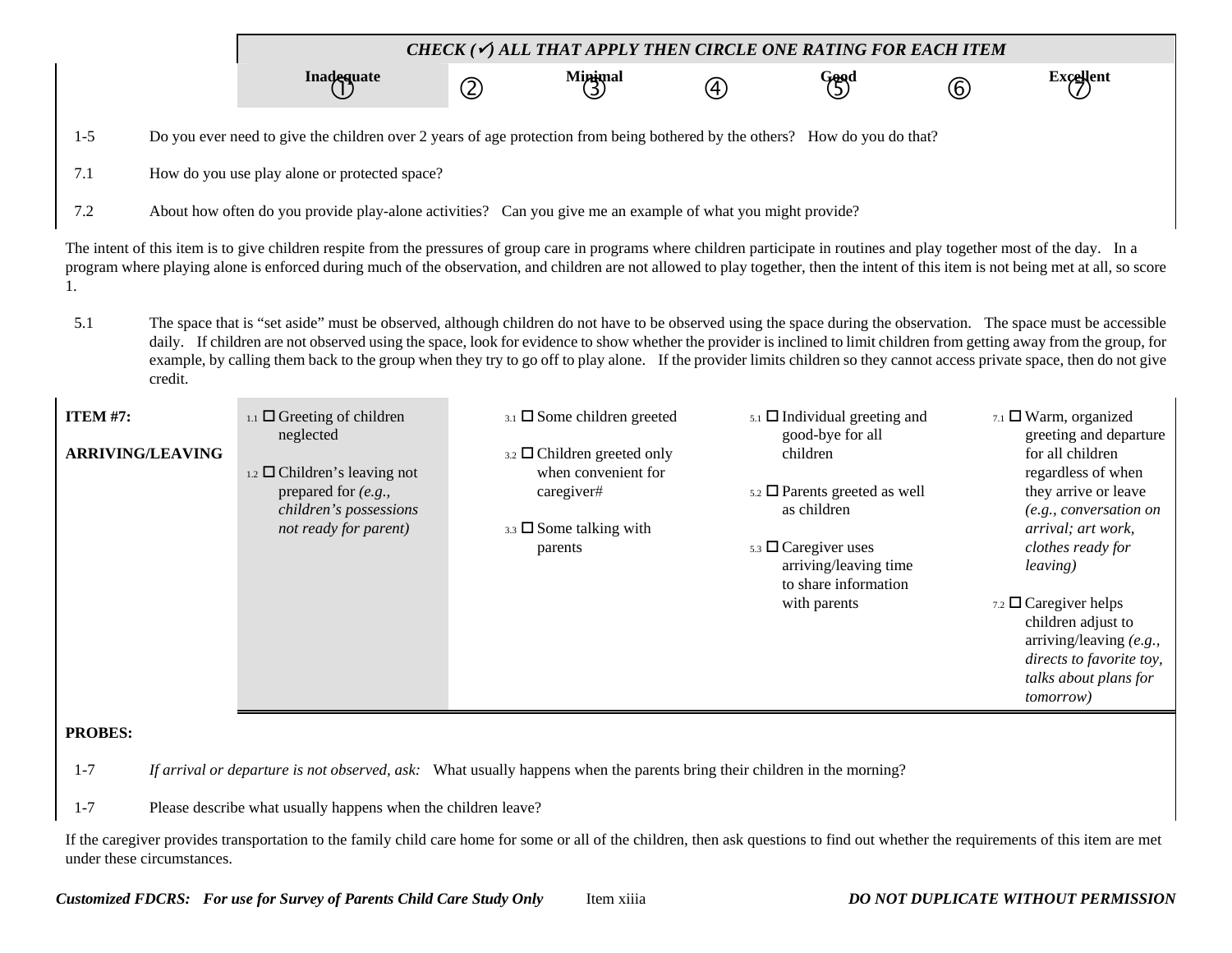|                                                                                                                         |                                                                                                                                          | CHECK ( $\checkmark$ ) ALL THAT APPLY THEN CIRCLE ONE RATING FOR EACH ITEM                                            |                                         |                                                                                                                                                                                          |                                                         |                                                                                                                                                 |  |
|-------------------------------------------------------------------------------------------------------------------------|------------------------------------------------------------------------------------------------------------------------------------------|-----------------------------------------------------------------------------------------------------------------------|-----------------------------------------|------------------------------------------------------------------------------------------------------------------------------------------------------------------------------------------|---------------------------------------------------------|-------------------------------------------------------------------------------------------------------------------------------------------------|--|
|                                                                                                                         | Inadequate                                                                                                                               | $M$ inimal<br>$\circled{2}$                                                                                           | $\left( 4\right)$                       | Good<br>(5)                                                                                                                                                                              | (6)                                                     | <b>Excellent</b>                                                                                                                                |  |
| 3.2                                                                                                                     | This indicator must be scored $No$ to score 5 or higher.                                                                                 |                                                                                                                       |                                         |                                                                                                                                                                                          |                                                         |                                                                                                                                                 |  |
| ITEM #8:<br><b>MEALS/SNACKS</b><br>IF ALL FOOD SUPPLIED<br>BY PARENTS, CODE 1.5                                         | $_{1.1}$ $\square$ Meal/snack schedule not<br>dependable and<br>consistent<br>1.2 $\Box$ Cooking and eating area                         | $_{3.1}$ $\Box$ Well-balanced<br>meals/snacks served on<br>regular schedule#<br>$_{3.2}$ $\square$ Cooking and eating |                                         | $5.1$ $\Box$ Careful organization of<br>meal time (e.g., meal<br>and table prepared<br>ahead)                                                                                            |                                                         | $7.1$ $\Box$ Self-help skills<br>encouraged (e.g.,<br>infant/toddler<br>encouraged to<br>finger-feed self; fork                                 |  |
| AND 3.1 AS N/A.<br><b>IF PROVIDER SUPPLIES</b><br><b>ONLY SNACKS, CODE ON</b><br><b>NUTRITIONAL VALUE OF</b><br>SNACKS. | not kept clean<br>$_{1.3}$ $\Box$ Infants have bottle<br>propped, not held for<br>feeding#<br>$_{1.4}$ $\square$ Infants/toddlers put to | area clean#<br>3.3 $\Box$ Sanitary preparation of<br>food#<br>$_{3.4}$ $\square$ Infants held while<br>bottle fed#    |                                         | $5.2 \square$ Feeding of different<br>ages handled to avoid<br>waiting (e.g., babies<br>are bottle-fed before<br>older ones eat, activity<br>provided for children<br>who are fed later) |                                                         | and spoon introduced<br>when ready; children<br>set table, help prepare<br>food, pour and serve<br>when able)<br>7.2 $\Box$ Caregiver sits with |  |
| *Notes continued on                                                                                                     | bed with bottles#<br>$_{1.5}$ $\square$ Nutritional quality of<br>food is questionable                                                   | 3.5 Toddlers seated or head<br>propped when holding<br>own bottle<br>3.6 Infants/toddlers not put                     | $_{5.3}$ $\square$ Caregiver talks with |                                                                                                                                                                                          |                                                         | children, eating with<br>them when possible<br>$_{7.3}$ $\square$ Parents made aware of<br>menus                                                |  |
| reverse page.                                                                                                           |                                                                                                                                          | to bed with bottles#                                                                                                  |                                         |                                                                                                                                                                                          |                                                         |                                                                                                                                                 |  |
| <b>PROBES:</b>                                                                                                          | rate 1.2 and 3.2. Also, ask:                                                                                                             | If meals/snacks/bottle feeding are not observed, ask to see food preparation area to                                  | & 5.3                                   | 5.1, 5.2<br>Can you describe what happens at mealtimes? How do<br>things go?                                                                                                             |                                                         |                                                                                                                                                 |  |
|                                                                                                                         | handled? Do babies ever have to be put to bed with bottles?                                                                              | How do you handle feeding the children of different ages? How is bottle feeding                                       | 7.1                                     |                                                                                                                                                                                          | How much can the children do by themselves at mealtime? |                                                                                                                                                 |  |
| 3.1                                                                                                                     | Do parents send the food for the children or do you provide the food?                                                                    |                                                                                                                       | 7.2                                     | Do you sit with the children at mealtime? Do you eat with<br>them?                                                                                                                       |                                                         |                                                                                                                                                 |  |
|                                                                                                                         |                                                                                                                                          |                                                                                                                       | 7.3                                     | Do the parents know what you will be serving for snacks and<br>lunch? How do you manage that?                                                                                            |                                                         |                                                                                                                                                 |  |
|                                                                                                                         | 1.3 & 3.4 $N/A$ if no infants (less than 12 months) are in care.                                                                         |                                                                                                                       |                                         |                                                                                                                                                                                          |                                                         |                                                                                                                                                 |  |
|                                                                                                                         | 1.4 & 3.6 $N/A$ if no children under 24 months are in care.                                                                              |                                                                                                                       |                                         |                                                                                                                                                                                          |                                                         |                                                                                                                                                 |  |
| <b>ITEM #9:</b><br><b>NAP/REST</b>                                                                                      | 1.1 $\Box$ Nap/rest time or place not<br>right for children (e.g.,<br>too early or late, too                                             | $_{3.1}$ $\Box$ Nap/rest is scheduled<br>daily                                                                        |                                         | $5.1$ $\Box$ Nap/rest is scheduled<br>appropriately for each<br>age group (e.g., babies,                                                                                                 |                                                         | $7.1$ $\Box$ Children helped to<br>relax (e.g., cuddly toy,<br>soft music, back                                                                 |  |

*Customized FDCRS: For use for Survey of Parents Child Care Study Only* Item xiva *DO NOT DUPLICATE WITHOUT PERMISSION*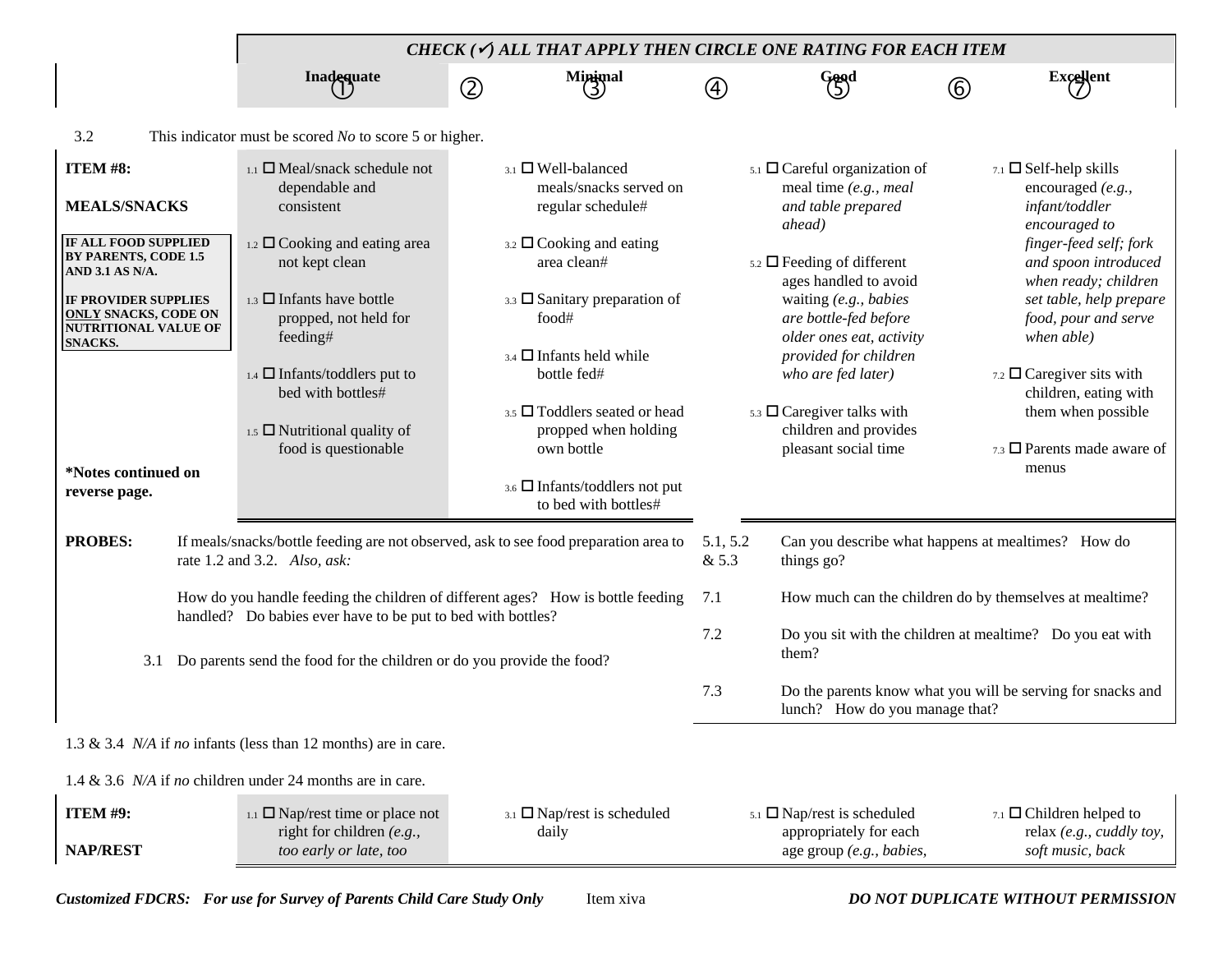|                                                           |     | CHECK ( $\checkmark$ ) ALL THAT APPLY THEN CIRCLE ONE RATING FOR EACH ITEM                                                                                                                                                                                                                              |                                                                                                                                                                     |                                                                                                                                                    |                           |                                                                                                                                                                                                                                                            |               |                                                                                                                                                                                                                                                      |
|-----------------------------------------------------------|-----|---------------------------------------------------------------------------------------------------------------------------------------------------------------------------------------------------------------------------------------------------------------------------------------------------------|---------------------------------------------------------------------------------------------------------------------------------------------------------------------|----------------------------------------------------------------------------------------------------------------------------------------------------|---------------------------|------------------------------------------------------------------------------------------------------------------------------------------------------------------------------------------------------------------------------------------------------------|---------------|------------------------------------------------------------------------------------------------------------------------------------------------------------------------------------------------------------------------------------------------------|
|                                                           |     | <b>Inadequate</b>                                                                                                                                                                                                                                                                                       | Minimal<br>3<br>$^{\circledR}$                                                                                                                                      |                                                                                                                                                    | $^\text{\textregistered}$ | Good                                                                                                                                                                                                                                                       | $^\copyright$ | Excellent                                                                                                                                                                                                                                            |
|                                                           |     | short/too long, irregular<br>schedule, crowded area,<br>noisy, no fresh air, not<br>clean)<br>$_{1.2}$ $\square$ Little or no supervision<br>provided                                                                                                                                                   | $_{3.2}$ $\square$ Each child has own<br>etc.<br>3.3 $\square$ Same bedding not used<br>unless washed<br>$_{3.4}$ $\square$ Caregiver remains in<br>handle problems | crib, cot, or bed with<br>clean sheets, blankets,<br>by different children<br>house and is alert to                                                |                           | toddlers, and<br>preschoolers have<br>different schedules)#<br>$5.2 \square$ Space used is good for<br>resting $(e.g., home is$<br>quiet, children placed<br>at least 3 feet apart)#                                                                       |               | rubbed)<br>$_{7.2}$ $\square$ Individual needs of<br>children are met $(e.g.,$<br>quiet activities for<br>early risers and<br>non-nappers;<br>schedules are changed<br>to suit as children<br>grow)                                                  |
| <b>PROBES:</b>                                            |     | (If nap/rest is not observed) Could you please show me where the children nap and describe how naptime is handled?                                                                                                                                                                                      |                                                                                                                                                                     |                                                                                                                                                    |                           |                                                                                                                                                                                                                                                            |               |                                                                                                                                                                                                                                                      |
|                                                           |     | Are you able to supervise the children when they are napping? How do you manage that?                                                                                                                                                                                                                   |                                                                                                                                                                     |                                                                                                                                                    |                           |                                                                                                                                                                                                                                                            |               |                                                                                                                                                                                                                                                      |
|                                                           |     | What supplies and equipment do you have for each child: cot, crib, sheets, etc.?                                                                                                                                                                                                                        |                                                                                                                                                                     |                                                                                                                                                    |                           |                                                                                                                                                                                                                                                            |               |                                                                                                                                                                                                                                                      |
|                                                           | 5.1 | Are all the children on the same nap schedule?                                                                                                                                                                                                                                                          |                                                                                                                                                                     |                                                                                                                                                    |                           |                                                                                                                                                                                                                                                            |               |                                                                                                                                                                                                                                                      |
|                                                           |     | If no, ask: How do you decide when children should nap?                                                                                                                                                                                                                                                 |                                                                                                                                                                     |                                                                                                                                                    |                           |                                                                                                                                                                                                                                                            |               |                                                                                                                                                                                                                                                      |
|                                                           | 5.2 | How close are the cribs or cots placed?                                                                                                                                                                                                                                                                 |                                                                                                                                                                     |                                                                                                                                                    |                           |                                                                                                                                                                                                                                                            |               |                                                                                                                                                                                                                                                      |
| 5.1, 7.1                                                  |     | What happens if a child does not want to take a nap or needs help falling asleep?                                                                                                                                                                                                                       |                                                                                                                                                                     |                                                                                                                                                    |                           |                                                                                                                                                                                                                                                            |               |                                                                                                                                                                                                                                                      |
| 5.1                                                       |     | "Different age groups" should be interpreted as "each age group."                                                                                                                                                                                                                                       |                                                                                                                                                                     |                                                                                                                                                    |                           |                                                                                                                                                                                                                                                            |               |                                                                                                                                                                                                                                                      |
| 5.2                                                       |     | Due to new information on the transmission of respiratory illnesses 3 feet is required between cots/mats or unless solid barrier separates sleeping spaces.                                                                                                                                             |                                                                                                                                                                     |                                                                                                                                                    |                           |                                                                                                                                                                                                                                                            |               |                                                                                                                                                                                                                                                      |
| <b>ITEM #10:</b><br><b>DIAPERING/</b><br><b>TOILETING</b> |     | $_{1.1}$ $\Box$ Problems with meeting<br>toileting needs $(e.g.,$<br>diapers not changed often<br>enough, infants unsafe on<br>diapering table, children<br>left on toilet seat too<br>long)<br>$_{1.2}$ $\square$ Basic sanitary conditions<br>not met $f(e.g., diapers)$<br>not disposed of properly, | $_{3.1}$ $\square$ Diapering/toileting<br>area meets basic<br>after each use)#<br>3.2 $\Box$ Caregiver washes                                                       | sanitary conditions<br>(e.g., diapering area<br>thoroughly cleaned or<br>protective pad changed<br>hands with soap after<br>each diapering or when |                           | $5.1$ $\Box$ Diapering done near<br>source of hot water<br>$5.2 \square$ Equipment promotes<br>self-help (e.g., steps<br>near sink, child-sized<br>toilet seat if needed)#<br>$5.3$ $\square$ Caregiver works with<br>parents to toilet train<br>toddlers# |               | $_{7.1}$ $\Box$ Diapering/toileting<br>used as time to talk<br>with and relate<br>warmly to children<br>7.2 Diapering/toileting<br>used to promote<br>self-help in cleanliness<br>and dressing skills<br>(e.g., hand washing,<br>using toilet paper, |

*Customized FDCRS: For use for Survey of Parents Child Care Study Only* Item xva *DO NOT DUPLICATE WITHOUT PERMISSION*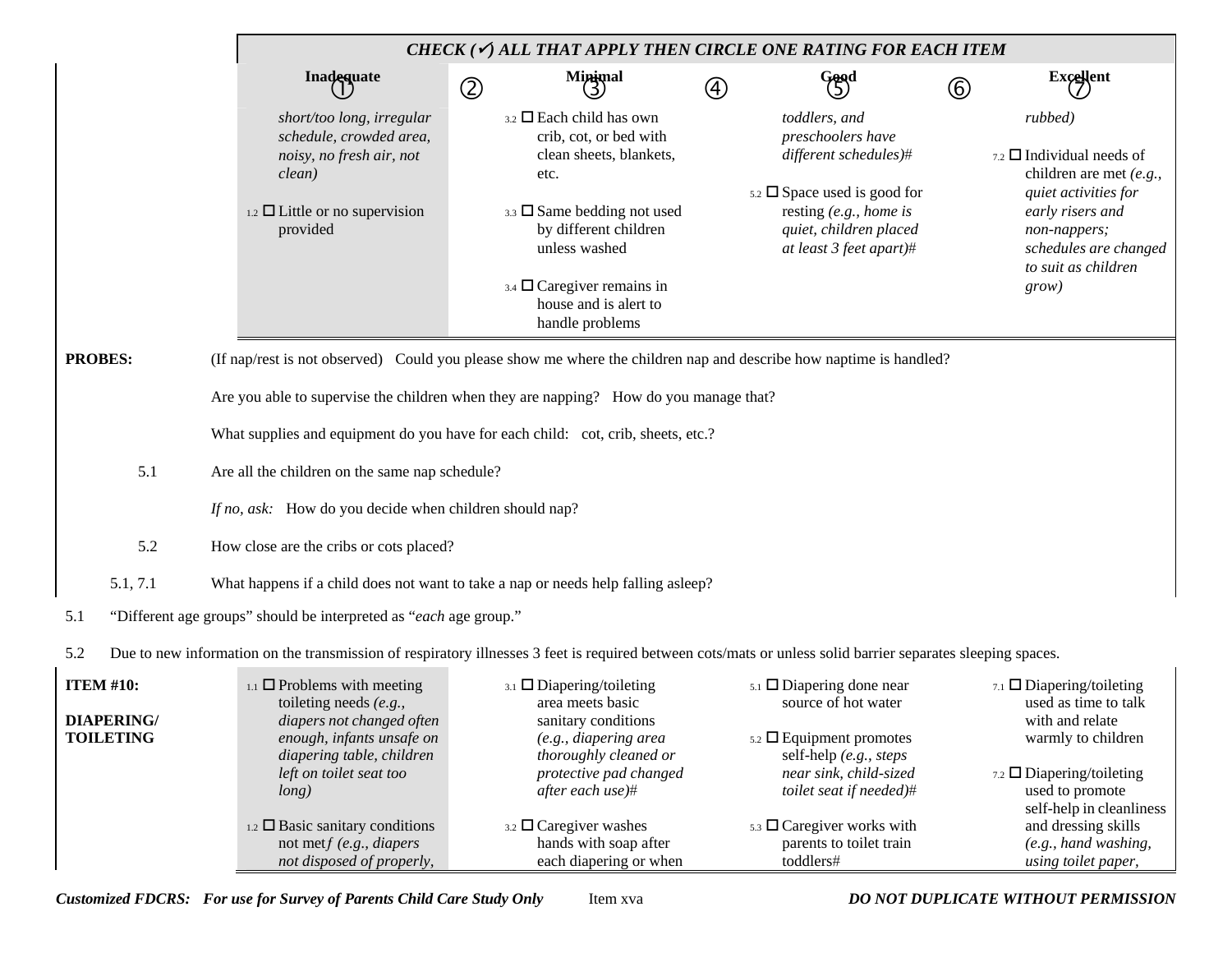|                                      | CHECK ( $\checkmark$ ) ALL THAT APPLY THEN CIRCLE ONE RATING FOR EACH ITEM       |   |                                                                                                           |                   |                                                                                        |               |                                |  |  |  |  |
|--------------------------------------|----------------------------------------------------------------------------------|---|-----------------------------------------------------------------------------------------------------------|-------------------|----------------------------------------------------------------------------------------|---------------|--------------------------------|--|--|--|--|
|                                      | Inadequate                                                                       | ② | $M$ inimal                                                                                                | $\left( 4\right)$ | Good<br>(5)                                                                            | $\circledast$ | <b>Excellent</b>               |  |  |  |  |
|                                      | toilet area not clean,<br>inconsistent<br>$handwashing$ <sup>#</sup>             |   | helping children with<br>toileting#<br>$3.3$ $\square$ Diapers checked and                                |                   | $_{5.4}$ $\Box$ Pleasant tone between<br>adult and child during<br>diapering/toileting |               | buttoning and<br>$s$ napping)# |  |  |  |  |
|                                      | 1.3 $\Box$ Caregiver punishes or<br>gets angry when toileting<br>accidents occur |   | changed often<br>$3.4$ $\Box$ Children's hands<br>washed after using<br>toilet or after being<br>diapered |                   |                                                                                        |               |                                |  |  |  |  |
| *Notes continued on<br>reverse page. |                                                                                  |   | $3.5$ $\Box$ Caregiver handles<br>toileting accidents<br>calmly                                           |                   |                                                                                        |               |                                |  |  |  |  |

**PROBE:** 5.3 How do you handle toilet training?

 $\mathbf{I}$ 

1.2 Adequate sanitary procedures are essential to avoid the spread of germs when diapering babies and helping to toilet children. The purpose of the sanitary procedures is to prevent the germs in the urine or stool from remaining on the caregiver's or child's hands, on the diapering surface, or on any other surface the children might touch. Four measures are essential to cut down on the spread of gastrointestinal illness: thorough handwashing after each diaper change with warm water and soap, using a different sink than the one used in food preparation; disinfecting the diapering surface after each diaper change; hygienic disposal of diapers in a covered can, preferably with a step pedal so the caregiver's hands do not get recontaminated; physical separation of diapering area from food preparation area.

The provider can use antibacterial wipes on his/her hands.

Potty chairs should be avoided since they are very hard to sanitize and must be thoroughly disinfected after each use.

- 1.2 Occasional lapse allowed. If the same sink used for food and diapering, it must be sanitized before food-related use. If a regular practice of adequate basic sanitary conditions is observed, with only an occasional lapse, then score 1.2 *No* and 3.1-3.4 accordingly.
- 1.2, 3.1 If the same sink is used for both diapering/toileting and food-related activities, then it must be sanitized after diapering/toileting use. If the sink is used for several diapering/toileting activities in succession, it does not have to be sanitized between each, but must be sanitized before food-related use.

| <b>ITEM #11:</b> | $_{1.1}$ $\Box$ Little attention paid to<br>personal grooming $(e.g.,$ | $_{3.1}$ $\square$ Easy place for children<br>to wash hands $(e.g.,$ | $5.1$ $\square$ Self-help encouraged<br>in personal grooming | $_{7.1}$ $\Box$ Individual toothbrush<br>used for each child at |
|------------------|------------------------------------------------------------------------|----------------------------------------------------------------------|--------------------------------------------------------------|-----------------------------------------------------------------|
| <b>PERSONAL</b>  | no hand or face washing,                                               | steps near sink)                                                     | $(e.g., easy-to-use$                                         | least once during the                                           |
| <b>GROOMING</b>  | hair combing)                                                          |                                                                      | aprons for art                                               | day#                                                            |
|                  |                                                                        | $_{3.2}$ $\square$ Each child has own                                | activities, mirror at                                        |                                                                 |
|                  | $_{1.2}$ $\square$ No easy place for                                   | towel/washcloth (paper                                               | child's eye level,                                           | $_{7.2}$ $\Box$ Personal care                                   |
|                  | children to wash, can't                                                | or cloth)                                                            | <i>towels</i> within                                         | activities planned to                                           |
|                  | reach sink                                                             |                                                                      | preschooler's reach)#                                        | teach children                                                  |
|                  |                                                                        | $_{3.3}$ $\square$ Children wash before                              |                                                              | self-help skills $(e.g.,$                                       |

*Customized FDCRS: For use for Survey of Parents Child Care Study Only* Item xvia *DO NOT DUPLICATE WITHOUT PERMISSION*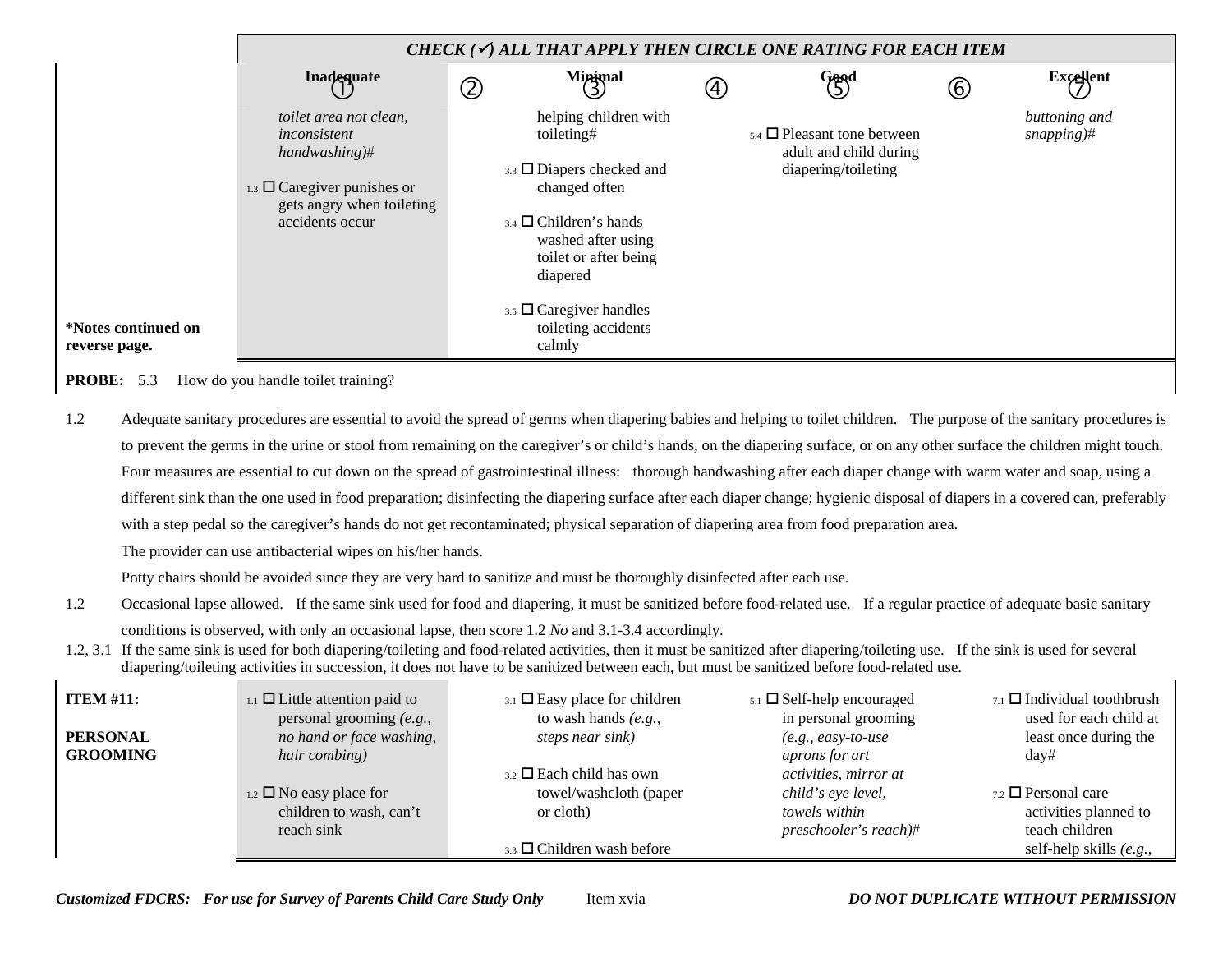|                                                                                                                                                                                               |                                                   |                                          | CHECK ( $\checkmark$ ) ALL THAT APPLY THEN CIRCLE ONE RATING FOR EACH ITEM                                                                                       |             |                                                                                                                                                              |            |                                                                                                                                                               |              |                                                                                                                                                                        |  |  |  |
|-----------------------------------------------------------------------------------------------------------------------------------------------------------------------------------------------|---------------------------------------------------|------------------------------------------|------------------------------------------------------------------------------------------------------------------------------------------------------------------|-------------|--------------------------------------------------------------------------------------------------------------------------------------------------------------|------------|---------------------------------------------------------------------------------------------------------------------------------------------------------------|--------------|------------------------------------------------------------------------------------------------------------------------------------------------------------------------|--|--|--|
|                                                                                                                                                                                               |                                                   |                                          | Inadequate                                                                                                                                                       | $\circledZ$ | Minimal                                                                                                                                                      | $\bigcirc$ | Good                                                                                                                                                          | $^\circledR$ | Excellent                                                                                                                                                              |  |  |  |
|                                                                                                                                                                                               |                                                   |                                          | 1.3 $\square$ Same towel or washcloth<br>used by different children                                                                                              |             | and after meals<br>$_{3.4}$ $\square$ Extra clothes available<br>to change children                                                                          |            | $5.2$ $\Box$ Bibs available for<br>infants/toddlers at<br>mealtimes#                                                                                          |              | song about how to<br>wash, practice in<br>brushing hair)                                                                                                               |  |  |  |
|                                                                                                                                                                                               |                                                   |                                          |                                                                                                                                                                  |             |                                                                                                                                                              |            | $5.3 \square$ Care given to<br>children's appearance<br>(e.g., cleaned up after<br>messy play, hair<br>combed after nap)                                      |              |                                                                                                                                                                        |  |  |  |
|                                                                                                                                                                                               |                                                   |                                          | <b>PROBES:</b> If you do not observe any hand or face washing, ask:                                                                                              |             |                                                                                                                                                              |            |                                                                                                                                                               |              |                                                                                                                                                                        |  |  |  |
|                                                                                                                                                                                               | 3.1                                               |                                          | How do you handle washing the children's hands and faces? Where is this done? Can any of the children do this themselves?                                        |             |                                                                                                                                                              |            |                                                                                                                                                               |              |                                                                                                                                                                        |  |  |  |
|                                                                                                                                                                                               | How do you manage towels and wash clothes?<br>3.2 |                                          |                                                                                                                                                                  |             |                                                                                                                                                              |            |                                                                                                                                                               |              |                                                                                                                                                                        |  |  |  |
|                                                                                                                                                                                               | 3.3                                               | When do the children's hands get washed? |                                                                                                                                                                  |             |                                                                                                                                                              |            |                                                                                                                                                               |              |                                                                                                                                                                        |  |  |  |
|                                                                                                                                                                                               | 3.4                                               | What about extra clothes?                |                                                                                                                                                                  |             |                                                                                                                                                              |            |                                                                                                                                                               |              |                                                                                                                                                                        |  |  |  |
|                                                                                                                                                                                               | 7.1                                               |                                          | Does each child have a toothbrush? When is it used?                                                                                                              |             |                                                                                                                                                              |            |                                                                                                                                                               |              |                                                                                                                                                                        |  |  |  |
|                                                                                                                                                                                               | 7.2                                               |                                          | Do you try to teach self care hygiene skills? If yes, ask: How?                                                                                                  |             |                                                                                                                                                              |            |                                                                                                                                                               |              |                                                                                                                                                                        |  |  |  |
| N/A as follows:                                                                                                                                                                               |                                                   |                                          |                                                                                                                                                                  |             |                                                                                                                                                              |            |                                                                                                                                                               |              |                                                                                                                                                                        |  |  |  |
|                                                                                                                                                                                               | 5.1                                               |                                          | If only infants, less than 6-7 months are in care.                                                                                                               |             |                                                                                                                                                              |            |                                                                                                                                                               |              |                                                                                                                                                                        |  |  |  |
|                                                                                                                                                                                               | 5.2                                               |                                          | If no 24 months are in care.                                                                                                                                     |             |                                                                                                                                                              |            |                                                                                                                                                               |              |                                                                                                                                                                        |  |  |  |
|                                                                                                                                                                                               | 7.1                                               |                                          | N/A for infants under 12 months. This indicator requires that a toothbrush be used for each child. Score Yes if this is true, whether or not toothpaste is used. |             |                                                                                                                                                              |            |                                                                                                                                                               |              |                                                                                                                                                                        |  |  |  |
| <b>ITEM #12:</b><br><b>HEALTH</b>                                                                                                                                                             |                                                   |                                          | $_{1.1}$ $\square$ Caregiving areas and<br>equipment not kept clean<br>(e.g., toys never washed,                                                                 |             | $_{3.1}$ $\square$ Caregiving areas clean<br>(e.g., washing all toys<br>at least once a week,                                                                |            | $5.1$ $\square$ Careprovider cuts<br>down spread of germs<br>most of the time $(e.g.,$                                                                        |              | 7.1 $\Box$ Careprovider has<br>arranged for medical<br>consultant, such as a                                                                                           |  |  |  |
| <b>TOYS WASHED WEEKLY</b><br>AND AIR DRIED. FLOOR<br><b>AREAS VACUUMED OR</b><br>DAMP MOPPED WITH<br><b>DISINFECTANT.</b><br><b>FEEDING CHAIRS</b><br><b>CLEANED DAILY</b><br>WITH SANITIZING |                                                   |                                          | signs of animal<br>contamination in house<br>or vard)<br>1.2 $\Box$ Caregiver does not have<br>immunization,<br>emergency care, and<br>other health records for  |             | floor vacuumed or<br>mopped with<br>disinfectant frequently,<br>feeding chairs cleaned<br>daily with sanitizing<br>solution)#<br>$3.2 \square$ Caregiver has |            | runny noses kept wiped<br>with clean tissue for<br>each child, few lapses<br>allowed [e.g., not<br>washing after sneeze,<br>forgetting a hand<br>$washing$ ]# |              | local doctor or nurse<br>practitioner, to handle<br>child care questions<br>7.2 $\Box$ Quiet area for sick<br>child available<br>$_{7.3}$ $\square$ Health information |  |  |  |
| <b>SOLUTION.</b>                                                                                                                                                                              |                                                   |                                          | children                                                                                                                                                         |             | emergency care and                                                                                                                                           |            | $5.2 \square$ Special health                                                                                                                                  |              | provided for parents                                                                                                                                                   |  |  |  |

*Customized FDCRS: For use for Survey of Parents Child Care Study Only* Item xviia *DO NOT DUPLICATE WITHOUT PERMISSION*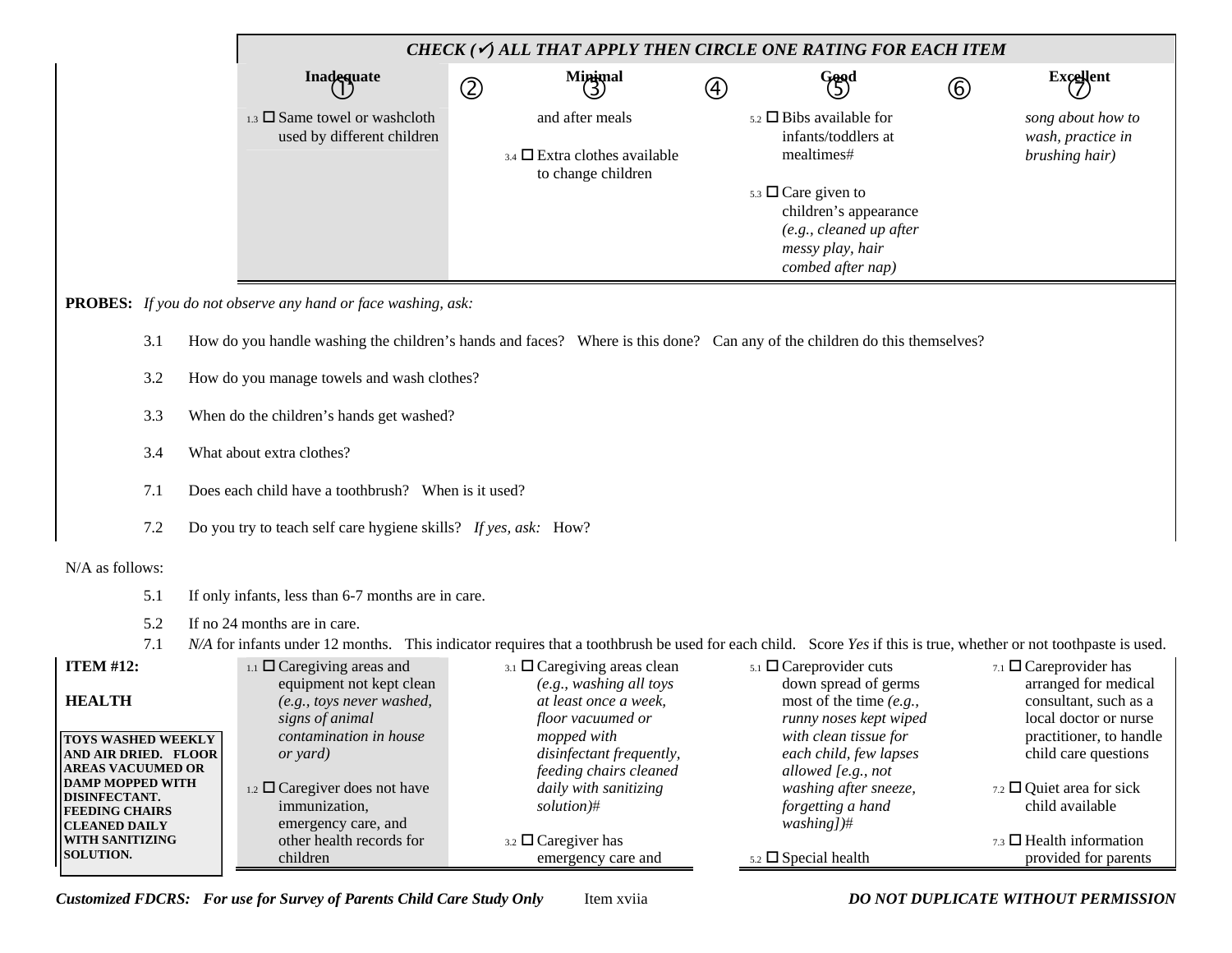|                                                                                                                                                                                                                                                                                                                                                                                                                                                  |                                                                                                                                                                                 | CHECK ( $\checkmark$ ) ALL THAT APPLY THEN CIRCLE ONE RATING FOR EACH ITEM                                                                                                                                                                                                                              |             |                                                                                                                                                                                                                                                                                                                                                                                                                                                                                                                   |                                                                                              |                                                                                                                                                                                                                                                                                                                                                                            |
|--------------------------------------------------------------------------------------------------------------------------------------------------------------------------------------------------------------------------------------------------------------------------------------------------------------------------------------------------------------------------------------------------------------------------------------------------|---------------------------------------------------------------------------------------------------------------------------------------------------------------------------------|---------------------------------------------------------------------------------------------------------------------------------------------------------------------------------------------------------------------------------------------------------------------------------------------------------|-------------|-------------------------------------------------------------------------------------------------------------------------------------------------------------------------------------------------------------------------------------------------------------------------------------------------------------------------------------------------------------------------------------------------------------------------------------------------------------------------------------------------------------------|----------------------------------------------------------------------------------------------|----------------------------------------------------------------------------------------------------------------------------------------------------------------------------------------------------------------------------------------------------------------------------------------------------------------------------------------------------------------------------|
|                                                                                                                                                                                                                                                                                                                                                                                                                                                  | Inadequate                                                                                                                                                                      | Minimal<br>3<br>$\circledZ$                                                                                                                                                                                                                                                                             | $\circledA$ | Good                                                                                                                                                                                                                                                                                                                                                                                                                                                                                                              | $^\copyright$                                                                                | <b>Excellent</b>                                                                                                                                                                                                                                                                                                                                                           |
| *Notes continued on                                                                                                                                                                                                                                                                                                                                                                                                                              | 1.3 $\Box$ Caregiver has not had<br>health exam within one<br>year                                                                                                              | health information for<br>each child with written<br>permission from parent<br>for medical care,<br>information about<br>child's doctor (and<br>dentist), and parent's<br>work phone<br>3.3 $\Box$ Caregiver reports<br>suspected child abuse<br>$_{3.4}$ $\square$ Caregiver has yearly<br>health exam |             | problems such as<br>allergies, hearing loss,<br>or hyperactivity are<br>recorded and#<br>information is used in<br>planning<br>$5.3$ $\square$ Caregiver shows<br>awareness of<br>children's health status<br>$(e.g., checks\,irritable$<br>child for fever)<br>$_{5.4}$ $\square$ Parents made aware of<br>rules for attendance<br>during illness<br>$5.5$ $\Box$ Medication given only<br>from original container<br>with written<br>permission from                                                            |                                                                                              | (e.g., pamphlets on<br>nutrition, childhood<br>illnesses, local health<br>care services)<br>$7.4$ $\square$ Good health habits<br>encouraged (e.g.,<br>nutrition activities,<br>storybooks about<br>health used with<br>children)<br>7.5 $\Box$ Caregiver is good<br>model of health<br>practices (e.g., eats<br>healthful food, doesn't<br>smoke in front of<br>children) |
| reverse page.                                                                                                                                                                                                                                                                                                                                                                                                                                    |                                                                                                                                                                                 |                                                                                                                                                                                                                                                                                                         |             | parents                                                                                                                                                                                                                                                                                                                                                                                                                                                                                                           |                                                                                              |                                                                                                                                                                                                                                                                                                                                                                            |
| <b>PROBES:</b><br>What do you do to keep the caregiving areas clean? How frequently do you wash the toys<br>3.1<br>and other things you use with the children?<br>What would you do if you suspected that any of the children were being abused?<br>3.3<br>How often do you have a health exam yourself?<br>3.4<br>Do any of the children in your care have special health problems, such as allergies? If so,<br>5.5<br>how do you handle this? |                                                                                                                                                                                 |                                                                                                                                                                                                                                                                                                         |             | Do you have any health care professional (like a doctor or nurse)<br>that you can ask if you have questions about the health of the<br>children?<br>What do you do if a child becomes ill while the child is here?<br>Where would the child stay till the child could be picked up?<br>Do you have any health information that you give to the parents?<br>Can you give me an example?<br>Are there any activities or stories you use to help children develop<br>good health habits? Can you give me an example? |                                                                                              |                                                                                                                                                                                                                                                                                                                                                                            |
|                                                                                                                                                                                                                                                                                                                                                                                                                                                  | Do you have any rules for attendance if a child is ill? If yes, ask: How do you make the<br>parents aware of these rules?<br>5.6 How do you handle giving medicine to children? |                                                                                                                                                                                                                                                                                                         | 7.5         | Do you try to provide a good model for children to follow<br>concerning health habits? If yes, ask: How? What are your rules<br>about smoking around the children?                                                                                                                                                                                                                                                                                                                                                |                                                                                              |                                                                                                                                                                                                                                                                                                                                                                            |
| <b>ITEM #13:</b><br><b>SAFETY</b>                                                                                                                                                                                                                                                                                                                                                                                                                | $_{1.1}$ $\Box$ No phone in home or no<br>transportation available<br>for emergency use<br>1.2 $\Box$ Obvious safety problems                                                   |                                                                                                                                                                                                                                                                                                         |             | $5.1$ $\Box$ Emergency exit plans<br>posted and practiced at<br>least monthly with<br>children                                                                                                                                                                                                                                                                                                                                                                                                                    | $_{7.1}$ $\Box$ First aid training<br>includes CPR for<br>children; CPR<br>renewed annually# |                                                                                                                                                                                                                                                                                                                                                                            |
|                                                                                                                                                                                                                                                                                                                                                                                                                                                  | indoors (e.g., loose<br>electrical cords, no<br>covers on outlets,<br>medicines not locked up,                                                                                  | squad)<br>$_{3.2}$ $\square$ First aid supplies well<br>stocked, ready to use                                                                                                                                                                                                                           |             | $5.2 \square$ Caregiver uses car<br>safety restraints for all<br>$(e.g., \text{infant/tod}$<br>seats, separate seat                                                                                                                                                                                                                                                                                                                                                                                               |                                                                                              | $7.2$ $\square$ Safety information<br>shared with parents<br>(e.g., pamphlets on<br>car restraints, home                                                                                                                                                                                                                                                                   |

*Customized FDCRS: For use for Survey of Parents Child Care Study Only* Item xviiia *DO NOT DUPLICATE WITHOUT PERMISSION*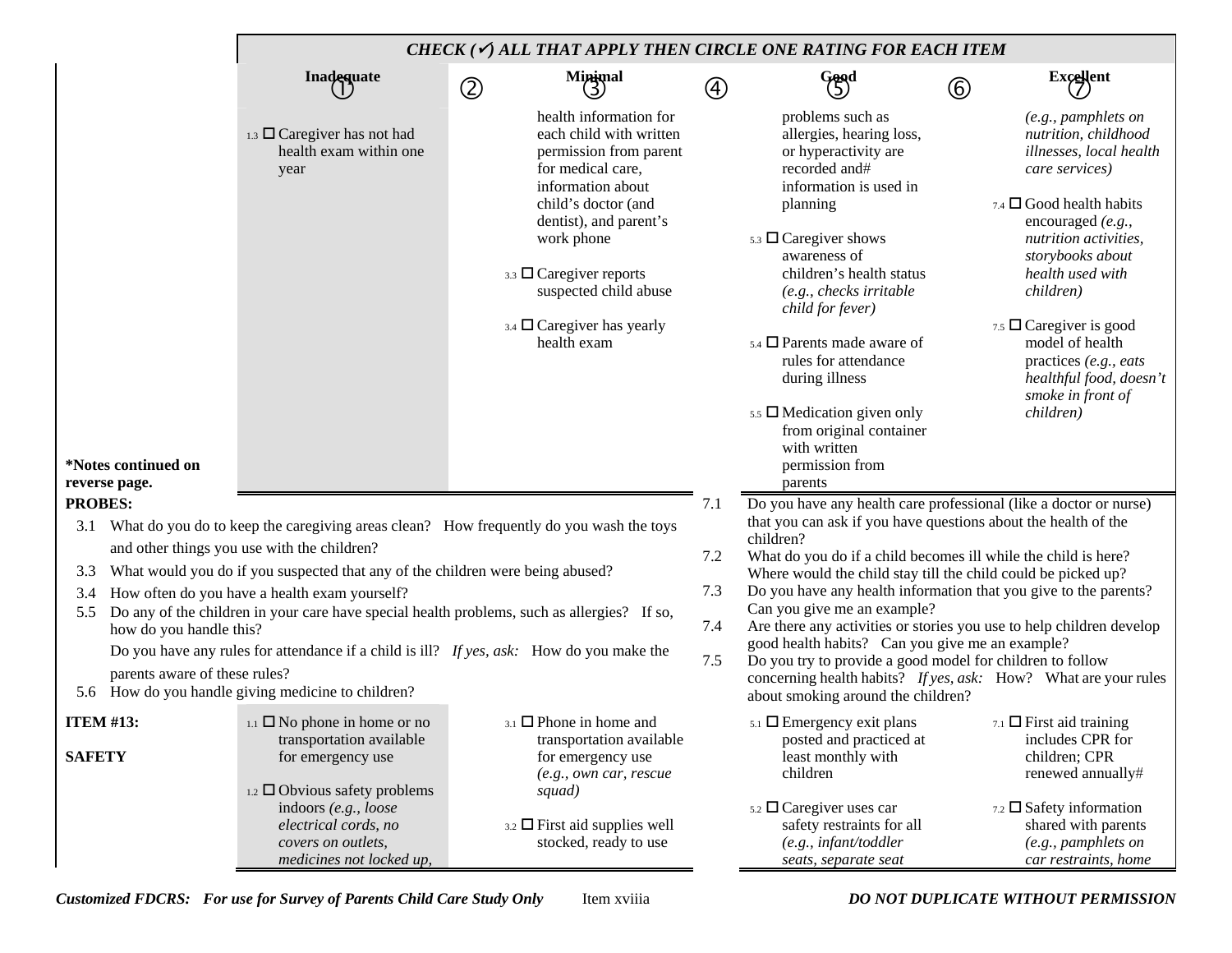|                                                                                                                  |                                                                                                                                     |                                                                                                                                                      | CHECK ( $\checkmark$ ) ALL THAT APPLY THEN CIRCLE ONE RATING FOR EACH ITEM                                                                                                              |                                                                                                                                                             |                                                                                                                                                                                                                                                            |               |                                                                                                                                                                                                                                       |  |
|------------------------------------------------------------------------------------------------------------------|-------------------------------------------------------------------------------------------------------------------------------------|------------------------------------------------------------------------------------------------------------------------------------------------------|-----------------------------------------------------------------------------------------------------------------------------------------------------------------------------------------|-------------------------------------------------------------------------------------------------------------------------------------------------------------|------------------------------------------------------------------------------------------------------------------------------------------------------------------------------------------------------------------------------------------------------------|---------------|---------------------------------------------------------------------------------------------------------------------------------------------------------------------------------------------------------------------------------------|--|
|                                                                                                                  |                                                                                                                                     | Inadequate                                                                                                                                           | Minimal<br>(3)<br>$\circledZ$                                                                                                                                                           | $^\text{\textregistered}$                                                                                                                                   | Good                                                                                                                                                                                                                                                       | $^\copyright$ | <b>Excellent</b>                                                                                                                                                                                                                      |  |
|                                                                                                                  |                                                                                                                                     | cleaning supplies within<br>children's reach, no gates<br>or staircase)#                                                                             | $3.3 \square$ Emergency numbers<br>posted near phone                                                                                                                                    |                                                                                                                                                             | belt for each older<br>child and adult)#                                                                                                                                                                                                                   |               | safety tips, and safety<br>plans at day care<br>homes)                                                                                                                                                                                |  |
|                                                                                                                  | $_{1.3}$ $\square$ Hazards present in<br>outdoor area (e.g.,<br>equipment unsafe, sharp<br>or dangerous objects<br><i>present</i> ) |                                                                                                                                                      | $3.4$ $\Box$ Home has passed<br>official fire safety<br>inspection#<br>3.5 D Hot water managed<br>safely                                                                                |                                                                                                                                                             | $5.3$ $\Box$ Alternate caregiver<br>familiar with<br>caregiving activities,<br>specific children in<br>home, and emergency<br>plans                                                                                                                        |               | 7.3 $\Box$ Safety taught to<br>children (e.g., rules<br>for riding in car and<br>crossing streets)                                                                                                                                    |  |
|                                                                                                                  |                                                                                                                                     | $3.6$ $\Box$ No obvious safety<br>problems indoors or<br>outdoors#                                                                                   |                                                                                                                                                                                         |                                                                                                                                                             | $5.4 \square$ Caregiver has had first<br>aid training within last<br>3 years                                                                                                                                                                               |               |                                                                                                                                                                                                                                       |  |
|                                                                                                                  | *Notes continued on<br>reverse page.                                                                                                |                                                                                                                                                      | $3.7$ $\Box$ Alternate caregiver<br>available for<br>emergencies                                                                                                                        |                                                                                                                                                             |                                                                                                                                                                                                                                                            |               |                                                                                                                                                                                                                                       |  |
| <b>PROBES:</b><br>3.1<br>What transportation would you use in an emergency? Do you have a phone in your<br>home? |                                                                                                                                     |                                                                                                                                                      | 5.1                                                                                                                                                                                     | Do you have a plan for leaving the house quickly in an<br>emergency? May I see it? (Observe)<br>How often do you practice your emergency exit plan with the |                                                                                                                                                                                                                                                            |               |                                                                                                                                                                                                                                       |  |
| $3.2 \&$<br>3.5                                                                                                  |                                                                                                                                     | aid supplies? (Observe, or ask what and where kept in interview.) What emergency                                                                     | What kinds of things have you done in your home to keep the children safe, that is to avoid<br>poisoning and other dangers? Do you have first aid supplies? Can you show me your first  | 5.2                                                                                                                                                         | children?<br>Do you ever take the children out in a car? Do you use car seats,<br>booster seats or seat belts for the toddlers?                                                                                                                            |               |                                                                                                                                                                                                                                       |  |
|                                                                                                                  |                                                                                                                                     | numbers do you have? Where do you keep emergency phone numbers?                                                                                      |                                                                                                                                                                                         | 5.4                                                                                                                                                         | Have you ever had first aid training? If so, when?                                                                                                                                                                                                         |               |                                                                                                                                                                                                                                       |  |
| 5.3                                                                                                              |                                                                                                                                     | Has your home passed an official fire safety inspection?<br>3.7 & If you were called away in an emergency, who would take care of the children? What | arrangements have you made to cover your absence? Does the substitute caregiver know                                                                                                    | 7.1<br>$7.2\,$                                                                                                                                              | Did your first aid training include CPR for children?<br>Do you have safety information to give to the parents? If yes, ask                                                                                                                                |               |                                                                                                                                                                                                                                       |  |
|                                                                                                                  | this?                                                                                                                               |                                                                                                                                                      | the children, your routine, and the emergency plans in your home? How did you manage                                                                                                    |                                                                                                                                                             | to see.<br>7.3 Are there any activities or stories you use to help the children learn<br>good safety habits. Can you give an example?                                                                                                                      |               |                                                                                                                                                                                                                                       |  |
| <b>ITEM #14a:</b><br>(INFANTS/                                                                                   | <b>INFORMAL USE</b><br>OF LANGUAGE<br><b>TODDLERS)</b>                                                                              | 1.1 $\Box$ Little or no talking to<br>infants and toddlers                                                                                           | $_{3.1}$ $\square$ Talking used mainly to<br>control child's<br>behavior (e.g., "come<br>here," "take this,"<br>"no, $no$ !")#<br>$_{3.2}$ $\square$ Some social talking to<br>children |                                                                                                                                                             | $5.1$ $\Box$ Careprovider responds<br>to sounds infants and<br>toddlers make, takes<br>part in verbal play<br>(e.g., <i>sings to child,</i> )<br><i>imitates child's</i><br>$sounds$ <sup>#</sup><br>5.2 □ Maintains eye contact<br>while talking to child |               | 7.1 $\Box$ Caregiver talks to<br>infants and toddlers<br>during routines about<br>child's activities#<br>7.2 $\Box$ Repeats what toddlers<br>say, adding words and<br>ideas when<br>appropriate#<br>7.3 $\Box$ Encourages toddlers to |  |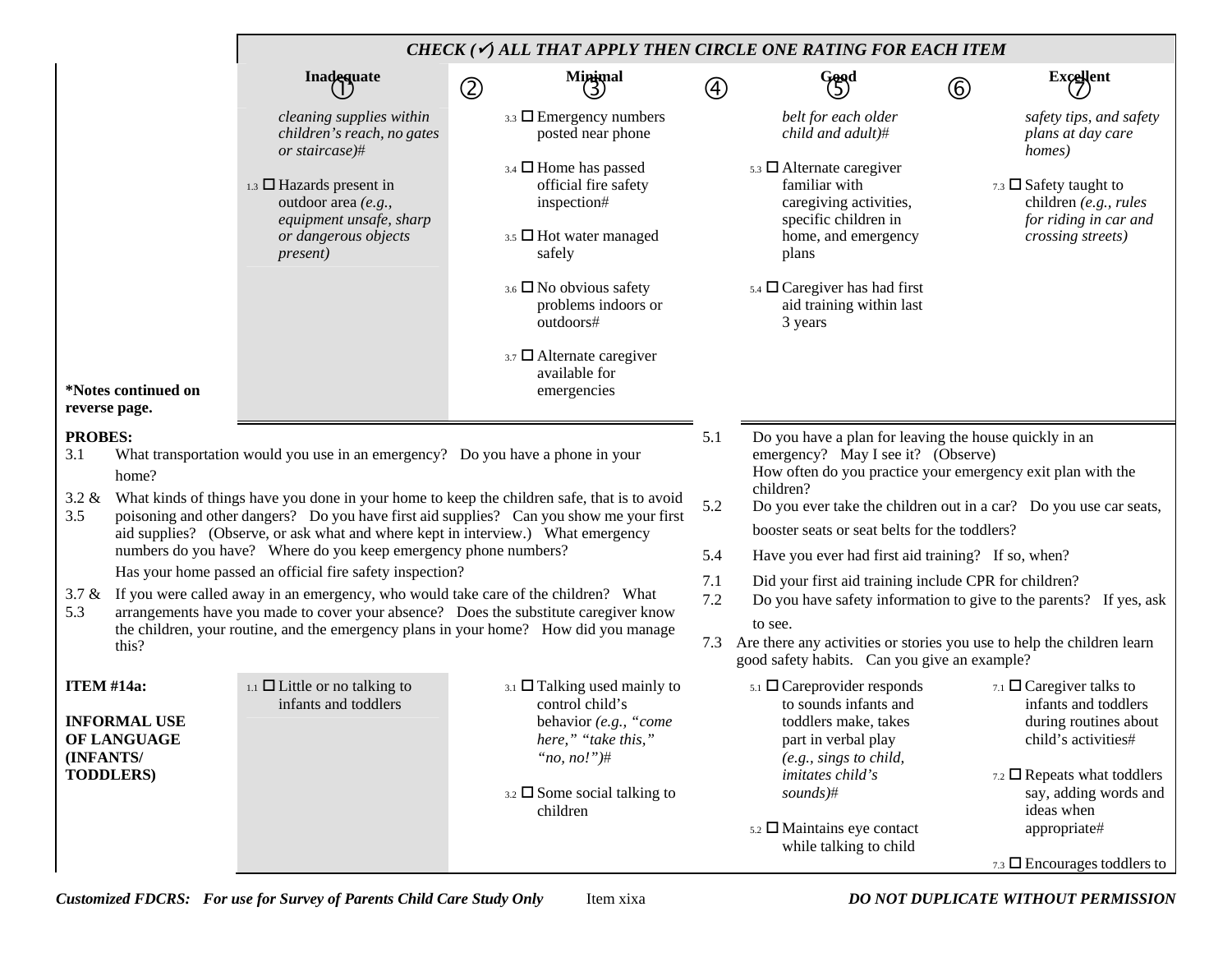

- 3.1 This indicator must be scored *No* to get a score of 5 or higher. To give a score of 3 or 4, this indicator may be scored *Yes.*
- 5.1 Interpret "infants" as "infants and toddlers." This requirement applies to both age groups.
- 7.1 & 7.2 *N/A* if *only* infants (less than 12 months) are in care.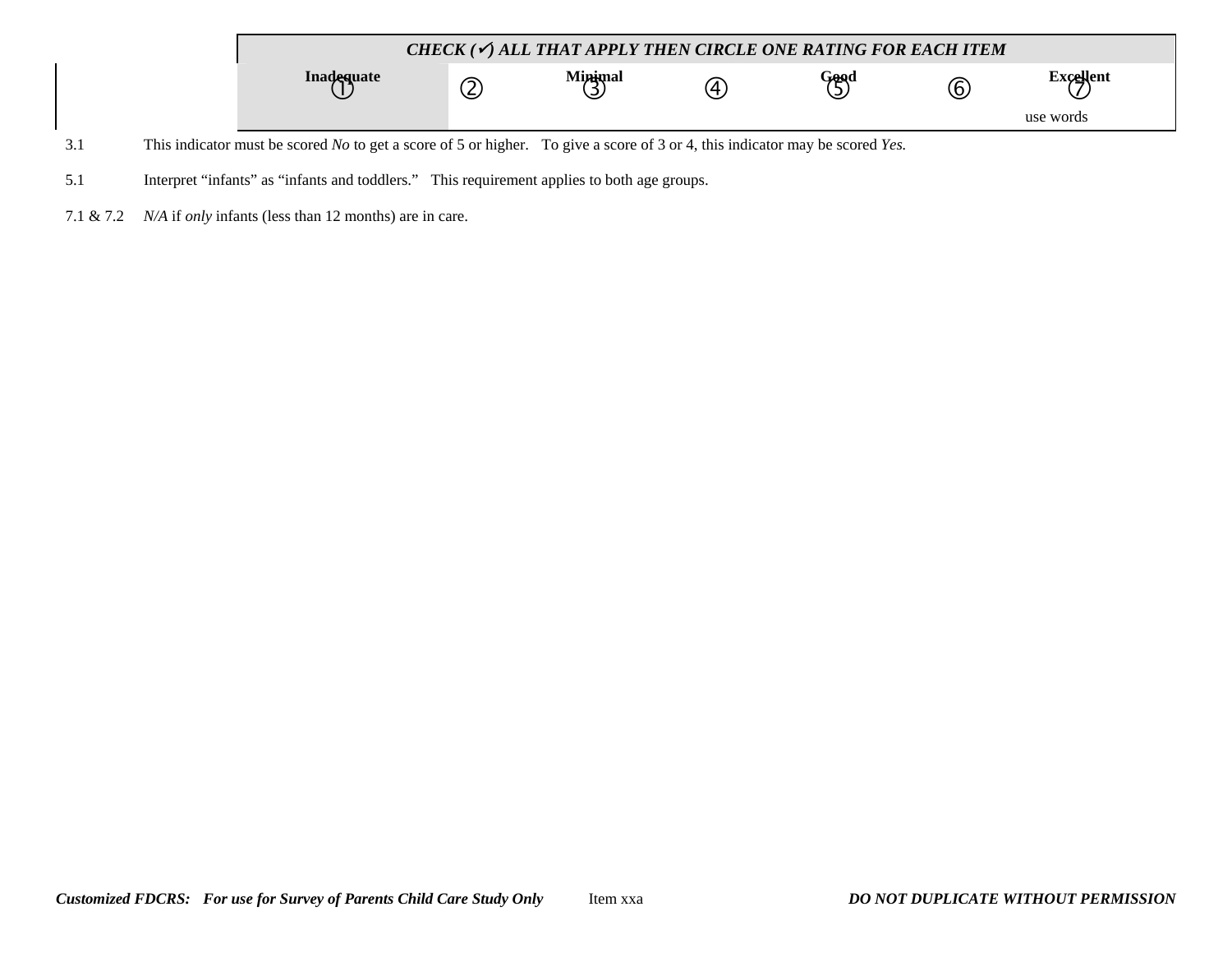|                                                                                    |                                                                                                    | CHECK $(\checkmark)$ all that apply then circle one rating for each item     |                   |                                                                                                                                                                                                                                                |     |                                                                                                                                                                                                         |
|------------------------------------------------------------------------------------|----------------------------------------------------------------------------------------------------|------------------------------------------------------------------------------|-------------------|------------------------------------------------------------------------------------------------------------------------------------------------------------------------------------------------------------------------------------------------|-----|---------------------------------------------------------------------------------------------------------------------------------------------------------------------------------------------------------|
|                                                                                    | Inadequate                                                                                         | $M$ inimal<br>$\circledZ$                                                    | $\left( 4\right)$ | $\begin{pmatrix} 6 & 6 \\ 5 & 7 \end{pmatrix}$                                                                                                                                                                                                 | 6   | <b>Excellent</b>                                                                                                                                                                                        |
| <b>ITEM #14b:</b><br><b>INFORMAL USE</b><br>OF LANGUAGE<br>(2 YEARS AND<br>OLDER)# | $_{1.1}$ $\square$ Talking used mainly to<br>control children's<br>behavior and manage<br>routines | $_{3.1}$ $\square$ Careprovider does<br>some social talking<br>with children |                   | $5.1$ $\Box$ Much social talking<br>between caregiver and<br>children                                                                                                                                                                          |     | 7.1 $\Box$ Careprovider makes<br>sure to have an<br>informal conversation<br>with each child every                                                                                                      |
|                                                                                    |                                                                                                    | $_{3.2}$ $\square$ Children are asked<br>"yes/no" or                         |                   | $5.2 \square$ Language used to share<br>information with                                                                                                                                                                                       | day |                                                                                                                                                                                                         |
|                                                                                    |                                                                                                    | short-answer questions                                                       |                   | children<br>$5.3$ $\Box$ Children's talk<br>encouraged $(e.g.$<br>caregiver listens, asks<br>questions to get<br>children to talk more)<br>$_{5.4}$ $\square$ Caregiver adds to ideas<br>presented by children<br>$5.5$ $\Box$ Caregiver helps |     | $_{7.2}$ $\square$ Preschoolers are asked<br>"why, how, what if"<br>questions needing<br>longer and more<br>complex answers#<br>$7.3$ $\Box$ Children encouraged<br>to use talking to solve<br>problems |
|                                                                                    |                                                                                                    |                                                                              |                   | children enjoy<br>language $(e.g., sings)$<br>with children, rhymes<br><i>words</i> )                                                                                                                                                          |     |                                                                                                                                                                                                         |

# If caregiver has both age groups present, rate both *a* and *b*. If one age group is present, rate only the appropriate item.

7.2 Interpret "preschoolers" as children 3 years or older. *N/A* if children are *less than* 3 years of age.

| <b>ITEM</b> #15a:                                                                                                                                                                                                                  | $_{1.1}$ $\Box$ Fewer than 4 children's<br>books and no pictures | $_3$ $\Box$ At least 8 books<br>suitable for infants/                                                                                                                        | $_{5.1}$ $\square$ At least 12 books<br>accessible for | 7.1 $\Box$ Caregiver plans and<br>carries out at least one                                                                  |
|------------------------------------------------------------------------------------------------------------------------------------------------------------------------------------------------------------------------------------|------------------------------------------------------------------|------------------------------------------------------------------------------------------------------------------------------------------------------------------------------|--------------------------------------------------------|-----------------------------------------------------------------------------------------------------------------------------|
| <b>HELPING CHILDREN</b>                                                                                                                                                                                                            | available in home                                                | toddlers $(e.g., cloth or$                                                                                                                                                   | infants/toddlers#                                      | language activity for                                                                                                       |
| <b>UNDERSTAND</b>                                                                                                                                                                                                                  |                                                                  | hardbake books, books                                                                                                                                                        |                                                        | each infant/toddler                                                                                                         |
| <b>LANGUAGE</b>                                                                                                                                                                                                                    | 1.2 $\Box$ Caregiver does not name                               | with clear, colorful                                                                                                                                                         | $5.2 \square$ Careprovider names                       | daily                                                                                                                       |
| (INFANTS/                                                                                                                                                                                                                          | objects or pictures for                                          | <i>pictures</i> )                                                                                                                                                            | many objects, talks                                    |                                                                                                                             |
| <b>TODDLERS</b> )                                                                                                                                                                                                                  | infants/toddlers                                                 |                                                                                                                                                                              | about pictures, says                                   | 7.2 $\Box$ Works on improving                                                                                               |
| <b>MATERIALS FOR</b><br><b>INFANTS AND</b><br><b>TODDLERS: CLOTH</b><br><b>OR HARDPAGE BOOKS,</b><br><b>PICTURES OF</b><br><b>FAMILIAR OBJECTS, OR</b><br>  COMMON HOUSE-HOLD  <br><b>OBJECTS THAT</b><br><b>CHILDREN CAN PLAY</b> |                                                                  | $3.2$ $\Box$ Materials used by<br>caregiver with children<br>at least 3 times a week<br>$3.3 \square$ Caregiver names some<br>objects or pictures for<br>children (can be in | nursery rhymes or<br>sings songs#                      | understanding of<br>language all day (e.g.,<br>gives clear directions<br>to toddlers, describes<br><i>infant's actions)</i> |
| WITH.                                                                                                                                                                                                                              |                                                                  |                                                                                                                                                                              |                                                        |                                                                                                                             |

*Customized FDCRS: For use for Survey of Parents Child Care Study Only* Item 14b *DO NOT DUPLICATE WITHOUT PERMISSION*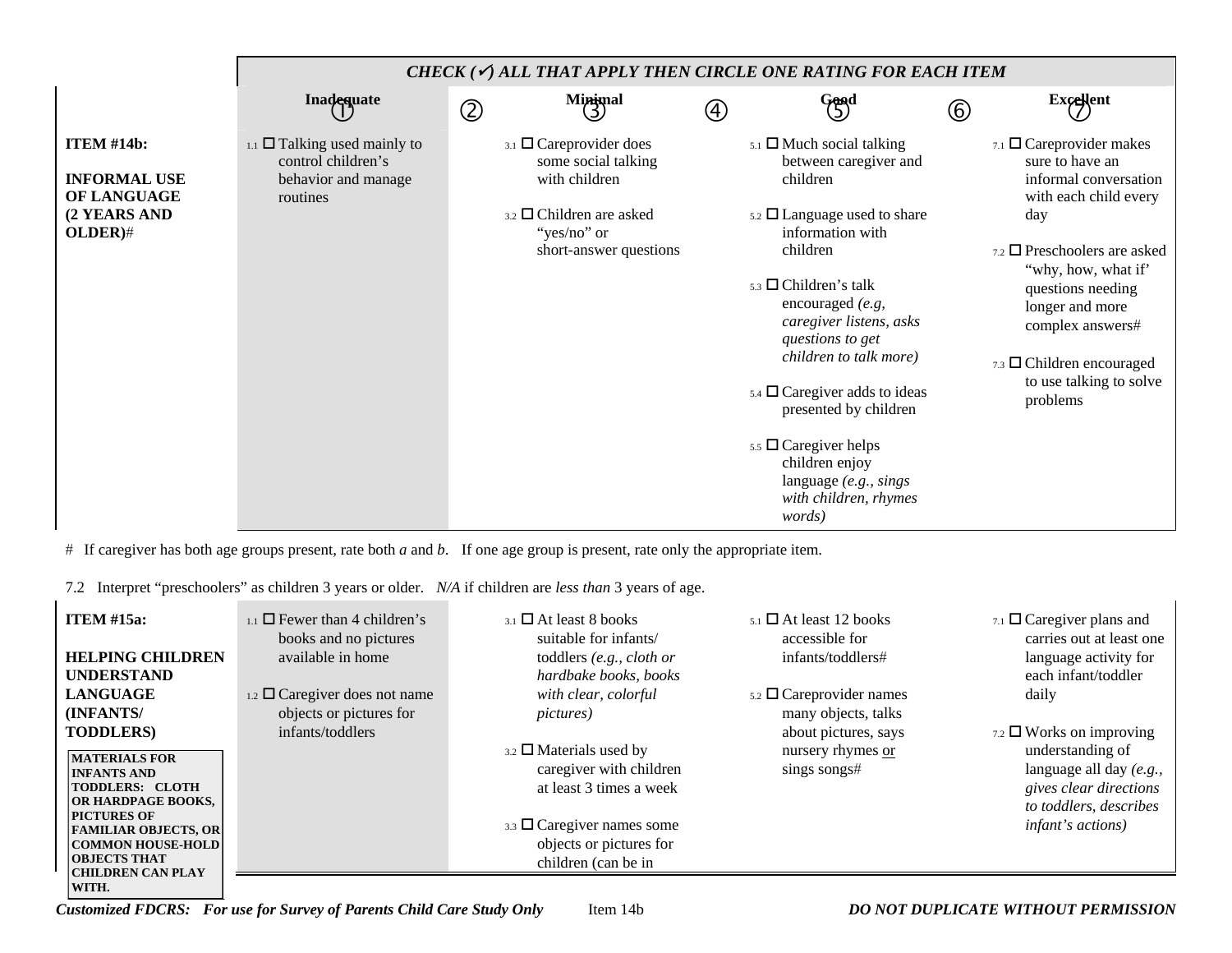*CHECK (*9*) ALL THAT APPLY THEN CIRCLE ONE RATING FOR EACH ITEM* **Inadequate** dequate (2) Minimal (4) Good Good Excellent books)# **PROBES:** *If no books are out, ask:* Do you have any books for the children? May I see them? (Also ask if more available, even if some are out.) 3.2 & 5.2 Do you ever read to the infants and toddlers? *If yes, ask:* About how often do you read to the infants and toddlers? Do you sing and say nursery rhymes? *If yes, ask:* How often do you say nursery rhymes, talk about picture books or sing songs with them? *Note:* Use of TV for language activities is rated separately under Item 24. 3.3 For this indicator, pictures can include those in books. 5.1 The books must be accessible to the children and appropriate for the age group. Violence or other frightening content in books and pictures is not appropriate for infants, toddlers. If there are any such books accessible to children, then credit cannot be given for this indicator. 5.2 To give credit for this indicator, many of these types of interactions must be observed, but not all that are listed in the indicator. For example, credit will be given for 5.2 when the provider does not say nursery rhymes with the children, but she has many of the other types of required interactions. **ITEM #15b: HELPING CHILDREN UNDERSTAND LANGUAGE (2 YEARS AND**   $_{1.1}$   $\Box$  Fewer than 6 children's books and no picture games available in home  $_{3.1}$   $\Box$  At least 10 children's books available; some picture games and records present# 3.2 $_2$   $\Box$  Materials used by  $_{5.1}$   $\Box$  At least 20 children's books and 3-5 picture games accessible to children daily for independent use# 7.1  $\Box$  Caregiver checks out materials from library once a month, or adds to materials in other ways

| <b>HELPING CHILDREN</b>                                                                                                                                                                                                                                    | games available in home | picture games and                                                                               | games accessible to                                                                                                                                         | once a month, or adds                                                                                                                                                                            |
|------------------------------------------------------------------------------------------------------------------------------------------------------------------------------------------------------------------------------------------------------------|-------------------------|-------------------------------------------------------------------------------------------------|-------------------------------------------------------------------------------------------------------------------------------------------------------------|--------------------------------------------------------------------------------------------------------------------------------------------------------------------------------------------------|
| <b>UNDERSTAND</b>                                                                                                                                                                                                                                          |                         | records present#                                                                                | children daily for                                                                                                                                          | to materials in other                                                                                                                                                                            |
| <b>LANGUAGE</b>                                                                                                                                                                                                                                            |                         |                                                                                                 | independent use#                                                                                                                                            | ways                                                                                                                                                                                             |
| (2 YEARS AND                                                                                                                                                                                                                                               |                         | $3.2$ $\Box$ Materials used by                                                                  |                                                                                                                                                             |                                                                                                                                                                                                  |
| OLDER)                                                                                                                                                                                                                                                     |                         | caregiver with children<br>at least 3 times a week                                              | $5.2$ $\Box$ Materials for all age<br>groups#                                                                                                               | $_{7.2}$ $\Box$ Works on improving<br>understanding of                                                                                                                                           |
| <b>MATERIALS FOR</b><br><b>TWO-YEAR OLDS AND</b><br><b>OLDER: CHILDREN'S</b><br><b>BOOKS, MAGAZINES,</b><br><b>JOR RECORDS:</b><br><b>COMMERCIAL OR</b><br><b>HOMEMADE PICTURE</b><br><b>GAMES LIKE LOTTO,</b><br><b>TALKING ABOUT</b><br><b>PICTURES.</b> |                         | (e.g., caregiver names<br>pictures in books, reads<br>story, plays a record<br>and sings along) | $5.3 \square$ At least one planned<br>activity daily (e.g.,<br>reading, story telling,<br>talking about picture<br>books, saying nursery<br><i>rhymes</i> ) | language all day $(e.g.,$<br>gives clear directions,<br>uses words exactly,<br>points out items of<br>interest indoors and<br><i>outdoors, such as</i><br>reading food labels<br>and road signs) |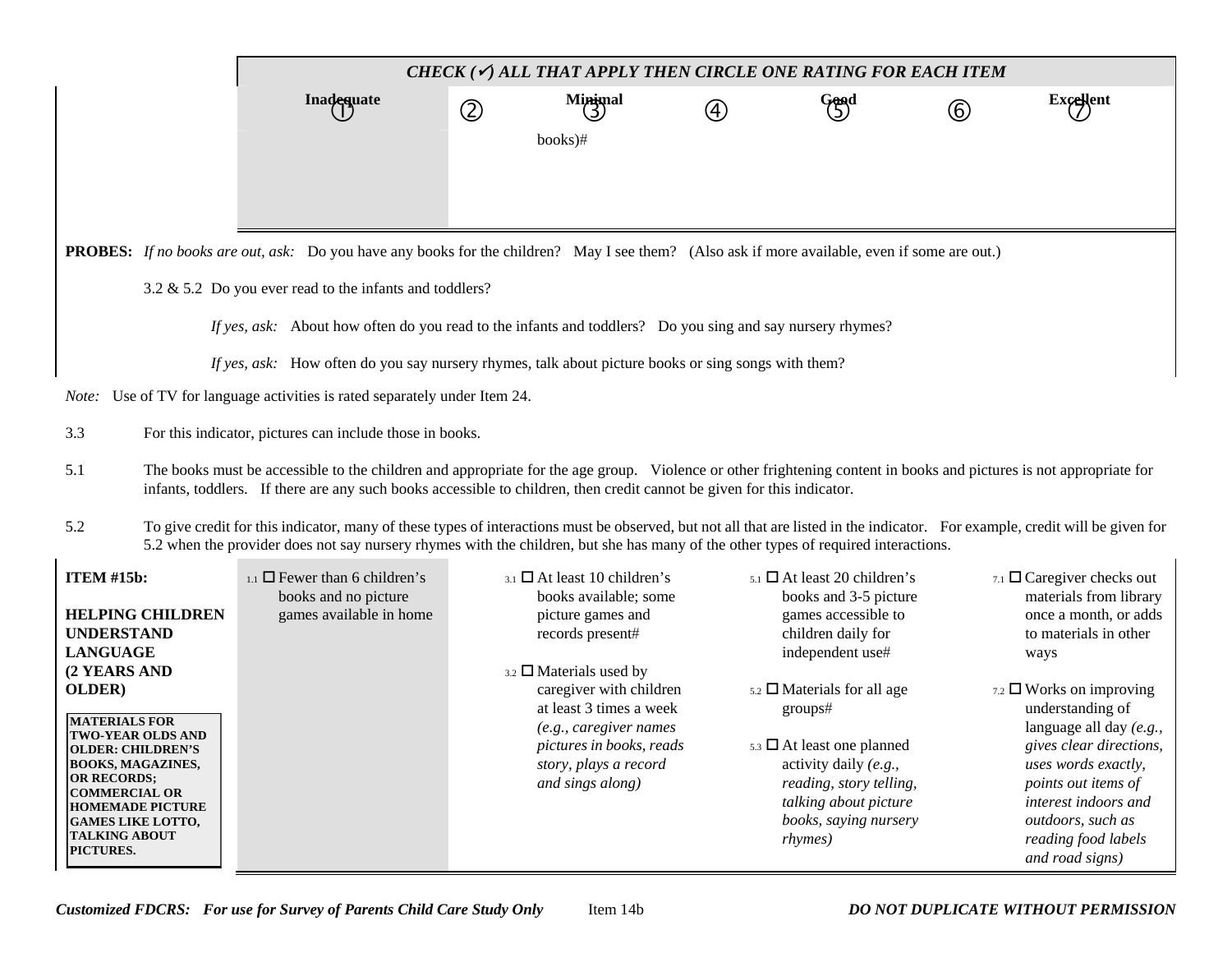| CHECK $(\checkmark)$ all that apply then circle one rating for each item                                                                                                           |             |                |                                                                                                                                                                                                                                                                                                                                                                                                |                                                                                                                                                                                          |                                                                                                                                                                          |                                                                                                                                                                                                                                                                                                                                                                                                                                                                                                                                                                                                                                                                                                                                   |  |  |  |  |
|------------------------------------------------------------------------------------------------------------------------------------------------------------------------------------|-------------|----------------|------------------------------------------------------------------------------------------------------------------------------------------------------------------------------------------------------------------------------------------------------------------------------------------------------------------------------------------------------------------------------------------------|------------------------------------------------------------------------------------------------------------------------------------------------------------------------------------------|--------------------------------------------------------------------------------------------------------------------------------------------------------------------------|-----------------------------------------------------------------------------------------------------------------------------------------------------------------------------------------------------------------------------------------------------------------------------------------------------------------------------------------------------------------------------------------------------------------------------------------------------------------------------------------------------------------------------------------------------------------------------------------------------------------------------------------------------------------------------------------------------------------------------------|--|--|--|--|
| <b>Inadequate</b>                                                                                                                                                                  | $\circledZ$ | Minimal<br>(3) | (4)                                                                                                                                                                                                                                                                                                                                                                                            | Good<br>(5)                                                                                                                                                                              | (6)                                                                                                                                                                      | <b>Excellent</b>                                                                                                                                                                                                                                                                                                                                                                                                                                                                                                                                                                                                                                                                                                                  |  |  |  |  |
|                                                                                                                                                                                    |             |                |                                                                                                                                                                                                                                                                                                                                                                                                |                                                                                                                                                                                          |                                                                                                                                                                          |                                                                                                                                                                                                                                                                                                                                                                                                                                                                                                                                                                                                                                                                                                                                   |  |  |  |  |
|                                                                                                                                                                                    |             |                |                                                                                                                                                                                                                                                                                                                                                                                                |                                                                                                                                                                                          |                                                                                                                                                                          |                                                                                                                                                                                                                                                                                                                                                                                                                                                                                                                                                                                                                                                                                                                                   |  |  |  |  |
|                                                                                                                                                                                    |             |                |                                                                                                                                                                                                                                                                                                                                                                                                |                                                                                                                                                                                          |                                                                                                                                                                          |                                                                                                                                                                                                                                                                                                                                                                                                                                                                                                                                                                                                                                                                                                                                   |  |  |  |  |
| How often do you sing songs, talk about picture books or say nursery rhymes with them?                                                                                             |             |                |                                                                                                                                                                                                                                                                                                                                                                                                |                                                                                                                                                                                          |                                                                                                                                                                          |                                                                                                                                                                                                                                                                                                                                                                                                                                                                                                                                                                                                                                                                                                                                   |  |  |  |  |
| 7.1<br>Do you feel that you need to add new books and picture games periodically? If yes, how do you manage that? About how often are new books made<br>available to the children? |             |                |                                                                                                                                                                                                                                                                                                                                                                                                |                                                                                                                                                                                          |                                                                                                                                                                          |                                                                                                                                                                                                                                                                                                                                                                                                                                                                                                                                                                                                                                                                                                                                   |  |  |  |  |
| Use of TV for language activities is rated separately under Item 24.<br>Note:                                                                                                      |             |                |                                                                                                                                                                                                                                                                                                                                                                                                |                                                                                                                                                                                          |                                                                                                                                                                          |                                                                                                                                                                                                                                                                                                                                                                                                                                                                                                                                                                                                                                                                                                                                   |  |  |  |  |
|                                                                                                                                                                                    |             |                |                                                                                                                                                                                                                                                                                                                                                                                                |                                                                                                                                                                                          |                                                                                                                                                                          |                                                                                                                                                                                                                                                                                                                                                                                                                                                                                                                                                                                                                                                                                                                                   |  |  |  |  |
|                                                                                                                                                                                    |             |                |                                                                                                                                                                                                                                                                                                                                                                                                |                                                                                                                                                                                          |                                                                                                                                                                          |                                                                                                                                                                                                                                                                                                                                                                                                                                                                                                                                                                                                                                                                                                                                   |  |  |  |  |
|                                                                                                                                                                                    |             |                |                                                                                                                                                                                                                                                                                                                                                                                                |                                                                                                                                                                                          |                                                                                                                                                                          |                                                                                                                                                                                                                                                                                                                                                                                                                                                                                                                                                                                                                                                                                                                                   |  |  |  |  |
| $_{1.1}$ $\square$ No materials or activities<br>for helping children<br>practice talking                                                                                          |             |                |                                                                                                                                                                                                                                                                                                                                                                                                | helping children<br>practice talking<br>accessible for<br>activities a day to<br>talk#                                                                                                   |                                                                                                                                                                          | 7.1 $\Box$ Daily plans provide a<br>wide variety of<br>activities to encourage<br>talking in each age<br>group, including<br>infants, toddlers,<br>preschoolers, and<br>school-Acers (e.g.,<br>encourages<br>infants/toddlers to<br>name objects and<br>pictures, preschoolers<br>to talk about<br>experiences, dictate<br>stories)#                                                                                                                                                                                                                                                                                                                                                                                              |  |  |  |  |
|                                                                                                                                                                                    |             |                | About how often do you read to the children over 2 years of age?<br>counted, such as 3 different sets of flash cards, 3 different versions of a memory game.<br>$_{3.1}$ $\square$ Few materials for<br>helping children<br>practice talking (e.g.,<br>puppets, toy<br>telephones)#<br>activity a day to<br>encourage children to<br>show and tell, singing,<br>repeating nursery<br>to baby)# | graphic or frightening way, or that glorify violence, then credit cannot be given for this indicator.<br>3.2 Careprovider uses one<br>talk (e.g., finger plays,<br>rhymes, babbling back | If no books, picture games or records/tapes are out for children over 2, ask if there are any. If yes, ask:<br>$5.1$ $\Box$ Many materials for<br>5.2 □ Caregiver uses 2 | Any children's books for age 2 and older are acceptable for this indicator. Books do not have to exactly match ages of children in care.<br>There needs to be several (3-5) different picture games to give credit. Multiples of the same game do not count as several. Different versions of the same type of game are<br>This indicator requires that both books and picture games be appropriate for all age groups considered in this item. Some materials may be appropriate for more than one<br>age group. Violence or other frightening content in books and pictures is not appropriate. If there are any books accessible to younger children that show violence in a<br>independent use daily<br>encourage children to |  |  |  |  |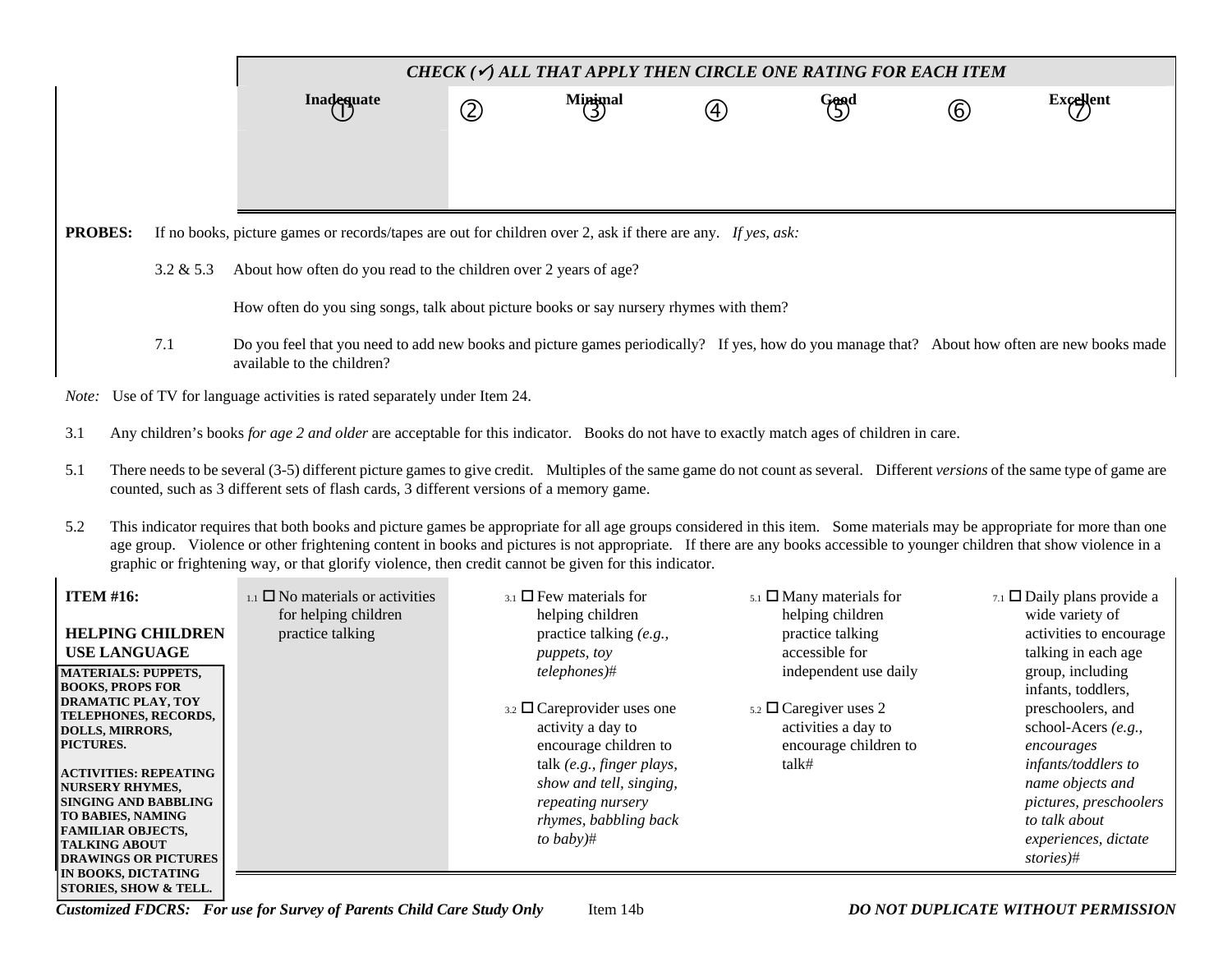|                                                                                                                                                                                                                                                                                                                            | CHECK ( $\checkmark$ ) ALL THAT APPLY THEN CIRCLE ONE RATING FOR EACH ITEM                                                                                                                                       |               |                                                                                                                                                                                                                                        |   |                                                                                                                                                                                                                                                                                              |              |                                                                                                                                                                                                                                                                                                                           |  |  |  |
|----------------------------------------------------------------------------------------------------------------------------------------------------------------------------------------------------------------------------------------------------------------------------------------------------------------------------|------------------------------------------------------------------------------------------------------------------------------------------------------------------------------------------------------------------|---------------|----------------------------------------------------------------------------------------------------------------------------------------------------------------------------------------------------------------------------------------|---|----------------------------------------------------------------------------------------------------------------------------------------------------------------------------------------------------------------------------------------------------------------------------------------------|--------------|---------------------------------------------------------------------------------------------------------------------------------------------------------------------------------------------------------------------------------------------------------------------------------------------------------------------------|--|--|--|
|                                                                                                                                                                                                                                                                                                                            | Inadequate                                                                                                                                                                                                       | $\circled{2}$ | $M$ inimal                                                                                                                                                                                                                             | 4 | Good                                                                                                                                                                                                                                                                                         | $^\circledR$ | Excellent                                                                                                                                                                                                                                                                                                                 |  |  |  |
|                                                                                                                                                                                                                                                                                                                            |                                                                                                                                                                                                                  |               |                                                                                                                                                                                                                                        |   |                                                                                                                                                                                                                                                                                              |              |                                                                                                                                                                                                                                                                                                                           |  |  |  |
| <b>PROBES:</b>                                                                                                                                                                                                                                                                                                             |                                                                                                                                                                                                                  |               |                                                                                                                                                                                                                                        |   |                                                                                                                                                                                                                                                                                              |              |                                                                                                                                                                                                                                                                                                                           |  |  |  |
| If materials not out, ask if there are any, and ask to see. When are they used?<br>$1.1 \& 3.1$                                                                                                                                                                                                                            |                                                                                                                                                                                                                  |               |                                                                                                                                                                                                                                        |   |                                                                                                                                                                                                                                                                                              |              |                                                                                                                                                                                                                                                                                                                           |  |  |  |
| 5.2, 7.1                                                                                                                                                                                                                                                                                                                   | What do you do to encourage the children to make sounds, babble and talk as best they can?                                                                                                                       |               |                                                                                                                                                                                                                                        |   |                                                                                                                                                                                                                                                                                              |              |                                                                                                                                                                                                                                                                                                                           |  |  |  |
|                                                                                                                                                                                                                                                                                                                            | Can you give me examples?                                                                                                                                                                                        |               |                                                                                                                                                                                                                                        |   |                                                                                                                                                                                                                                                                                              |              |                                                                                                                                                                                                                                                                                                                           |  |  |  |
|                                                                                                                                                                                                                                                                                                                            | How often during the day would you do these things?                                                                                                                                                              |               |                                                                                                                                                                                                                                        |   |                                                                                                                                                                                                                                                                                              |              |                                                                                                                                                                                                                                                                                                                           |  |  |  |
| 3.1                                                                                                                                                                                                                                                                                                                        | This indicator must be scored $No$ to get a score of 5 or higher.                                                                                                                                                |               |                                                                                                                                                                                                                                        |   |                                                                                                                                                                                                                                                                                              |              |                                                                                                                                                                                                                                                                                                                           |  |  |  |
| 3.2, 5.2                                                                                                                                                                                                                                                                                                                   | To give credit for these indicators, the activities must be adult-initiated.                                                                                                                                     |               |                                                                                                                                                                                                                                        |   |                                                                                                                                                                                                                                                                                              |              |                                                                                                                                                                                                                                                                                                                           |  |  |  |
| 7.1                                                                                                                                                                                                                                                                                                                        | (Note: Activities must be observed for a 7.)                                                                                                                                                                     |               |                                                                                                                                                                                                                                        |   |                                                                                                                                                                                                                                                                                              |              |                                                                                                                                                                                                                                                                                                                           |  |  |  |
| <b>ITEM #17:</b><br><b>HELPING CHILDREN</b><br><b>REASON (USING</b><br><b>CONCEPTS</b> )<br><b>MATERIALS: EITHER</b><br><b>COMMERCIAL OR</b><br><b>HOMEMADE TOYS TO</b><br><b>LEARN COLORS, SIZES,</b><br><b>SHAPES, NUMBERS AND</b><br><b>LETTERS; PUZZLES.</b><br><b>ACTIVITIES: NATURE,</b><br><b>SCIENCE, COOKING.</b> | $_{1.1}$ $\Box$ No materials or activities<br>for helping children<br>reason<br><b>OR</b><br>$_{1.2}$ $\square$ Inappropriate teaching of<br>school skills to children<br>who are too young or not<br>interested |               | $_{3.1}$ $\square$ Some materials present<br>and used<br>3.2 $\Box$ Daily experiences used<br>to help children learn<br>concepts of size, shape,<br>color, number, and<br>relationship (observer<br>must see at least one<br>$\exp(e)$ |   | $5.1$ $\Box$ Variety of games<br>and/or materials<br>accessible and in good<br>repair#<br>$5.2$ While children are<br>using materials,<br>caregiver helps<br>children think by<br>talking about shape,<br>size, etc. (e.g., asks<br>questions to help<br>preschoolers<br>reason--"How many?" |              | 7.1 $\Box$ Careprovider makes<br>sure to work with<br>every child on an<br>appropriate<br>concept-development<br>game at least once a<br>week (e.g., shape<br>sorting boxes for<br>infants, measuring<br>cups and puzzles for<br>toddlers, numbers for<br><i>preschoolers</i> )<br>$_{7.2}$ $\square$ Encourages children |  |  |  |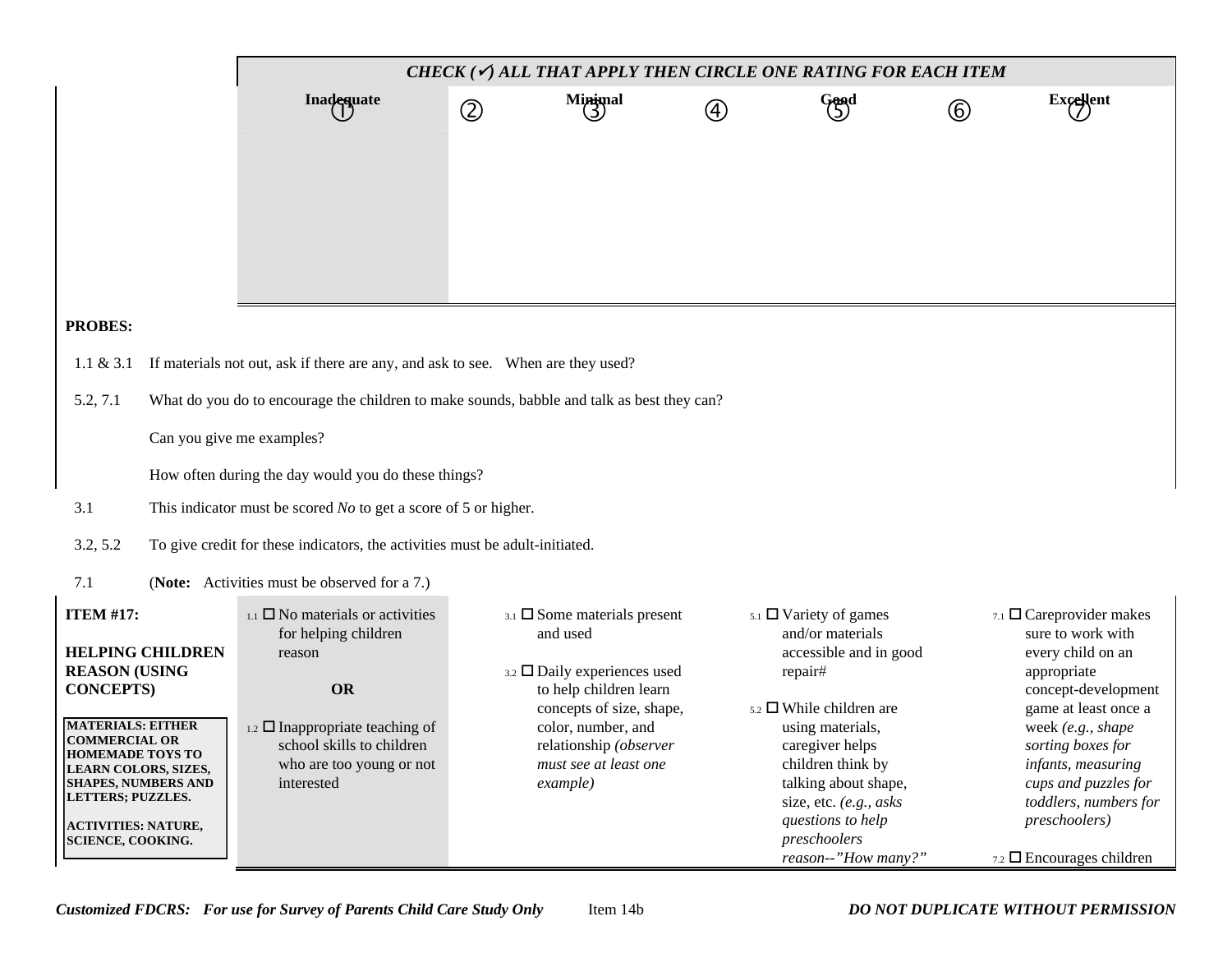|                                                                                                                                                                                                                                                                                                                                | CHECK $(\checkmark)$ all that apply then circle one rating for each item                                                                                                                                                                                                                                                                                                                                                                                |             |                                                                                                                                           |                |                                                                                                                                                                                                |                |                                                                                                                                                                                                                                      |  |  |  |
|--------------------------------------------------------------------------------------------------------------------------------------------------------------------------------------------------------------------------------------------------------------------------------------------------------------------------------|---------------------------------------------------------------------------------------------------------------------------------------------------------------------------------------------------------------------------------------------------------------------------------------------------------------------------------------------------------------------------------------------------------------------------------------------------------|-------------|-------------------------------------------------------------------------------------------------------------------------------------------|----------------|------------------------------------------------------------------------------------------------------------------------------------------------------------------------------------------------|----------------|--------------------------------------------------------------------------------------------------------------------------------------------------------------------------------------------------------------------------------------|--|--|--|
|                                                                                                                                                                                                                                                                                                                                | <b>Inadequate</b>                                                                                                                                                                                                                                                                                                                                                                                                                                       | $\circledZ$ | Minimal<br>(3)                                                                                                                            | $\bigcircledA$ | Good                                                                                                                                                                                           | $^{\circledR}$ | Excellent                                                                                                                                                                                                                            |  |  |  |
|                                                                                                                                                                                                                                                                                                                                |                                                                                                                                                                                                                                                                                                                                                                                                                                                         |             |                                                                                                                                           |                | "What's different?")<br>$5.3$ $\Box$ At least one nature/<br>science/cooking<br>activity each week<br>(e.g., talks about leaves<br>in fall, has children<br>help make a snack)                 |                | to reason throughout<br>the day by pointing<br>out the sequence and<br>results of daily events<br>(e.g., "First let's<br>change your diaper,<br>then you can play,"<br>"What might happen if<br>you play ball in the<br>$house?$ ")# |  |  |  |
| <b>PROBES:</b>                                                                                                                                                                                                                                                                                                                 |                                                                                                                                                                                                                                                                                                                                                                                                                                                         |             |                                                                                                                                           |                |                                                                                                                                                                                                |                |                                                                                                                                                                                                                                      |  |  |  |
|                                                                                                                                                                                                                                                                                                                                | If materials are not out, ask if there are any. If yes, ask to see.                                                                                                                                                                                                                                                                                                                                                                                     |             |                                                                                                                                           |                |                                                                                                                                                                                                |                |                                                                                                                                                                                                                                      |  |  |  |
| 5.3                                                                                                                                                                                                                                                                                                                            | Do you ever have a cooking or nature experience for the children? If yes, ask: Can you give me examples? About how often?                                                                                                                                                                                                                                                                                                                               |             |                                                                                                                                           |                |                                                                                                                                                                                                |                |                                                                                                                                                                                                                                      |  |  |  |
| 3.3, 5.3, 7.1<br>things?                                                                                                                                                                                                                                                                                                       | Do you ever do anything to help the children learn about size, shape, color or number? If yes, ask: Can you give me examples. How often do you do these                                                                                                                                                                                                                                                                                                 |             |                                                                                                                                           |                |                                                                                                                                                                                                |                |                                                                                                                                                                                                                                      |  |  |  |
| 5.1                                                                                                                                                                                                                                                                                                                            | Since a wide range of children may be in a family child care home, the requirement for "games" is only applicable if there are children over two years of age in care.<br>However, the requirement for materials refers to all ages. Developmentally appropriate <i>materials</i> for infants and toddlers are required. Variety requires 3-5<br>different materials for each age group. In a very large family child care group, more would be needed. |             |                                                                                                                                           |                |                                                                                                                                                                                                |                |                                                                                                                                                                                                                                      |  |  |  |
| 7.2                                                                                                                                                                                                                                                                                                                            | (Note: 7.2 must be observed.)                                                                                                                                                                                                                                                                                                                                                                                                                           |             |                                                                                                                                           |                |                                                                                                                                                                                                |                |                                                                                                                                                                                                                                      |  |  |  |
| <b>ITEM #18:</b><br><b>EYE-HAND</b>                                                                                                                                                                                                                                                                                            | $_{1.1}$ $\square$ No appropriate eye-hand<br>materials are available for<br>daily use by children                                                                                                                                                                                                                                                                                                                                                      |             | 3.1 Some eye-hand<br>materials accessible to<br>children for                                                                              |                | $5.1$ $\Box$ At least 3-5 eye-hand<br>materials, in good<br>repair, accessible                                                                                                                 |                | $_{7.1}$ $\Box$ Materials rotated to<br>maintain interest                                                                                                                                                                            |  |  |  |
| <b>COORDINATION</b>                                                                                                                                                                                                                                                                                                            |                                                                                                                                                                                                                                                                                                                                                                                                                                                         |             | independent use daily                                                                                                                     |                | daily#                                                                                                                                                                                         |                | 7.2 $\Box$ Materials organized to<br>encourage self-help                                                                                                                                                                             |  |  |  |
| FOR 2 YEAR OLDS:<br><b>BLOCKS, PUZZLES,</b><br>CRAYONS, PENCILS,<br><b>CHILDREN'S SCISSORS,</b><br>SMALL BUILDING TOYS,<br>PEGBOARD AND PEGS.<br><b>FOR TODDLERS:</b><br><b>GRASPING TOYS,</b><br><b>HOUSEHOLD</b><br><b>ITEMS SUCH AS</b><br><b>CLOTHESPINS, NESTED</b><br><b>MEASURING CUPS OR</b><br><b>OTHER HOUSEHOLD</b> |                                                                                                                                                                                                                                                                                                                                                                                                                                                         |             | $_{3.2}$ $\square$ At least 5 materials for<br>each age group in care<br>available (infants,<br>toddlers, preschoolers,<br>school-Acers)# |                | $5.2$ $\Box$ At least 8 materials for<br>each age group<br>available (e.g., infants:<br>rattles, objects of<br>different sizes to pick<br>up; toddlers:<br>pegboards, small<br>building toys)# |                | (e.g., picture labels for<br>open storage shelves<br><i>or boxes</i> )<br>(MUST OBSERVE)<br>7.3 $\Box$ Caregiver helps<br>children develop skills<br>(e.g., with scissors,<br>puzzles, pegboard)                                     |  |  |  |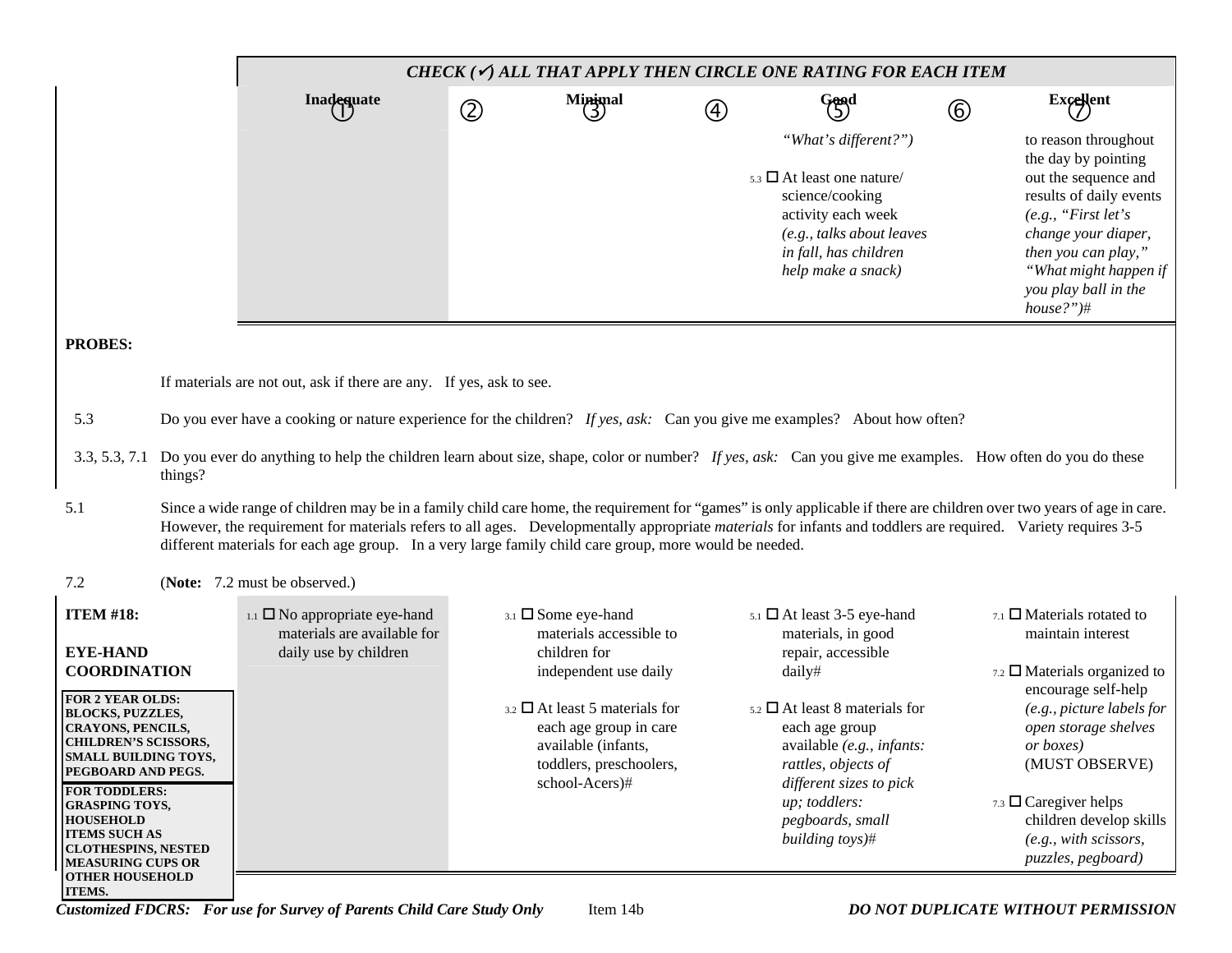|                                                                                                                                                    |                                                                                                                                                                                                                                                                                                                                                                                                                                                                                                                                                       | CHECK ( $\checkmark$ ) ALL THAT APPLY THEN CIRCLE ONE RATING FOR EACH ITEM                                                                                                |             |                                                                                            |               |                                                                                                                                        |             |                                                                                                                                                          |  |  |  |
|----------------------------------------------------------------------------------------------------------------------------------------------------|-------------------------------------------------------------------------------------------------------------------------------------------------------------------------------------------------------------------------------------------------------------------------------------------------------------------------------------------------------------------------------------------------------------------------------------------------------------------------------------------------------------------------------------------------------|---------------------------------------------------------------------------------------------------------------------------------------------------------------------------|-------------|--------------------------------------------------------------------------------------------|---------------|----------------------------------------------------------------------------------------------------------------------------------------|-------------|----------------------------------------------------------------------------------------------------------------------------------------------------------|--|--|--|
|                                                                                                                                                    |                                                                                                                                                                                                                                                                                                                                                                                                                                                                                                                                                       | Inadequate                                                                                                                                                                | $\circledZ$ | $M$ inimal                                                                                 | $\circled{4}$ | Good                                                                                                                                   | $\circledB$ | Excellent                                                                                                                                                |  |  |  |
|                                                                                                                                                    |                                                                                                                                                                                                                                                                                                                                                                                                                                                                                                                                                       |                                                                                                                                                                           |             |                                                                                            |               | $5.3 \square$ Space provided to play<br>with materials                                                                                 |             |                                                                                                                                                          |  |  |  |
| <b>PROBES:</b>                                                                                                                                     |                                                                                                                                                                                                                                                                                                                                                                                                                                                                                                                                                       |                                                                                                                                                                           |             |                                                                                            |               |                                                                                                                                        |             |                                                                                                                                                          |  |  |  |
| 1.1, 3.2, 5.2                                                                                                                                      |                                                                                                                                                                                                                                                                                                                                                                                                                                                                                                                                                       | If materials are not out, ask: Do you have any toys to help the children learn eye-hand coordination such as grasping toys, pegboards, and puzzles?                       |             |                                                                                            |               |                                                                                                                                        |             |                                                                                                                                                          |  |  |  |
| 5.3                                                                                                                                                |                                                                                                                                                                                                                                                                                                                                                                                                                                                                                                                                                       | Where are these toys used?                                                                                                                                                |             |                                                                                            |               |                                                                                                                                        |             |                                                                                                                                                          |  |  |  |
| Are the same materials put out every day? If no, ask: Are any different materials added? What do you do to change, the things that are out?<br>7.1 |                                                                                                                                                                                                                                                                                                                                                                                                                                                                                                                                                       |                                                                                                                                                                           |             |                                                                                            |               |                                                                                                                                        |             |                                                                                                                                                          |  |  |  |
| Do you help the children in any way with these materials? If yes, ask: Can you give me some examples?<br>7.3                                       |                                                                                                                                                                                                                                                                                                                                                                                                                                                                                                                                                       |                                                                                                                                                                           |             |                                                                                            |               |                                                                                                                                        |             |                                                                                                                                                          |  |  |  |
| 3.2 & 5.2                                                                                                                                          | As long as there is variety, there can be duplication in the number of materials required for these indicators. For example, a family child care home may have two<br>different busy boxes, a pegboard with big pegs, and two different simple puzzles to meet the requirement for 3.2 for toddlers. In addition, there can be some<br>overlap of materials for the different age groups. For example, both toddlers and younger preschoolers may enjoy using large interlocking plastic blocks, and so<br>the blocks would count for each age group. |                                                                                                                                                                           |             |                                                                                            |               |                                                                                                                                        |             |                                                                                                                                                          |  |  |  |
| 5.1                                                                                                                                                | experiences.                                                                                                                                                                                                                                                                                                                                                                                                                                                                                                                                          | The variety in this indicator requires at least 3-5 different types of materials for each age group to be accessible during the required time, so children have different |             |                                                                                            |               |                                                                                                                                        |             |                                                                                                                                                          |  |  |  |
| <b>ITEM #19:</b><br><b>ART</b><br><b>EXAMPLES: CRAYONS,</b><br>PAINTS, MODELING<br>DOUGH, CUTTING AND                                              |                                                                                                                                                                                                                                                                                                                                                                                                                                                                                                                                                       | $_{1.1}$ $\square$ No art materials available<br>for use by children                                                                                                      |             | $_{3.1}$ $\square$ Some materials,<br>including drawing,<br>used at least twice a<br>week# |               | $5.1$ $\Box$ Crayons and paper, or<br>other drawing<br>materials accessible<br>daily for free<br>expression (e.g.,<br>toddlers offered |             | $7.1$ $\Box$ At least 2 different<br>activities offered<br>children 2 years old<br>and older daily (e.g.,<br>drawing, cutting and<br>pasting, painting)# |  |  |  |
| PASTING SUPPLIES,<br><b>WOOD AND OTHER</b><br>SUPPLIES FOR<br><b>GLUING AND</b><br><b>CARPENTRY.</b>                                               |                                                                                                                                                                                                                                                                                                                                                                                                                                                                                                                                                       |                                                                                                                                                                           |             |                                                                                            |               | materials,<br>preschoolers get own<br><i>materials</i> )                                                                               |             | $_{7.2}$ $\square$ Activities include at<br>least one<br>3-dimensional                                                                                   |  |  |  |
| <b>DO NOT GIVE CREDIT</b><br><b>FOR COLORING</b><br><b>BOOKS.</b>                                                                                  |                                                                                                                                                                                                                                                                                                                                                                                                                                                                                                                                                       |                                                                                                                                                                           |             |                                                                                            |               | $5.2$ $\Box$ Art materials needing<br>supervision planned at<br>least 3 times a week<br>(e.g., cutting and                             |             | materials per week<br>(e.g., modeling dough,<br>clay, carpentry, or<br>wood gluing)                                                                      |  |  |  |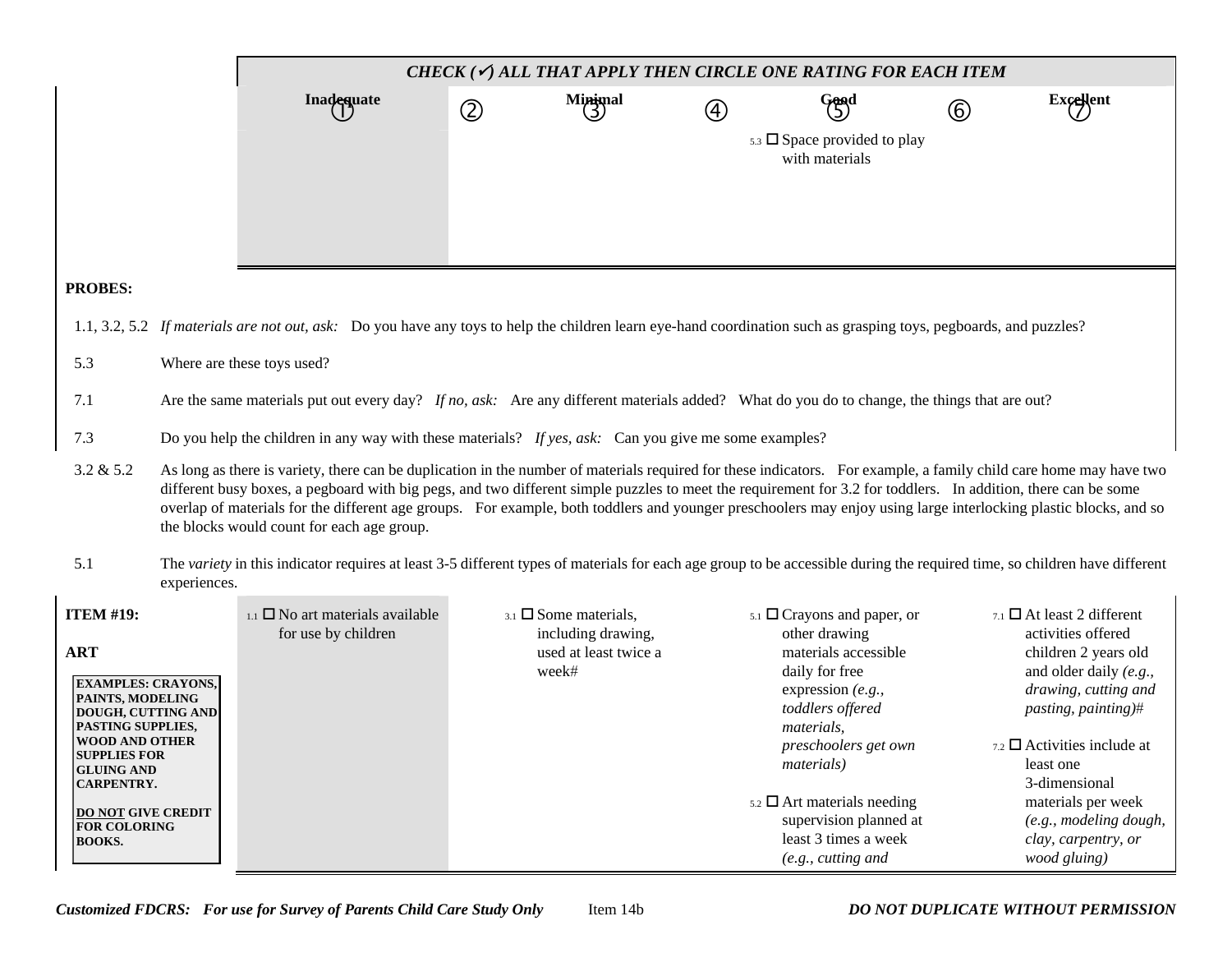|                                                                                                                                                                      | CHECK ( $\checkmark$ ) ALL THAT APPLY THEN CIRCLE ONE RATING FOR EACH ITEM                                                |                              |                                                                                                                                           |             |                                                                                                                                                                                                                                                |               |                                                                                                                                                              |  |  |
|----------------------------------------------------------------------------------------------------------------------------------------------------------------------|---------------------------------------------------------------------------------------------------------------------------|------------------------------|-------------------------------------------------------------------------------------------------------------------------------------------|-------------|------------------------------------------------------------------------------------------------------------------------------------------------------------------------------------------------------------------------------------------------|---------------|--------------------------------------------------------------------------------------------------------------------------------------------------------------|--|--|
|                                                                                                                                                                      | <b>Inadequate</b>                                                                                                         | $\circledZ$                  | Minimal<br>(3)                                                                                                                            | $\circledA$ | Good                                                                                                                                                                                                                                           | $^\copyright$ | Excellent                                                                                                                                                    |  |  |
|                                                                                                                                                                      |                                                                                                                           |                              |                                                                                                                                           |             | pasting, painting,<br>modeling dough)                                                                                                                                                                                                          |               |                                                                                                                                                              |  |  |
|                                                                                                                                                                      |                                                                                                                           |                              |                                                                                                                                           |             | $5.3 \square$ Creativity encouraged,<br>very few projects have<br>children copy an<br>example                                                                                                                                                  |               |                                                                                                                                                              |  |  |
| <b>PROBES:</b>                                                                                                                                                       |                                                                                                                           |                              |                                                                                                                                           |             |                                                                                                                                                                                                                                                |               |                                                                                                                                                              |  |  |
| $1.1 - 7.1$                                                                                                                                                          | If no art materials are out, ask: Do you have any art materials for the children to use? If yes, ask to see.              |                              |                                                                                                                                           |             |                                                                                                                                                                                                                                                |               |                                                                                                                                                              |  |  |
| 3.1 & 5.1                                                                                                                                                            | About how often is (ITEM) brought out for the children to use? (Name the various materials you see.)                      |                              |                                                                                                                                           |             |                                                                                                                                                                                                                                                |               |                                                                                                                                                              |  |  |
| 5.2                                                                                                                                                                  | Do you ever have art activities that require supervision? If yes, ask: What art activities might be included? How often?  |                              |                                                                                                                                           |             |                                                                                                                                                                                                                                                |               |                                                                                                                                                              |  |  |
| 7.1                                                                                                                                                                  | Do you ever have more than one art activity a day for the children? About how do you do more than one art activity a day? |                              |                                                                                                                                           |             |                                                                                                                                                                                                                                                |               |                                                                                                                                                              |  |  |
| 7.2                                                                                                                                                                  | Does that include activities like play dough or working with wood?                                                        |                              |                                                                                                                                           |             |                                                                                                                                                                                                                                                |               |                                                                                                                                                              |  |  |
| 3.1                                                                                                                                                                  | Drawing is an opportunity for children to create designs of their own. Coloring books are not considered drawing.         |                              |                                                                                                                                           |             |                                                                                                                                                                                                                                                |               |                                                                                                                                                              |  |  |
| 7.1                                                                                                                                                                  | For this indicator, preschoolers include children aged 2 years or older. N/A if no children aged 2 or older are in care.  |                              |                                                                                                                                           |             |                                                                                                                                                                                                                                                |               |                                                                                                                                                              |  |  |
| <b>ITEM #20:</b><br><b>MUSIC AND</b><br><b>MOVEMENT</b>                                                                                                              | $_{1.1}$ $\square$ No materials for music or<br>movement available for<br>children                                        | $3.1$ $\square$ Some musical | experience available to<br>children once a week<br>$(e.g., radio\ on\ for$                                                                |             | $5.1$ $\Box$ Musical experiences<br>regularly available to<br>children at least 3 times<br>a week#                                                                                                                                             |               | $7.1$ $\square$ Space and time<br>planned for music and<br>movement daily                                                                                    |  |  |
| <b>RECORD/TAPE/CD</b><br>PLAYER, RECORDS/<br>TAPES/CDS, MUSIC<br><b>BOXES, MUSICAL</b><br>TOYS AND INSTRU-<br><b>MENTS, STORY</b><br><b>RECORDS, DANCE</b><br>PROPS. | <b>OR</b><br>$_{1.2}$ $\square$ Loud background music<br>interferes with ongoing<br>activities                            |                              | dancing, careprovider<br>sings with children,<br>musical toys, record/<br>tape player with at<br>least 5 selections<br><i>available</i> ) |             | $5.2 \square$ Careprovider sings<br>with children<br>informally daily<br>(MUST OBSERVE<br>ONE INSTANCE)<br>$5.3 \square$ Musical experiences<br>provided for all age<br>groups (e.g., music<br>boxes and musical toys<br>for infants/toddlers, |               | 7.2 $\Box$ Variety of dance props<br>and musical<br>instruments accessible<br>for independent use by<br>children 2 years old<br>and older (MUST<br>OBSERVE)# |  |  |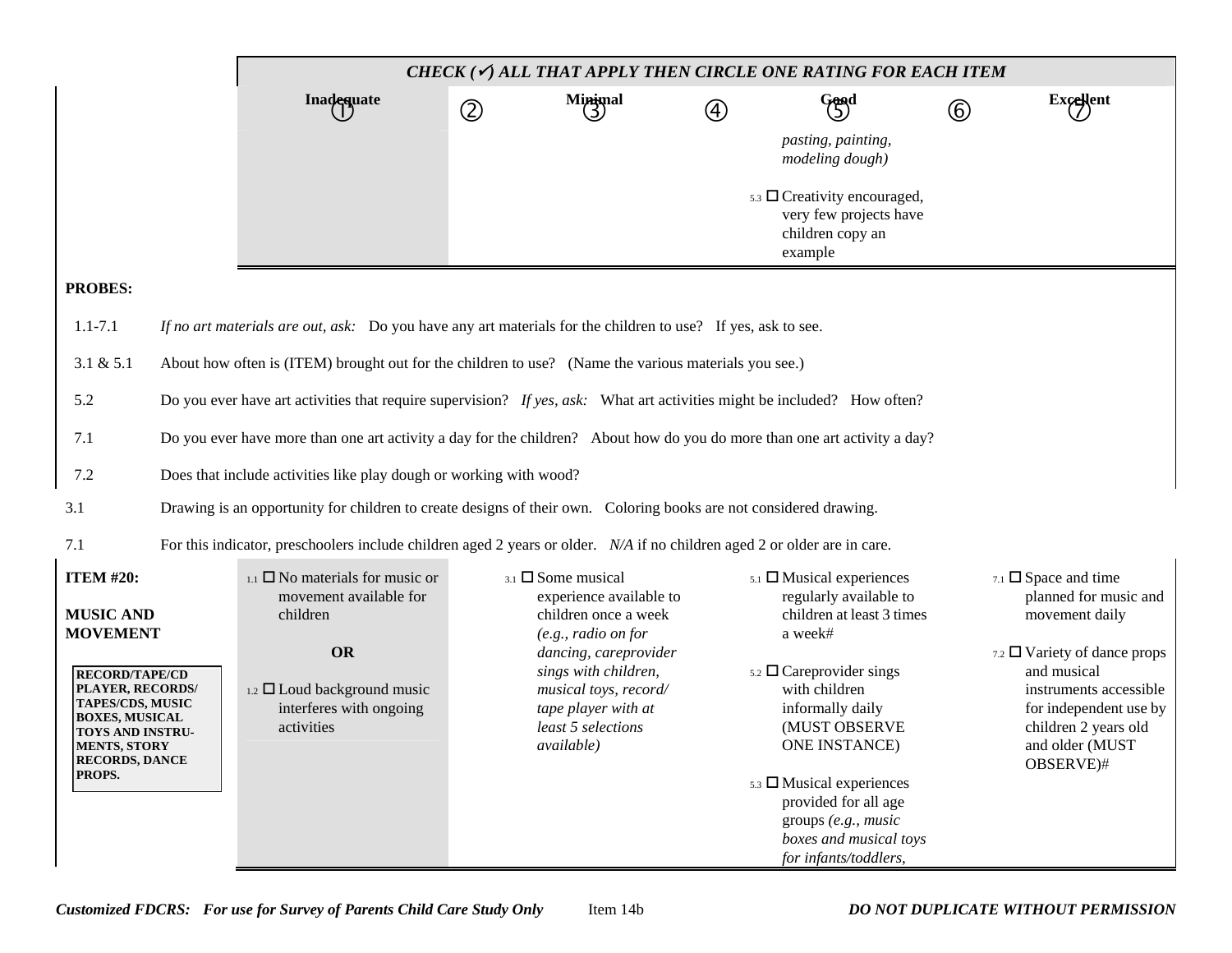|                                                                                                                                                                                                                                                                                          |                                                                                                                                                                                                                     | CHECK $(\checkmark)$ all that apply then circle one rating for each item                                                                                                                                                                |             |                                                                                                                            |   |                                                                                                                                                                                  |   |                                                                                                                        |  |  |  |
|------------------------------------------------------------------------------------------------------------------------------------------------------------------------------------------------------------------------------------------------------------------------------------------|---------------------------------------------------------------------------------------------------------------------------------------------------------------------------------------------------------------------|-----------------------------------------------------------------------------------------------------------------------------------------------------------------------------------------------------------------------------------------|-------------|----------------------------------------------------------------------------------------------------------------------------|---|----------------------------------------------------------------------------------------------------------------------------------------------------------------------------------|---|------------------------------------------------------------------------------------------------------------------------|--|--|--|
|                                                                                                                                                                                                                                                                                          |                                                                                                                                                                                                                     | Inadequate                                                                                                                                                                                                                              | $\circledZ$ | $M$ inimal                                                                                                                 | 4 | Good                                                                                                                                                                             | 6 | <b>Excellent</b>                                                                                                       |  |  |  |
|                                                                                                                                                                                                                                                                                          |                                                                                                                                                                                                                     |                                                                                                                                                                                                                                         |             |                                                                                                                            |   | record player and<br>records for<br>preschoolers)#                                                                                                                               |   |                                                                                                                        |  |  |  |
| <b>PROBES:</b>                                                                                                                                                                                                                                                                           |                                                                                                                                                                                                                     |                                                                                                                                                                                                                                         |             |                                                                                                                            |   |                                                                                                                                                                                  |   |                                                                                                                        |  |  |  |
| 1.1                                                                                                                                                                                                                                                                                      |                                                                                                                                                                                                                     | If no materials observed, ask if there are any, and if yes, ask to see.                                                                                                                                                                 |             |                                                                                                                            |   |                                                                                                                                                                                  |   |                                                                                                                        |  |  |  |
| 3                                                                                                                                                                                                                                                                                        |                                                                                                                                                                                                                     | How often do you have music for the children? Ask: About how often?<br>Do you ever sing for the children? If yes, ask: About how often?                                                                                                 |             |                                                                                                                            |   |                                                                                                                                                                                  |   |                                                                                                                        |  |  |  |
| 5.3                                                                                                                                                                                                                                                                                      |                                                                                                                                                                                                                     | Do you have musical toys or records for the infants and toddlers? What do the older children like?                                                                                                                                      |             |                                                                                                                            |   |                                                                                                                                                                                  |   |                                                                                                                        |  |  |  |
| 7.1                                                                                                                                                                                                                                                                                      | Do you have a time planned for music every day? If so, when?<br>Do you have a time planned for movement and dance every day? If so, when?<br>When do the children usually have their music and movement activities? |                                                                                                                                                                                                                                         |             |                                                                                                                            |   |                                                                                                                                                                                  |   |                                                                                                                        |  |  |  |
| 5.1 & 5.3                                                                                                                                                                                                                                                                                |                                                                                                                                                                                                                     | To give credit, musical experiences in addition to informal singing (given credit in 5.2) must be provided.                                                                                                                             |             |                                                                                                                            |   |                                                                                                                                                                                  |   |                                                                                                                        |  |  |  |
| 5.3                                                                                                                                                                                                                                                                                      |                                                                                                                                                                                                                     | If all age groups participate in any of the musical experiences observed, give credit for this item.                                                                                                                                    |             |                                                                                                                            |   |                                                                                                                                                                                  |   |                                                                                                                        |  |  |  |
| 7.2                                                                                                                                                                                                                                                                                      |                                                                                                                                                                                                                     | For this indicator, only musical toys are required for children under 24 months of age. Dance props can include scarves, hats, musical instruments that can be held,<br>and generally anything a child is allowed to use while dancing. |             |                                                                                                                            |   |                                                                                                                                                                                  |   |                                                                                                                        |  |  |  |
| <b>ITEM #21:</b><br><b>SAND AND WATER</b><br>PLAY#<br><b>INCLUDE SAND AND</b><br><b>SAND-LIKE</b><br><b>SUB-STANCES SUCH</b><br><b>AS CORNMEAL OR</b><br><b>DRY COFFEE</b><br><b>GROUNDS, KITCHEN</b><br><b>UTENSILS, SHOVEL</b><br><b>AND BUCKETS, SMALL</b><br><b>CARS AND TRUCKS.</b> |                                                                                                                                                                                                                     | $_{1.1}$ $\Box$ Neither sand nor water<br>play not available to<br>children indoors or<br>outdoors#                                                                                                                                     |             | $_{3.1}$ $\square$ Some sand or water<br>play provided outdoors<br>or indoors at least once<br>every 2 weeks<br>year-round |   | $5.1$ $\square$ Sand or water play at<br>least once a week<br>$5.2$ $\Box$ Variety of toys for sand<br>and water play $(e.g.,$<br>cups, funnels, trucks,<br>pots, pans, spoons)# |   | $_{7.1}$ $\Box$ Either sand or water<br>play at least 3 times a<br>week and each<br>presented at least once<br>a week# |  |  |  |
| <b>PROBES: 3-7</b>                                                                                                                                                                                                                                                                       |                                                                                                                                                                                                                     | Are sandplay and waterplay available? If yes, ask: Where?                                                                                                                                                                               |             |                                                                                                                            |   |                                                                                                                                                                                  |   |                                                                                                                        |  |  |  |

 $\mathbf l$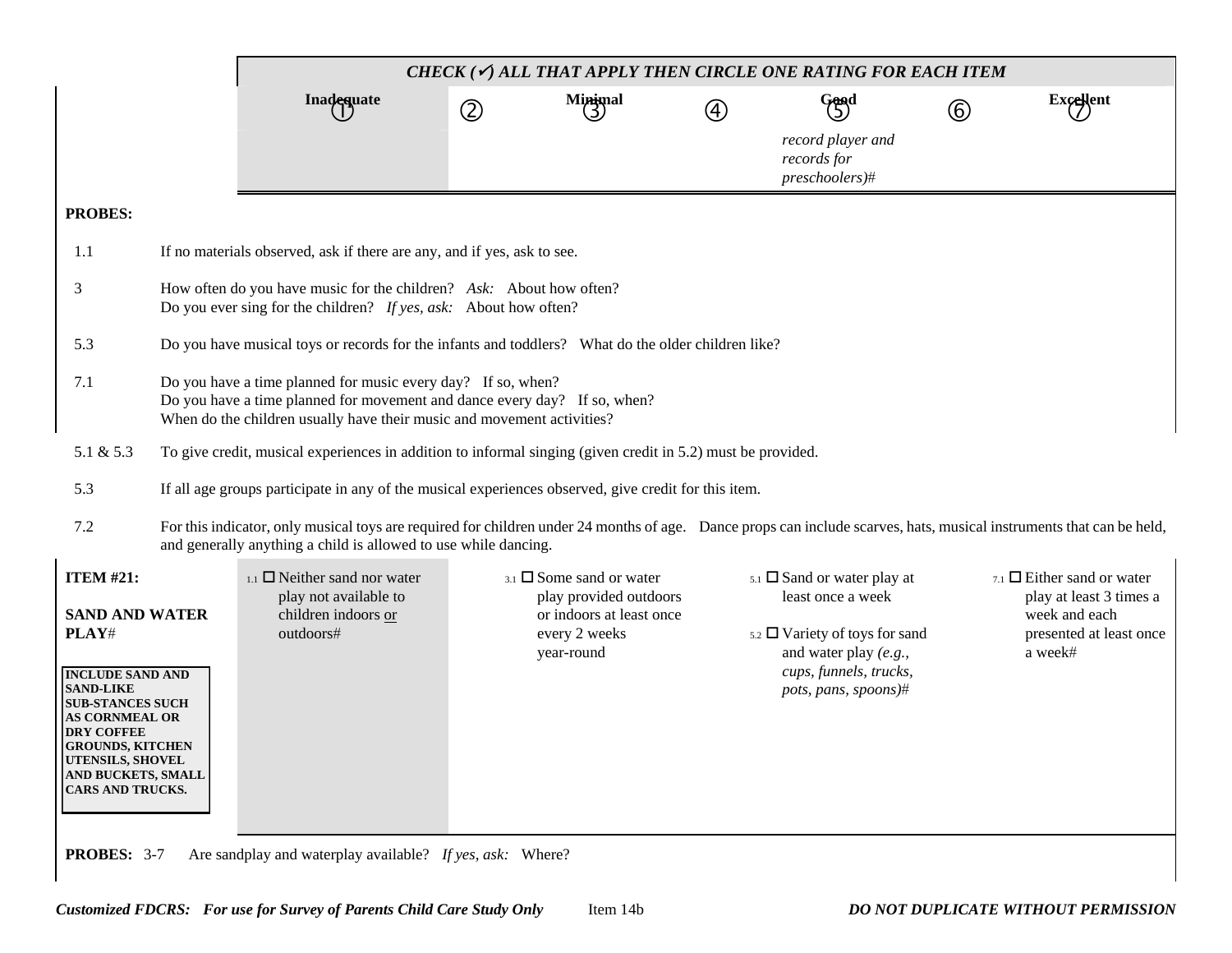|     | CHECK ( $\checkmark$ ) ALL THAT APPLY THEN CIRCLE ONE RATING FOR EACH ITEM                                                           |                   |             |                |               |             |               |           |  |  |  |
|-----|--------------------------------------------------------------------------------------------------------------------------------------|-------------------|-------------|----------------|---------------|-------------|---------------|-----------|--|--|--|
|     |                                                                                                                                      | <b>Inadequate</b> | $\circledZ$ | Minimal<br>(3) | $\circledast$ | Good<br>(5) | $\circled{6}$ | Excellent |  |  |  |
|     | Are there any things for the children to play with in the sand/water?                                                                |                   |             |                |               |             |               |           |  |  |  |
|     | How often is sandplay available for the children?                                                                                    |                   |             |                |               |             |               |           |  |  |  |
|     | How often is waterplay available for the children?                                                                                   |                   |             |                |               |             |               |           |  |  |  |
|     | What about playing in the snow?                                                                                                      |                   |             |                |               |             |               |           |  |  |  |
|     | Do you have any sandlike material?                                                                                                   |                   |             |                |               |             |               |           |  |  |  |
| #   | Snow play can be a substitute for sand or water play in the winter.                                                                  |                   |             |                |               |             |               |           |  |  |  |
| 1.1 | This indicator means that neither sand nor water is available to children. If one of these is present, a higher score will be given. |                   |             |                |               |             |               |           |  |  |  |
| 5.2 | Interpret "toys for sand and water play" as "toys for sand and/or water play."                                                       |                   |             |                |               |             |               |           |  |  |  |

7.1 This does not mean sand 3 times a week and also water 3 times a week. However, each must be provided weekly, and between the two, this should happen 3 times a week.

| <b>ITEM #22:</b>                                    | $_{1.1}$ $\Box$ No materials available for<br>dramatic play | $_{3.1}$ $\square$ Some dramatic play<br>materials available | $_{5.1}$ $\Box$ Variety of dramatic<br>play materials, with | 7.1 $\Box$ Dramatic play<br>materials well |
|-----------------------------------------------------|-------------------------------------------------------------|--------------------------------------------------------------|-------------------------------------------------------------|--------------------------------------------|
| <b>DRAMATIC PLAY</b>                                |                                                             | $(e.g., dress-up clothes,$                                   | accessories available                                       | organized for                              |
| MATERIALS:                                          |                                                             | dolls, playhouse,                                            | daily#                                                      | independent use $(e.g.,$                   |
| <b>DRESS-UP CLOTHES,</b>                            |                                                             | dishes, child sized                                          |                                                             | play dishes in separate                    |
| PLAY-HOUSE,                                         |                                                             | furnishings)                                                 | $_{5.2}$ $\square$ Materials accessible to                  | box or on shelf instead                    |
| <b>CHILD-SIZED</b>                                  |                                                             |                                                              | children for both                                           | of piled in a toy chest;                   |
| <b>FURNISHINGS, DISHES,</b>                         |                                                             | 3.2 $\Box$ Some accessories (e.g.,                           | indoor and outdoor use                                      | play clothes hung on                       |
| <b>POTS AND PANS,</b><br>DOLLS, DOLLHOUSE,          |                                                             | beds or dishes for                                           |                                                             | <i>pegs</i> )                              |
| <b>GARAGE;</b>                                      |                                                             | $dolls)$ #                                                   | $5.3 \square$ Props for more than                           | (MUST OBSERVE)                             |
| <b>ACCES-SORIES THAT</b>                            |                                                             |                                                              | just housekeeping,                                          |                                            |
| <b>CAN BE USED TO</b>                               |                                                             |                                                              | including                                                   | $_{7.2}$ $\square$ Some child-sized play   |
| <b>ENHANCE PLAY SUCH</b><br><b>AS DOLL BEDS AND</b> |                                                             |                                                              | transportation, work                                        | furniture $(e.g., small)$                  |
| <b>DOLL CLOTHES OR A</b>                            |                                                             |                                                              | roles, or adventure                                         | stove, baby stroller)                      |
| <b>BACKPACK AND</b>                                 |                                                             |                                                              | $(e.g., dress-ups for$                                      | (MUST OBSERVE)                             |
| <b>CAMPING GEAR.</b>                                |                                                             |                                                              | various roles, plastic                                      |                                            |
|                                                     |                                                             |                                                              |                                                             |                                            |
| <b>DRAMATIC PLAY</b>                                |                                                             |                                                              | carpentry tools, doctor                                     |                                            |
| <b>MEANS "MAKING"</b>                               |                                                             |                                                              | kit, things to use to play                                  |                                            |
| <b>BELIEVE" SUCH AS</b>                             |                                                             |                                                              | store, small trucks or                                      |                                            |
| <b>PRETENDING TO BE</b>                             |                                                             |                                                              | plastic zoo animals)                                        |                                            |
| <b>SOMETHING OR</b><br><b>PRETENDING A DOLL</b>     |                                                             |                                                              |                                                             |                                            |
|                                                     |                                                             |                                                              |                                                             |                                            |
| <b>CAN TALK.</b>                                    |                                                             |                                                              |                                                             |                                            |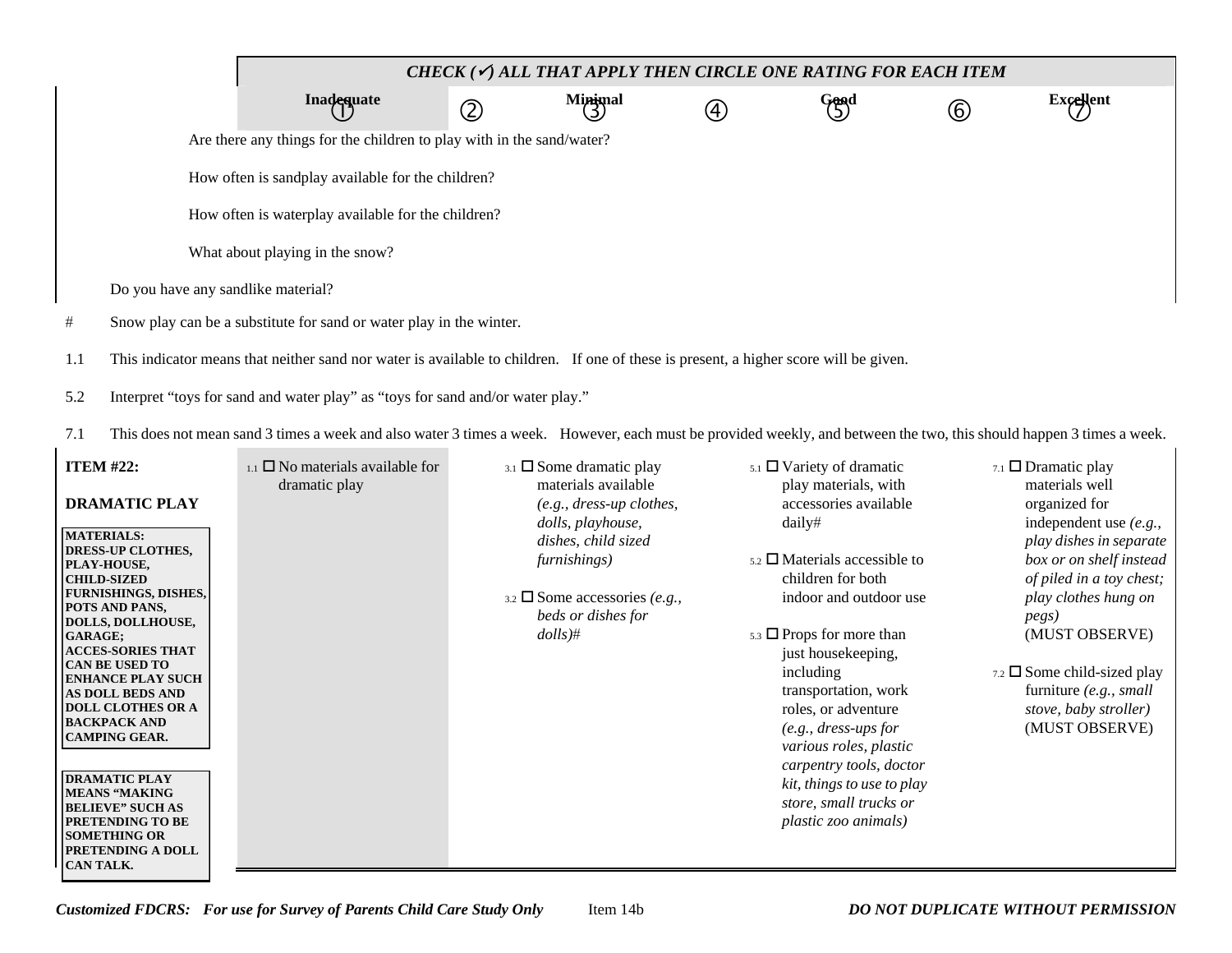|                                                                                                                                                                                                                                                                  | CHECK ( $\checkmark$ ) ALL THAT APPLY THEN CIRCLE ONE RATING FOR EACH ITEM                                                                                                                                                                                                                                       |                                                                                                                                        |                |                                                                                                                                            |             |                                                                                                                                                                       |             |                                                                                                                                                                                       |  |  |  |  |
|------------------------------------------------------------------------------------------------------------------------------------------------------------------------------------------------------------------------------------------------------------------|------------------------------------------------------------------------------------------------------------------------------------------------------------------------------------------------------------------------------------------------------------------------------------------------------------------|----------------------------------------------------------------------------------------------------------------------------------------|----------------|--------------------------------------------------------------------------------------------------------------------------------------------|-------------|-----------------------------------------------------------------------------------------------------------------------------------------------------------------------|-------------|---------------------------------------------------------------------------------------------------------------------------------------------------------------------------------------|--|--|--|--|
|                                                                                                                                                                                                                                                                  |                                                                                                                                                                                                                                                                                                                  | Inadequate                                                                                                                             | $^{\circledR}$ | Minimal<br>(3)                                                                                                                             | $\circledA$ | Good<br>(5)                                                                                                                                                           | $\circledB$ | <b>Excellent</b>                                                                                                                                                                      |  |  |  |  |
|                                                                                                                                                                                                                                                                  |                                                                                                                                                                                                                                                                                                                  |                                                                                                                                        |                |                                                                                                                                            |             |                                                                                                                                                                       |             |                                                                                                                                                                                       |  |  |  |  |
|                                                                                                                                                                                                                                                                  |                                                                                                                                                                                                                                                                                                                  |                                                                                                                                        |                |                                                                                                                                            |             |                                                                                                                                                                       |             |                                                                                                                                                                                       |  |  |  |  |
| <b>PROBES:</b>                                                                                                                                                                                                                                                   |                                                                                                                                                                                                                                                                                                                  |                                                                                                                                        |                |                                                                                                                                            |             |                                                                                                                                                                       |             |                                                                                                                                                                                       |  |  |  |  |
| 1.1, 3.1,<br>5.1, 5.3                                                                                                                                                                                                                                            |                                                                                                                                                                                                                                                                                                                  | If no materials are out, ask if there are any dress up clothes, dolls, or play dishes. If yes, ask to see. Rate on amount and variety. |                |                                                                                                                                            |             |                                                                                                                                                                       |             |                                                                                                                                                                                       |  |  |  |  |
| 5.1                                                                                                                                                                                                                                                              |                                                                                                                                                                                                                                                                                                                  | When are these materials available?                                                                                                    |                |                                                                                                                                            |             |                                                                                                                                                                       |             |                                                                                                                                                                                       |  |  |  |  |
| 5.2                                                                                                                                                                                                                                                              |                                                                                                                                                                                                                                                                                                                  | May the children use these materials both indoors and outdoors?                                                                        |                |                                                                                                                                            |             |                                                                                                                                                                       |             |                                                                                                                                                                                       |  |  |  |  |
| 3.2                                                                                                                                                                                                                                                              |                                                                                                                                                                                                                                                                                                                  | For this indicator, interpret "few" as "some."                                                                                         |                |                                                                                                                                            |             |                                                                                                                                                                       |             |                                                                                                                                                                                       |  |  |  |  |
| 5.1                                                                                                                                                                                                                                                              | "Variety" requires materials for acting out family roles, such as dolls, doll beds, pots and pans, dress-ups, etc. The variety required will vary by age group in care,<br>with less variety needed to meet the needs of toddlers, but more will be required for preschoolers to act out more complicated roles. |                                                                                                                                        |                |                                                                                                                                            |             |                                                                                                                                                                       |             |                                                                                                                                                                                       |  |  |  |  |
| <b>ITEM #23:</b><br><b>BLOCKS</b><br><b>MATERIALS:</b><br><b>DIFFERENT SIZED</b><br><b>BLOCKS, LARGE</b><br><b>INTERLOCKING</b><br><b>BLOCKS.</b><br><b>ACCESSORIES:</b><br><b>SMALL PEOPLE, TOY</b><br>TRUCKS, AND TOY<br><b>ANIMALS TO USE</b><br>WITH BLOCKS. |                                                                                                                                                                                                                                                                                                                  | $_{1.1}$ $\square$ No materials available for<br>block building                                                                        |                | $_{3.1}$ $\square$ Some blocks and<br>accessories available<br>(e.g., small people, toy)<br>trucks and toy animals<br>to use with trucks)# |             | $5.1$ $\Box$ Variety of blocks and<br>accessories gathered<br>together and accessible<br>for daily use<br>$5.2 \square$ Space used for block<br>play out of traffic # |             | $7.1$ $\Box$ Blocks and<br>accessories well<br>organized for<br>independent use $(e.g.,$<br>blocks and<br>accessories in<br>separate labeled<br>boxes or on labeled,<br>open shelves) |  |  |  |  |
| <b>PROBES:</b>                                                                                                                                                                                                                                                   |                                                                                                                                                                                                                                                                                                                  |                                                                                                                                        |                |                                                                                                                                            |             |                                                                                                                                                                       |             |                                                                                                                                                                                       |  |  |  |  |
|                                                                                                                                                                                                                                                                  |                                                                                                                                                                                                                                                                                                                  | 1.1, 2.1, 3.1 If no materials are out, ask if there are any blocks and trucks, people, animals, etc. If yes, ask to see.               |                |                                                                                                                                            |             |                                                                                                                                                                       |             |                                                                                                                                                                                       |  |  |  |  |
| 5.1                                                                                                                                                                                                                                                              |                                                                                                                                                                                                                                                                                                                  | How often are these used by the children? How are they set out?                                                                        |                |                                                                                                                                            |             |                                                                                                                                                                       |             |                                                                                                                                                                                       |  |  |  |  |
| 5.2                                                                                                                                                                                                                                                              |                                                                                                                                                                                                                                                                                                                  | Where do they play with blocks?                                                                                                        |                |                                                                                                                                            |             |                                                                                                                                                                       |             |                                                                                                                                                                                       |  |  |  |  |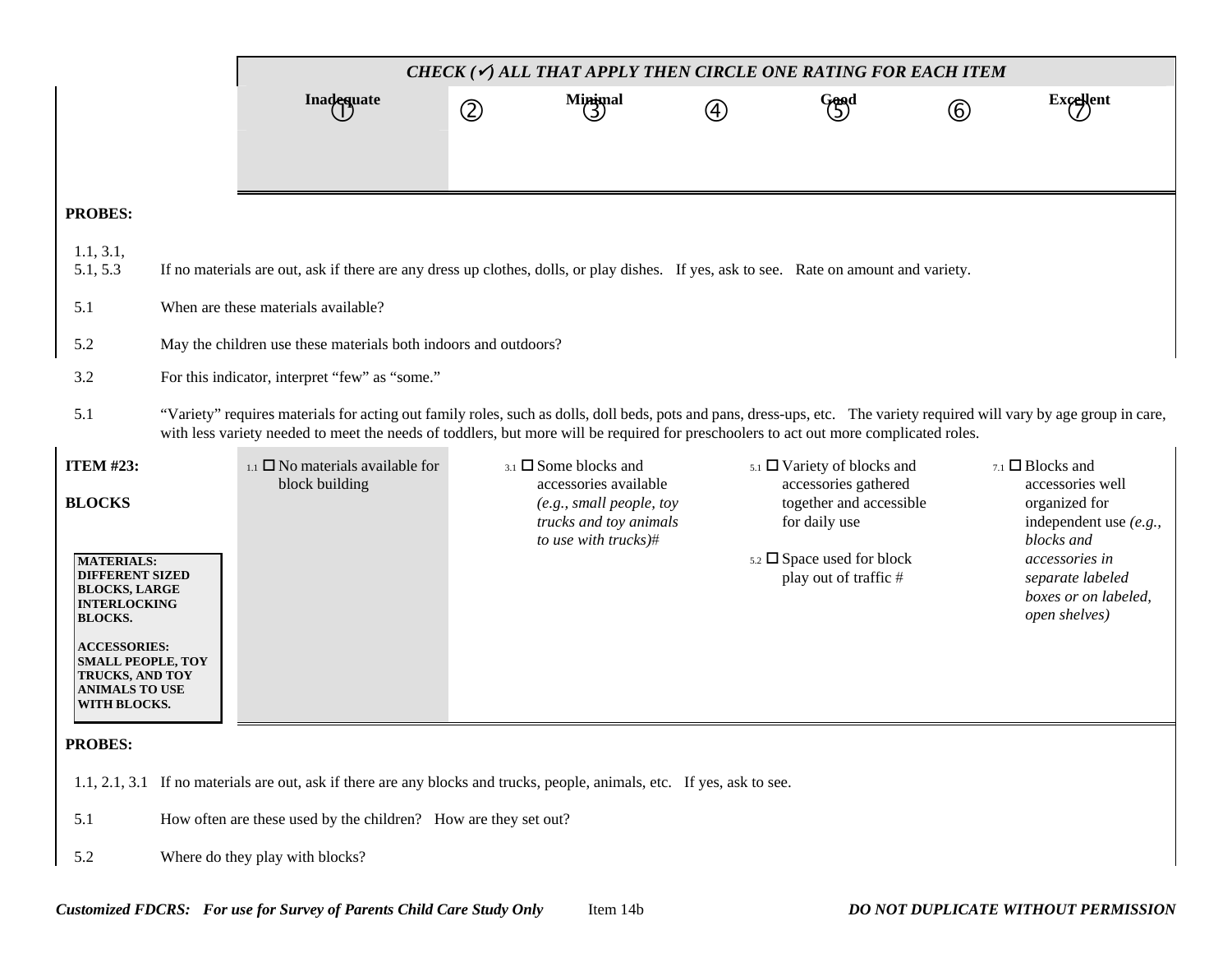|                  | CHECK ( $\checkmark$ ) ALL THAT APPLY THEN CIRCLE ONE RATING FOR EACH ITEM                                                                                                                                                                                                                                                                                                                                                                                     |                 |                                                                                                                                                                                                                                                 |   |                                                                                                                                                                                                                                                                                                          |             |                                                                                                                                                                                                                                                                                                                                                                                        |  |  |  |
|------------------|----------------------------------------------------------------------------------------------------------------------------------------------------------------------------------------------------------------------------------------------------------------------------------------------------------------------------------------------------------------------------------------------------------------------------------------------------------------|-----------------|-------------------------------------------------------------------------------------------------------------------------------------------------------------------------------------------------------------------------------------------------|---|----------------------------------------------------------------------------------------------------------------------------------------------------------------------------------------------------------------------------------------------------------------------------------------------------------|-------------|----------------------------------------------------------------------------------------------------------------------------------------------------------------------------------------------------------------------------------------------------------------------------------------------------------------------------------------------------------------------------------------|--|--|--|
|                  | Inadequate                                                                                                                                                                                                                                                                                                                                                                                                                                                     | $^{\copyright}$ | Minimal                                                                                                                                                                                                                                         | 4 | Good<br>(5)                                                                                                                                                                                                                                                                                              | $\circledB$ | <b>Excellent</b>                                                                                                                                                                                                                                                                                                                                                                       |  |  |  |
| 7.1              | What do you do to make the blocks and block accessories easy for the children to use by themselves?                                                                                                                                                                                                                                                                                                                                                            |                 |                                                                                                                                                                                                                                                 |   |                                                                                                                                                                                                                                                                                                          |             |                                                                                                                                                                                                                                                                                                                                                                                        |  |  |  |
| 3.1              | At least 6 blocks for toddlers and 20 for older children.                                                                                                                                                                                                                                                                                                                                                                                                      |                 |                                                                                                                                                                                                                                                 |   |                                                                                                                                                                                                                                                                                                          |             |                                                                                                                                                                                                                                                                                                                                                                                        |  |  |  |
| 3.1              | Enough blocks must be present for simple block building, such as stacking blocks or putting blocks in a line to make a road. Interlocking blocks (such as Lego,<br>Duplo) are acceptable for this indicator. For toddlers, at least 6 blocks must be present to score Yes, while for older children at least 20 blocks are required.<br>Lincoln Logs are not counted for this item, as they are small building materials considered under the Fine motor item. |                 |                                                                                                                                                                                                                                                 |   |                                                                                                                                                                                                                                                                                                          |             |                                                                                                                                                                                                                                                                                                                                                                                        |  |  |  |
| 5.2              | Credit can be given if blocks are used on a table or in a corner of the room where block play will not be interrupted (i.e., a place that is not in traffic). It must be<br>obvious during the observation that blocks are generally used in the protected space, rather than in traffic. If 2 or more spaces are used for blocks, only 1 must meet<br>the requirements of this indicator.                                                                     |                 |                                                                                                                                                                                                                                                 |   |                                                                                                                                                                                                                                                                                                          |             |                                                                                                                                                                                                                                                                                                                                                                                        |  |  |  |
| <b>ITEM #24:</b> | $1.1$ $\Box$ T.V. is always on,                                                                                                                                                                                                                                                                                                                                                                                                                                |                 | $3.1$ $\Box$ T.V. is used as a                                                                                                                                                                                                                  |   | $5.1$ $\Box$ Careprovider limits use                                                                                                                                                                                                                                                                     |             | 7.1 $\Box$ Caregiver uses T.V. as                                                                                                                                                                                                                                                                                                                                                      |  |  |  |
| USE OF T.V.      | causing background noise<br>and distraction, whether<br>or not anyone is watching<br>$_{1.2}$ $\square$ T.V. on for caregiver's<br>entertainment (e.g.,<br>"soaps" or other adult<br><i>programs</i> )                                                                                                                                                                                                                                                         |                 | "babysitter" to amuse<br>and keep children busy<br>in place of play<br>activities#<br>$3.2$ $\Box$ T.V. is used no more<br>than 2 hours daily#<br>3.3 $\Box$ Programs not limited to<br>those that are<br>educational and good<br>for children# |   | of T.V. to programs<br>and video games<br>regarded as good for<br>children (e.g., "Mr<br>Rogers'<br>Neighborhood,"<br>"Electric Company,"<br>and "Sesame Street,"<br>educational video<br>games, but not most<br>cartoons)#<br>$5.2$ $\Box$ Activities provided as<br>an alternative while<br>T.V. is on |             | an educational<br>experience<br>$7.2$ $\square$ Joins children in<br>viewing, asks<br>questions, adds<br>information<br>7.3 $\Box$ Some play activities<br>planned to follow up<br>on T.V. programs<br>(e.g., points out)<br>objects with letters<br>introduced on shows,<br>conducts art activity<br>seen on program)<br><b>OR</b><br>7.4 Caregiver chooses not<br>to use T.V. at all |  |  |  |
| <b>PROBES:</b>   |                                                                                                                                                                                                                                                                                                                                                                                                                                                                |                 |                                                                                                                                                                                                                                                 |   |                                                                                                                                                                                                                                                                                                          |             |                                                                                                                                                                                                                                                                                                                                                                                        |  |  |  |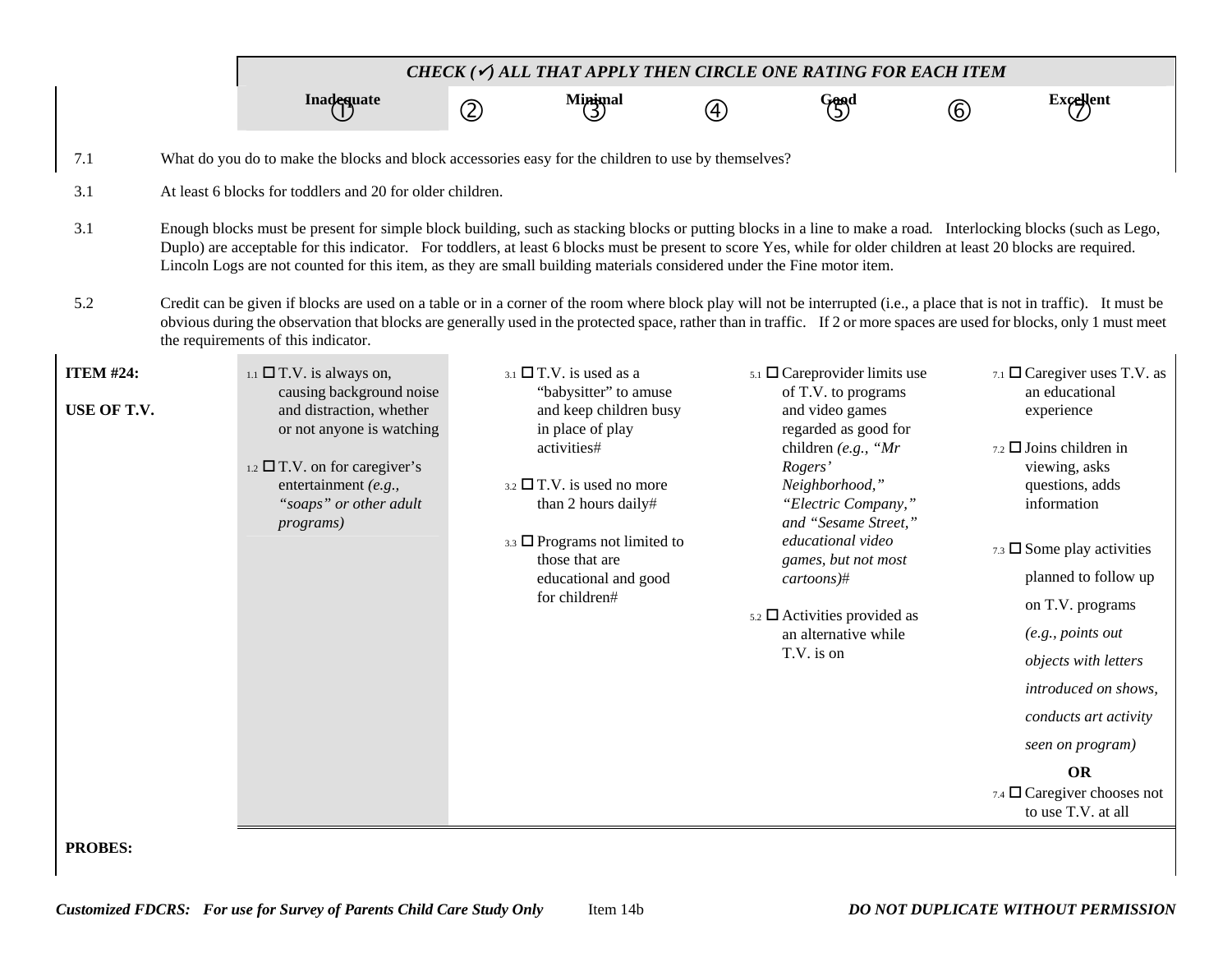|                                                                                               |                                                                                                                                                                                                                                                                                                                                                                                                                    |               | CHECK ( $\checkmark$ ) ALL THAT APPLY THEN CIRCLE ONE RATING FOR EACH ITEM                                                                                                                                                              |    |                                                                                                                                                                                                                                                                                                                                                                                                                                                                                 |     |                                                                                                                                                                                                                                                                                                   |
|-----------------------------------------------------------------------------------------------|--------------------------------------------------------------------------------------------------------------------------------------------------------------------------------------------------------------------------------------------------------------------------------------------------------------------------------------------------------------------------------------------------------------------|---------------|-----------------------------------------------------------------------------------------------------------------------------------------------------------------------------------------------------------------------------------------|----|---------------------------------------------------------------------------------------------------------------------------------------------------------------------------------------------------------------------------------------------------------------------------------------------------------------------------------------------------------------------------------------------------------------------------------------------------------------------------------|-----|---------------------------------------------------------------------------------------------------------------------------------------------------------------------------------------------------------------------------------------------------------------------------------------------------|
|                                                                                               | Inadequate                                                                                                                                                                                                                                                                                                                                                                                                         | $\circled{2}$ | Minimal                                                                                                                                                                                                                                 | A) | Good                                                                                                                                                                                                                                                                                                                                                                                                                                                                            | (6) | <b>Excellent</b>                                                                                                                                                                                                                                                                                  |
| 1.1                                                                                           | Do you have the TV on for your yourself any time while the children are here? If yes, ask when and for how long?                                                                                                                                                                                                                                                                                                   |               |                                                                                                                                                                                                                                         |    |                                                                                                                                                                                                                                                                                                                                                                                                                                                                                 |     |                                                                                                                                                                                                                                                                                                   |
| 3.2                                                                                           | Do the children watch TV or videos here? About how long do they watch TV or videos during the day?                                                                                                                                                                                                                                                                                                                 |               |                                                                                                                                                                                                                                         |    |                                                                                                                                                                                                                                                                                                                                                                                                                                                                                 |     |                                                                                                                                                                                                                                                                                                   |
| 7.2                                                                                           | Do you ever watch TV programs or videos with the children?                                                                                                                                                                                                                                                                                                                                                         |               |                                                                                                                                                                                                                                         |    |                                                                                                                                                                                                                                                                                                                                                                                                                                                                                 |     |                                                                                                                                                                                                                                                                                                   |
| $7.1 \& 7.3$                                                                                  | Do you think children learn from the TV they watch? Please explain.                                                                                                                                                                                                                                                                                                                                                |               |                                                                                                                                                                                                                                         |    |                                                                                                                                                                                                                                                                                                                                                                                                                                                                                 |     |                                                                                                                                                                                                                                                                                                   |
| Note:                                                                                         | If caregiver does not use TV while children are in care, score 7.4 Yes, and mark N/A for all other indicators. If caregiver uses TV while children are in care, 7.4 is<br>N/A, and all other indicators must be scored.                                                                                                                                                                                            |               |                                                                                                                                                                                                                                         |    |                                                                                                                                                                                                                                                                                                                                                                                                                                                                                 |     |                                                                                                                                                                                                                                                                                                   |
| 3.1 & 3.3<br>3.2 If 3.2 is $No$ , give a score of 2.<br>5.1 All programs must be appropriate. | Must be <i>No</i> to score 5 or higher. (However, a score of 4 can still be considered.)                                                                                                                                                                                                                                                                                                                           |               |                                                                                                                                                                                                                                         |    |                                                                                                                                                                                                                                                                                                                                                                                                                                                                                 |     |                                                                                                                                                                                                                                                                                                   |
| <b>ITEM #25:</b><br><b>SCHEDULE OF</b><br><b>DAILY ACTIVITIES</b>                             | $_{1.1}$ $\square$ Lack of planning and<br>organization results in<br>children's routine needs<br>not being met (e.g.,<br>crying children, rushed<br>meal times, delays in<br>$diapering$ <sup>#</sup><br>$_{1.2}$ $\square$ No time between routines<br>for talking with children<br>or scheduled play<br>activities (e.g., caregiver<br>does not read books, play<br>with children or provide<br>art activities) |               | $3.1$ $\square$ Schedule permits<br>careprovider to<br>successfully handle<br>basic routines for each<br>age group#<br>$_{3.2}$ $\square$ Caregiver provides<br>play activities as part of<br>the daily schedule<br>along with routines |    | $5.1$ $\square$ Variety of play<br>activities provided for<br>children's choice both<br>morning and afternoon<br>$5.2 \square$ At least two special<br>activities scheduled<br>daily, one indoors and<br>one outdoors weather<br>permitting (e.g., story,<br>art, music, water play,<br>$walks$ <sup>#</sup><br>$5.3 \square$ Schedule provides a<br>balance of indoor and<br>outdoor activities#<br>$5.4$ $\square$ Schedule provides a<br>balance of active and<br>quiet play |     | 7.1 $\Box$ Caregiver uses<br>routines as learning<br>experiences (e.g.,<br>teaches self-help<br>skills, talks to<br>$children)$ f<br>$7.2$ $\Box$ Provides smooth<br>transitions $(e.g., sets)$<br>out play materials for<br>preschoolers before<br>putting babies down<br>for $nap$ <sup>#</sup> |

PROBES: Look at the schedule, if one is posted, in order to help in scoring this item. Check to see if the schedule coincides with what is going on during the observation. If there is no written schedule, ask what the schedule of the day usually is. For babies, ask if each one is on an individual schedule.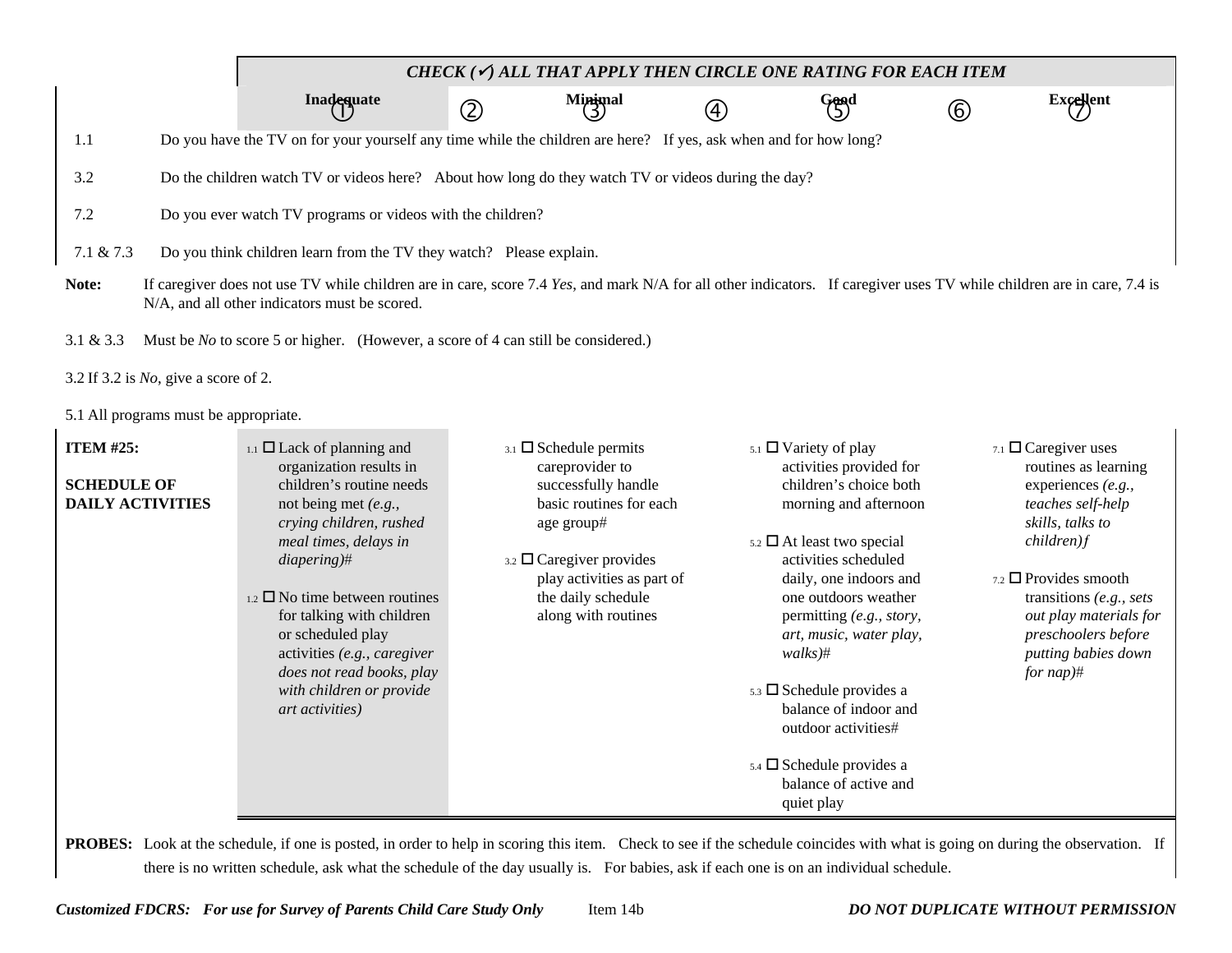|                                                                                                            |                                                                                                                                                                                                                                                                                                                                                                                                                                                                                                                                                                                                                                                                                                                                                                                                                      | CHECK ( $\checkmark$ ) ALL THAT APPLY THEN CIRCLE ONE RATING FOR EACH ITEM                                                                                                                                                                                                                                                                                                                                     |             |                                                                                                                                                                                                                                                                                                                                                                                                        |    |                                                                                                                                                                                                                                                                                                                                                         |     |                                                                                                                                                                                                                                                                                                                 |  |  |  |  |
|------------------------------------------------------------------------------------------------------------|----------------------------------------------------------------------------------------------------------------------------------------------------------------------------------------------------------------------------------------------------------------------------------------------------------------------------------------------------------------------------------------------------------------------------------------------------------------------------------------------------------------------------------------------------------------------------------------------------------------------------------------------------------------------------------------------------------------------------------------------------------------------------------------------------------------------|----------------------------------------------------------------------------------------------------------------------------------------------------------------------------------------------------------------------------------------------------------------------------------------------------------------------------------------------------------------------------------------------------------------|-------------|--------------------------------------------------------------------------------------------------------------------------------------------------------------------------------------------------------------------------------------------------------------------------------------------------------------------------------------------------------------------------------------------------------|----|---------------------------------------------------------------------------------------------------------------------------------------------------------------------------------------------------------------------------------------------------------------------------------------------------------------------------------------------------------|-----|-----------------------------------------------------------------------------------------------------------------------------------------------------------------------------------------------------------------------------------------------------------------------------------------------------------------|--|--|--|--|
|                                                                                                            |                                                                                                                                                                                                                                                                                                                                                                                                                                                                                                                                                                                                                                                                                                                                                                                                                      | <b>Inadequate</b>                                                                                                                                                                                                                                                                                                                                                                                              | $\circledZ$ | Minimal                                                                                                                                                                                                                                                                                                                                                                                                | A) | Good<br>(5)                                                                                                                                                                                                                                                                                                                                             | (6) | $\text{Excellent}$                                                                                                                                                                                                                                                                                              |  |  |  |  |
|                                                                                                            | 5.1 & 5.2                                                                                                                                                                                                                                                                                                                                                                                                                                                                                                                                                                                                                                                                                                                                                                                                            | What usually happens in the afternoon?<br>5.2, 5.3, 5.4 How do you decide on what activities to include in your schedule?                                                                                                                                                                                                                                                                                      |             |                                                                                                                                                                                                                                                                                                                                                                                                        |    |                                                                                                                                                                                                                                                                                                                                                         |     |                                                                                                                                                                                                                                                                                                                 |  |  |  |  |
| $1.1 \& 3.1$                                                                                               |                                                                                                                                                                                                                                                                                                                                                                                                                                                                                                                                                                                                                                                                                                                                                                                                                      | This indicator is not true when there is only a small problem (e.g., one infant's diaper not check for 2 hours) while all other routines are managed appropriately.<br>However, 3.1 would not be given credit in this circumstance.                                                                                                                                                                            |             |                                                                                                                                                                                                                                                                                                                                                                                                        |    |                                                                                                                                                                                                                                                                                                                                                         |     |                                                                                                                                                                                                                                                                                                                 |  |  |  |  |
| 5.2<br>5.2                                                                                                 | (Note: 7.1 and 7.2 should be observed.)<br>The 2 special activities do not have to be completed during the observation. Look for evidence of 2 activities (e.g., on schedule or activity plan) and ask caregiver to<br>get more information. "Special activity" means something that the caregiver initiates that goes beyond what is regularly accessible to the children. This is not                                                                                                                                                                                                                                                                                                                                                                                                                              |                                                                                                                                                                                                                                                                                                                                                                                                                |             |                                                                                                                                                                                                                                                                                                                                                                                                        |    |                                                                                                                                                                                                                                                                                                                                                         |     |                                                                                                                                                                                                                                                                                                                 |  |  |  |  |
| 5.3                                                                                                        | intended to mean an overly controlled or adult-directed activity.<br>Determining whether there is a balance of indoor and outdoor activities will depend on a number of factors, including the ages of the children in care, the mood and<br>needs of the children, and the weather. The balance will change somewhat from day to day, so no specific amount of time can be applied to this indicator. However,<br>it is expected that most very young babies would get to go outdoors for some time during the day, and as children get older, this time would increase. If the weather<br>is especially nice, the balance would require that more time is spent outdoors. "Outdoor activities" can include both active physical play or more quiet activities, such<br>as riding in a stroller or having a picnic. |                                                                                                                                                                                                                                                                                                                                                                                                                |             |                                                                                                                                                                                                                                                                                                                                                                                                        |    |                                                                                                                                                                                                                                                                                                                                                         |     |                                                                                                                                                                                                                                                                                                                 |  |  |  |  |
| 7.2<br><b>ITEM #26:</b><br><b>SUPERVISION OF</b><br><b>INDOORS</b><br><b>AND OUTDOORS</b><br><b>PROBE:</b> |                                                                                                                                                                                                                                                                                                                                                                                                                                                                                                                                                                                                                                                                                                                                                                                                                      | This means the activity is caregiver initiated and goes beyond what is regularly accessible to children.<br>$_{1.1}$ $\square$ No supervision provided<br>except if problems occur<br>1.2 $\Box$ Careprovider is mainly<br>concerned with her own<br>work or interests (e.g.,<br>talking on the telephone,<br>watching T.V., doing<br>housework)<br>1.3 $\Box$ Caregiver does not go<br>outdoors with children |             | $_{3.1}$ $\square$ Supervision provided<br>near children (limited<br>lapses 2-4 minutes<br>allowed)#<br>$3.2$ $\Box$ Attention given to<br>safety, cleanliness,<br>proper use of materials<br>3.3 □ Caregiver's work or<br>interests do not take<br>away from caregiving<br>(e.g., work done while<br>children are asleep, or<br>children have fun<br>helping to set the table<br>or hang up the wash) |    | $_{5.1}$ $\square$ Careprovider interacts<br>frequently with<br>children, discusses<br>ideas, and helps with<br>materials<br>$5.2 \square$ Helps children solve<br>conflicts when<br>necessary<br>$5.3 \square$ Supervision suited to<br>individual needs $(e.g.,$<br>close supervision of<br>toddlers, more<br>independence for 3-<br>and 4-year-olds) |     | 7.1 $\Box$ Caregiver looks for<br>chances to extend<br>learning $(e.g.,$<br>dramatic play idea<br>recalled at later time<br>by reading story)<br>7.2 $\Box$ Careful setting up of<br>activities avoids<br>conflicts (e.g.,<br>duplicate toys for<br>toddlers, enough<br>blocks for several<br>children at once) |  |  |  |  |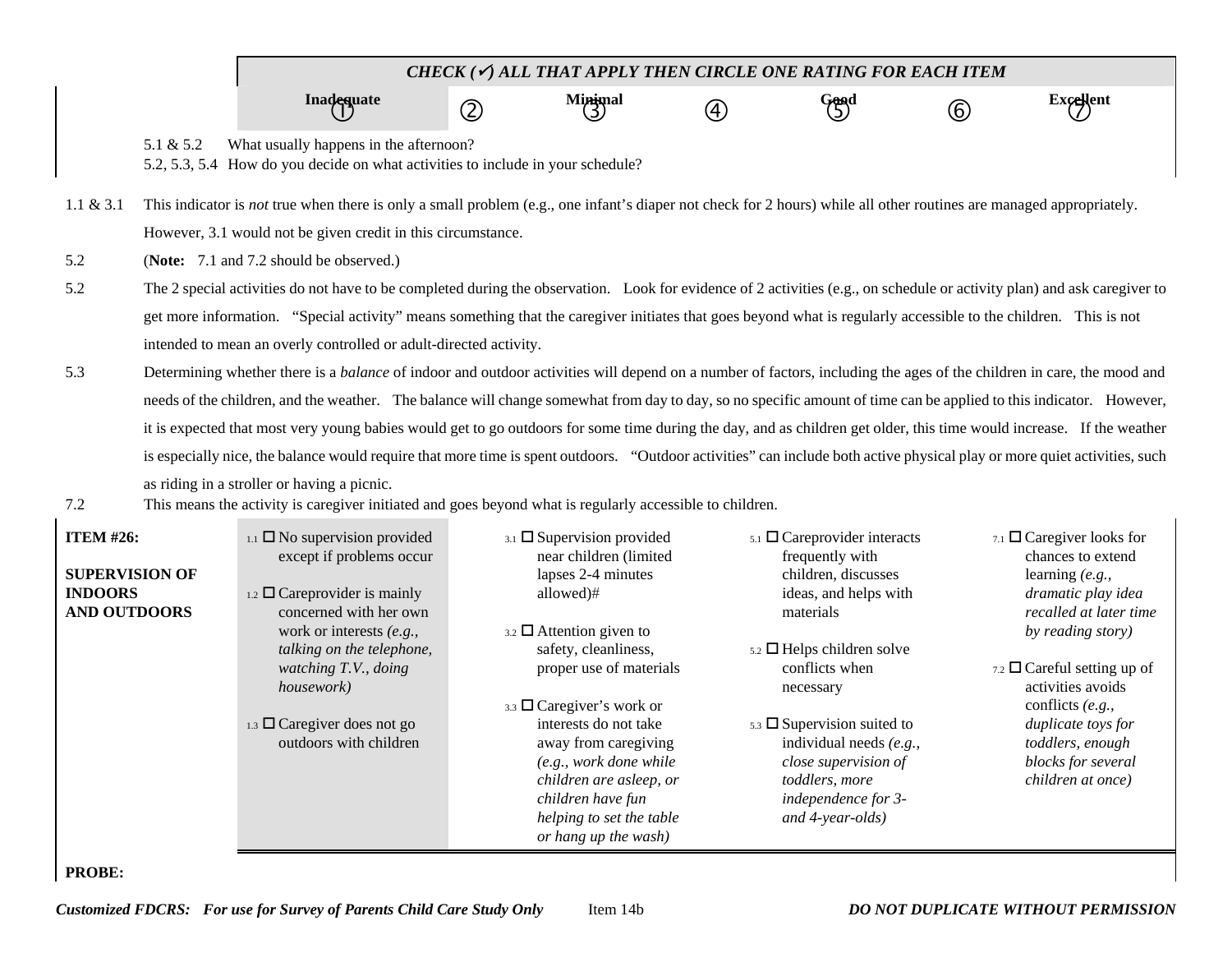

1.3 *If outdoor time is not observed, but there is provision for outdoor time in the schedule, ask:* What do you usually do when the children go outdoors?

Do you ever need to be indoors while some of the children play outdoors? If yes, ask what do you do?

3.1 In family child care, it is usually necessary for providers to leave children for short periods of time, for example, to use the toilet, prepare food, answer the door or phone, etc. To meet the requirements of 3.1, the provider is only allowed limited momentary lapses in supervision (2-4 minutes), and when children are out of sight, they must be within hearing range. In addition, children must be in a safe place while not within view, and checked on frequently. Children under the age of 6 generally cannot be left outdoors unsupervised, and older children must be checked regularly. Flexibility is allowed in determining the amount of supervision children require, based on how safe the environment is, the ages of the children and their abilities.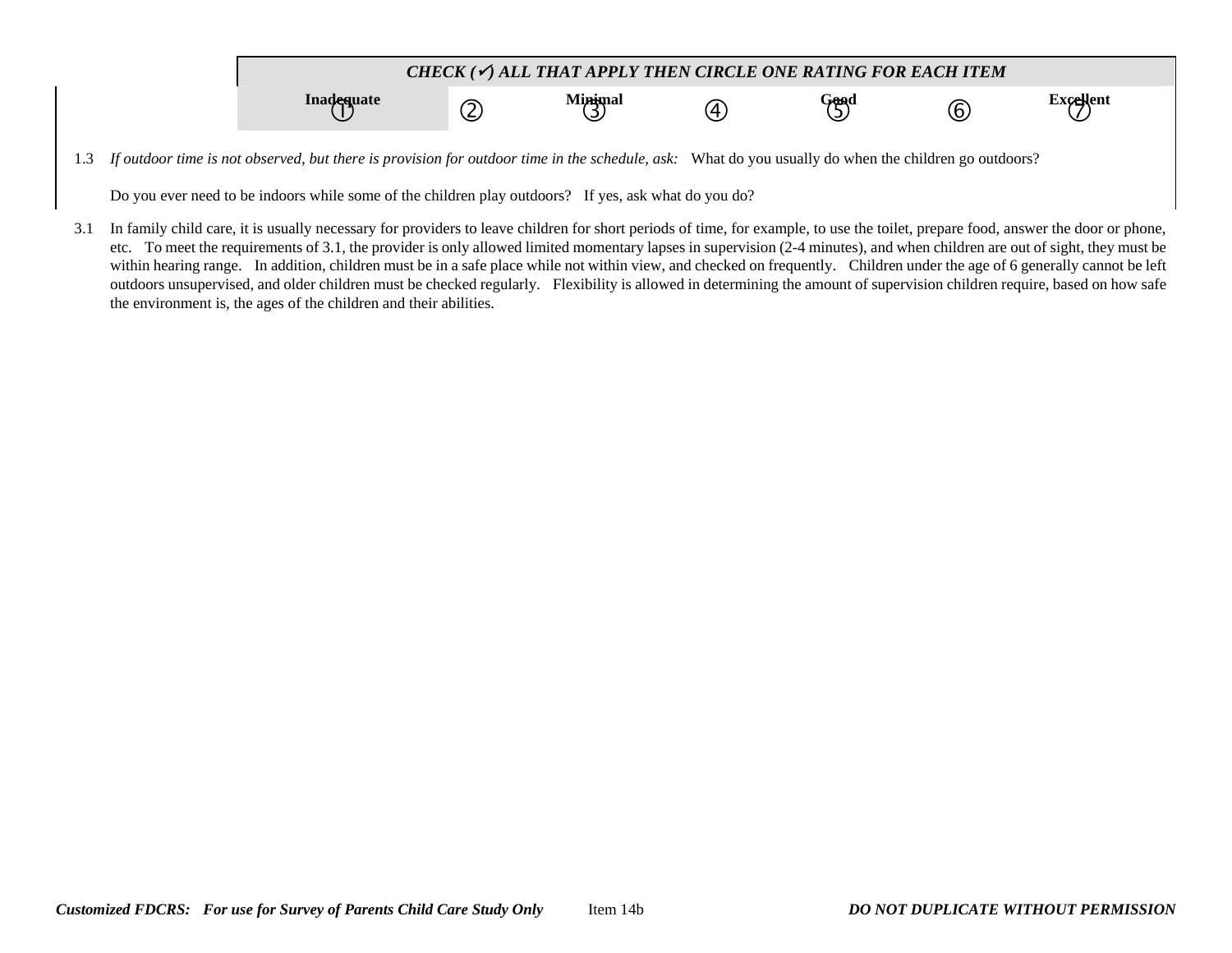|                                                                  |                                                                       | CHECK $(\checkmark)$ all that apply then circle one rating for each item |                                                                                  |     |                                                                                         |                   |                                                         |  |  |  |  |
|------------------------------------------------------------------|-----------------------------------------------------------------------|--------------------------------------------------------------------------|----------------------------------------------------------------------------------|-----|-----------------------------------------------------------------------------------------|-------------------|---------------------------------------------------------|--|--|--|--|
|                                                                  | Inadequate                                                            | $\circledZ$                                                              | $M$ inimal<br>$\binom{3}{2}$                                                     | (4) | Good<br>(5)                                                                             | $\left( 6\right)$ | <b>Excellent</b>                                        |  |  |  |  |
| <b>ITEM #27:</b>                                                 | $_{1.1}$ $\square$ Caregiver and children<br>seem tense, voices sound |                                                                          | $_{3.1}$ $\Box$ Physical contact<br>mainly for routine care                      |     | $5.1$ $\Box$ Caregiver uses<br>physical contact to                                      |                   | 7.1 $\Box$ Careprovider and<br>children show respect    |  |  |  |  |
| <b>TONE</b><br><b>GENERAL QUALITY</b>                            | angry, children cry often<br>$_{1.2}$ $\Box$ Physical contact used    |                                                                          | of children, little<br>display of affection#                                     |     | show affection to all<br>children $(e.g., gente)$<br>holding, hugging, pat              |                   | for and kindness to<br>one another                      |  |  |  |  |
| <b>OF INTERACTION</b><br><b>BETWEEN</b><br><b>ICAREGIVER AND</b> | mainly for control $(e.g.,$<br>hurrying children along,               |                                                                          | $_{3.2}$ $\square$ Caregiver does not<br>often smile at, talk to,                |     | on the head)#                                                                           |                   | 7.2 $\Box$ Caregiver praises<br>children for being kind |  |  |  |  |
| <b>CHILDREN AND</b><br><b>AMONG CHILDREN.</b>                    | <i>punishing</i> )                                                    |                                                                          | or listen to children#                                                           |     | $5.2$ $\square$ Careprovider and<br>children seem relaxed,<br>voices cheerful, a lot of |                   | and helpful to others                                   |  |  |  |  |
|                                                                  |                                                                       |                                                                          | $_{3.3}$ $\square$ May have favorite child<br>who gets most of the<br>attention# |     | smiling                                                                                 |                   |                                                         |  |  |  |  |

Tone refers to the warmth and pleasantness of the adult-child and child-child interactions.

- # 3.1, 3.2 and 3.3 must all be *No* to score a 4 or 5. If 2 of the indicators are *No*, then score a 4.
- 3.1, 3.2, 3.3 All indicators in 3 must be scored *No* to score 5 or higher. If 2 of the indicators are scored *No*, then score 4.

5.1 To give credit for this indicator, physical contact to show affection must be observed for each child present during the observation. For some older children this can be shown through something as simple as a hand on the child's back or shoulder, while for infants/toddlers, it should be more substantial and frequent.

| <b>ITEM #28:</b><br><b>DISCIPLINE</b>                                                                                    | $_{1.1}$ $\Box$ EITHER discipline is so<br>strict that children are<br>punished often, OR so lax                | $_{3.1}$ $\square$ Caregiver never uses<br>physical punishment                            | $_{5.1}$ $\square$ Alternatives to<br>physical punishment<br>used effectively $(e.g.,$         | 7.1 $\Box$ Careprovider thinks<br>ahead and tries to<br>avoid problems                                       |
|--------------------------------------------------------------------------------------------------------------------------|-----------------------------------------------------------------------------------------------------------------|-------------------------------------------------------------------------------------------|------------------------------------------------------------------------------------------------|--------------------------------------------------------------------------------------------------------------|
| <b>DESCRIPTIONS APPLY</b>                                                                                                | that there is no order or<br>control                                                                            | $_{3.2}$ $\square$ Caregiver maintains<br>enough control to keep<br>children from hurting | time out, removing<br>child from activity)                                                     | $_{7.2}$ $\square$ Caregiver handles<br>minor problems before                                                |
| <b>TO METHODS USED</b><br><b>WITH ALL CHILDREN</b><br><b>PRESENT, INCLUDING</b><br><b>CAREGIVER'S OWN</b><br>CHILD(REN). | 1.2 $\Box$ Severe discipline such as<br>spanking, constant<br>shouting, or withholding<br>food used as means of | themselves and others#                                                                    | $_{5.2}$ $\square$ Praise and attention are<br>given for good<br>behavior                      | they become serious<br>(e.g., helps children<br>share toys before they<br>quarrel, makes taking              |
|                                                                                                                          | control                                                                                                         |                                                                                           | $5.3 \square$ Age and ability of<br>children considered<br>when rules are made<br>and enforced | turns easier by using<br>sign-up sheets or a<br>timer, redirects<br>children to other<br><i>activities</i> ) |
|                                                                                                                          |                                                                                                                 |                                                                                           | $_{5.4}$ $\square$ Reasons for rules are<br>explained to children                              | $_{7.3}$ $\square$ Careprovider helps                                                                        |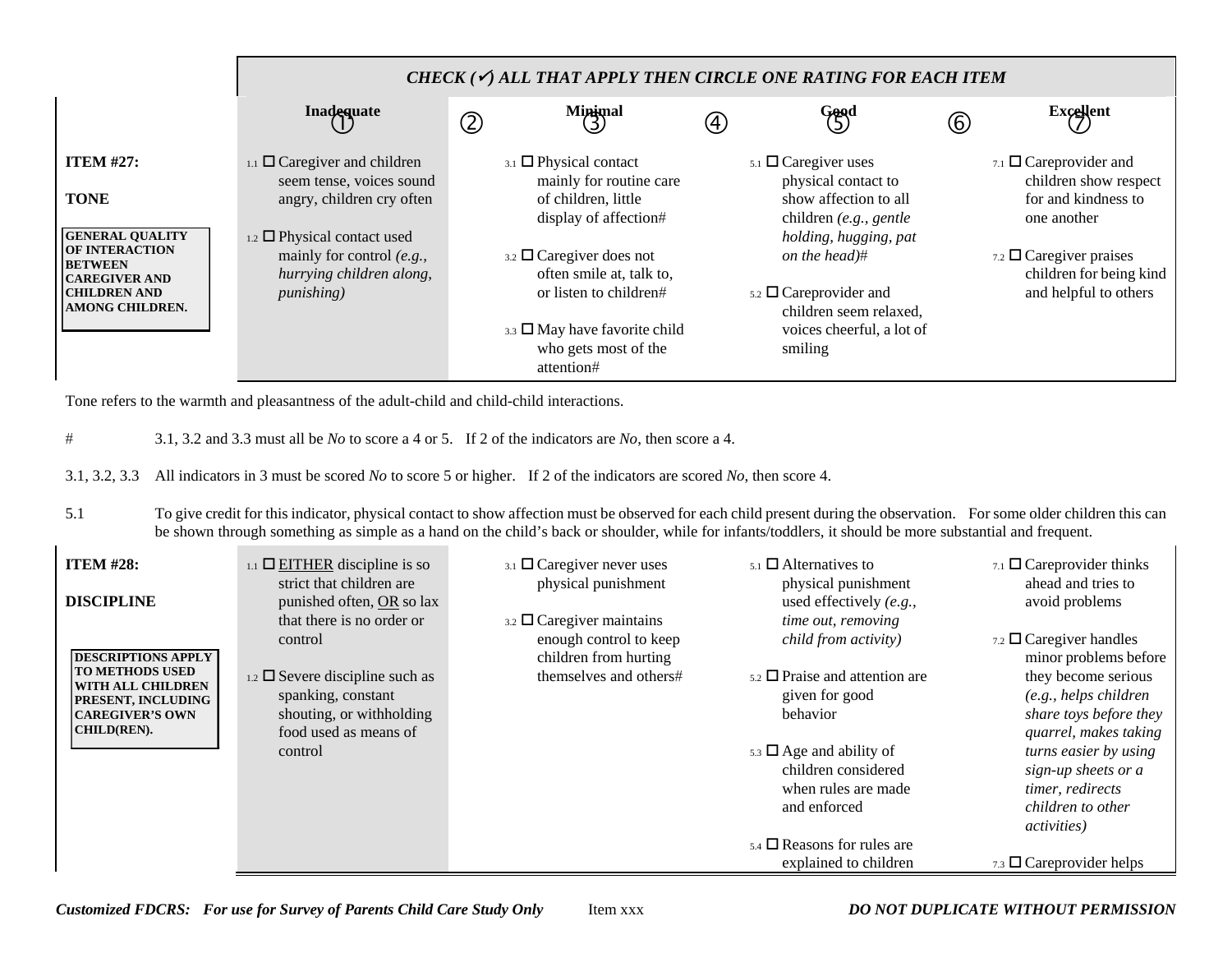|                                                         |                                   |                                                                                                                                                                                                                                                                                                                       |             |                                                                                                                                                                                                                                                          |             | CHECK (V) ALL THAT APPLY THEN CIRCLE ONE RATING FOR EACH ITEM                                                                                                                                                                                                                                                                             |                |                                                                                                                                                                                                                     |
|---------------------------------------------------------|-----------------------------------|-----------------------------------------------------------------------------------------------------------------------------------------------------------------------------------------------------------------------------------------------------------------------------------------------------------------------|-------------|----------------------------------------------------------------------------------------------------------------------------------------------------------------------------------------------------------------------------------------------------------|-------------|-------------------------------------------------------------------------------------------------------------------------------------------------------------------------------------------------------------------------------------------------------------------------------------------------------------------------------------------|----------------|---------------------------------------------------------------------------------------------------------------------------------------------------------------------------------------------------------------------|
|                                                         |                                   | Inadequate                                                                                                                                                                                                                                                                                                            | $\circledZ$ | Minimal<br>3                                                                                                                                                                                                                                             | $\circledA$ | Good                                                                                                                                                                                                                                                                                                                                      | $^{\circledR}$ | $\text{Excellent}$                                                                                                                                                                                                  |
|                                                         |                                   |                                                                                                                                                                                                                                                                                                                       |             |                                                                                                                                                                                                                                                          |             | 5.5 $\Box$ Caregiver follows<br>through with both<br>rewards and<br>punishment                                                                                                                                                                                                                                                            |                | children find positive<br>solutions to problems<br>through discussion#                                                                                                                                              |
| <b>PROBES:</b>                                          |                                   |                                                                                                                                                                                                                                                                                                                       |             |                                                                                                                                                                                                                                                          |             |                                                                                                                                                                                                                                                                                                                                           |                |                                                                                                                                                                                                                     |
|                                                         |                                   | 3.1 & 5.1 In case of unacceptable behavior, how do you discipline the children?                                                                                                                                                                                                                                       |             |                                                                                                                                                                                                                                                          |             |                                                                                                                                                                                                                                                                                                                                           |                |                                                                                                                                                                                                                     |
|                                                         |                                   | Do you ever have to use spanking, threats, shouting, or time out for long periods to control any of the children?                                                                                                                                                                                                     |             |                                                                                                                                                                                                                                                          |             |                                                                                                                                                                                                                                                                                                                                           |                |                                                                                                                                                                                                                     |
| 5.1                                                     |                                   | What rules do you have for the children?                                                                                                                                                                                                                                                                              |             |                                                                                                                                                                                                                                                          |             |                                                                                                                                                                                                                                                                                                                                           |                |                                                                                                                                                                                                                     |
|                                                         | How do you decide on these rules? |                                                                                                                                                                                                                                                                                                                       |             |                                                                                                                                                                                                                                                          |             |                                                                                                                                                                                                                                                                                                                                           |                |                                                                                                                                                                                                                     |
| 3.2                                                     |                                   | (Note: 7.3 is N/A for infants and toddlers.)                                                                                                                                                                                                                                                                          |             |                                                                                                                                                                                                                                                          |             |                                                                                                                                                                                                                                                                                                                                           |                |                                                                                                                                                                                                                     |
| 3.2                                                     |                                   | Both social/emotional and physical hurting of others is included in this indicator. If children persistently tease, harass, or show discrimination against others and the<br>care provider ignores this behavior, score No on this indicator.                                                                         |             |                                                                                                                                                                                                                                                          |             |                                                                                                                                                                                                                                                                                                                                           |                |                                                                                                                                                                                                                     |
| 7.3                                                     |                                   | N/A if only children under 24 months are in care.                                                                                                                                                                                                                                                                     |             |                                                                                                                                                                                                                                                          |             |                                                                                                                                                                                                                                                                                                                                           |                |                                                                                                                                                                                                                     |
| <b>ITEM #29:</b><br><b>CULTURAL</b><br><b>AWARENESS</b> |                                   | $1.1$ $\Box$ All toys and displayed<br>pictures are of one race<br>only<br>$_{1.2}$ $\square$ No ethnic and racial<br>variety in dolls, book<br>illustrations, or pictorial<br>materials<br>$_{1.3}$ $\square$ Boys and girls limited to<br>traditional roles (e.g.,<br>girls directed towards<br>housekeeping roles) |             | $3.1$ $\Box$ Dolls or play mobile<br>figures from at least 2<br>racial groups, and at<br>least 2 books or<br>pictures showing<br>different races#<br>$3.2 \square$ Boys and girls not<br>limited to traditional<br>roles in choice of play<br>activities |             | $5.1$ $\Box$ Many examples of<br>racial variety in dolls,<br>pictures, and books<br>5.2 □ Holidays and cultural<br>customs of all children<br>in group included#<br>$5.3 \square$ Boys and girls<br>encouraged to choose<br>activities without being<br>limited to traditional<br>roles $(e.g., girls)$<br>encouraged to do<br>carpentry) |                | $7.1$ $\Box$ Planned use of<br>multicultural,<br>multiracial and<br>non-sexist materials<br>(e.g., reads books<br>introducing<br>non-traditional roles<br>for men, women, and<br>minorities; boy and<br>girl dolls) |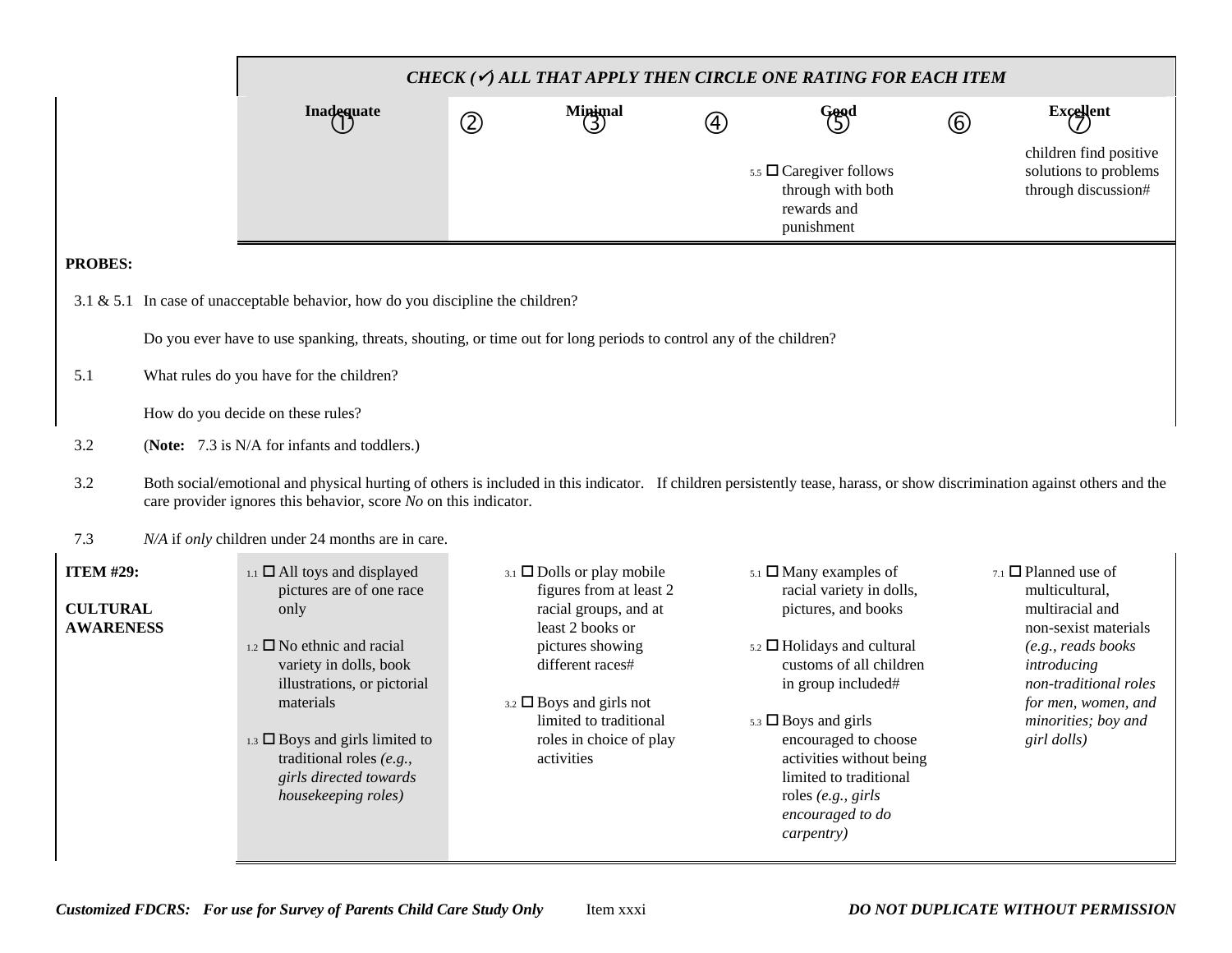|                |               |                                                                                                                                                                                                                                                                                                                                            | CHECK ( $\checkmark$ ) ALL THAT APPLY THEN CIRCLE ONE RATING FOR EACH ITEM |              |                                                       |                                                                             |                   |                  |  |  |  |  |
|----------------|---------------|--------------------------------------------------------------------------------------------------------------------------------------------------------------------------------------------------------------------------------------------------------------------------------------------------------------------------------------------|----------------------------------------------------------------------------|--------------|-------------------------------------------------------|-----------------------------------------------------------------------------|-------------------|------------------|--|--|--|--|
|                |               | Inadequate                                                                                                                                                                                                                                                                                                                                 | $\circledZ$                                                                | Minimal<br>3 | $\begin{array}{c} \textcircled{\small 4} \end{array}$ | Good<br>(5)                                                                 | $\left( 6\right)$ | <b>Excellent</b> |  |  |  |  |
|                |               |                                                                                                                                                                                                                                                                                                                                            |                                                                            |              |                                                       | $_{5.4}$ $\Box$ People of all ages<br>represented in pictures<br>and books# |                   |                  |  |  |  |  |
| <b>PROBES:</b> |               |                                                                                                                                                                                                                                                                                                                                            |                                                                            |              |                                                       |                                                                             |                   |                  |  |  |  |  |
| 5.2            | you do that?  | Do you ever celebrate holidays? If yes, ask are the holidays of all the children celebrated? Are any of the other cultural customs of the children included. How do                                                                                                                                                                        |                                                                            |              |                                                       |                                                                             |                   |                  |  |  |  |  |
| 7              |               | How do you use the multicultural materials you have for the children?                                                                                                                                                                                                                                                                      |                                                                            |              |                                                       |                                                                             |                   |                  |  |  |  |  |
| 3.1            |               | Interpret "dolls" broadly to include small figures such as Lego or Playmobile figures, doll house figures, or even paper dolls being used by older children. To give<br>credit materials must be accessible for at least 1 hour daily.                                                                                                     |                                                                            |              |                                                       |                                                                             |                   |                  |  |  |  |  |
| 5.2            | can be given. | Interpret "included" broadly, so that if provider acknowledges children's holidays and customs rather than celebrating them, for example, by talking about them, credit                                                                                                                                                                    |                                                                            |              |                                                       |                                                                             |                   |                  |  |  |  |  |
| 5.4            |               | To give credit for pictures, they must be where children can easily see them, although not necessarily on the child's eye level. Consider the size, clarity and<br>placement of pictures. To give credit for "people of all ages" at least 1 example of the following must be observed in a book and a displayed picture: baby or toddler, |                                                                            |              |                                                       |                                                                             |                   |                  |  |  |  |  |

older child, teenager, younger adult, or senior adult.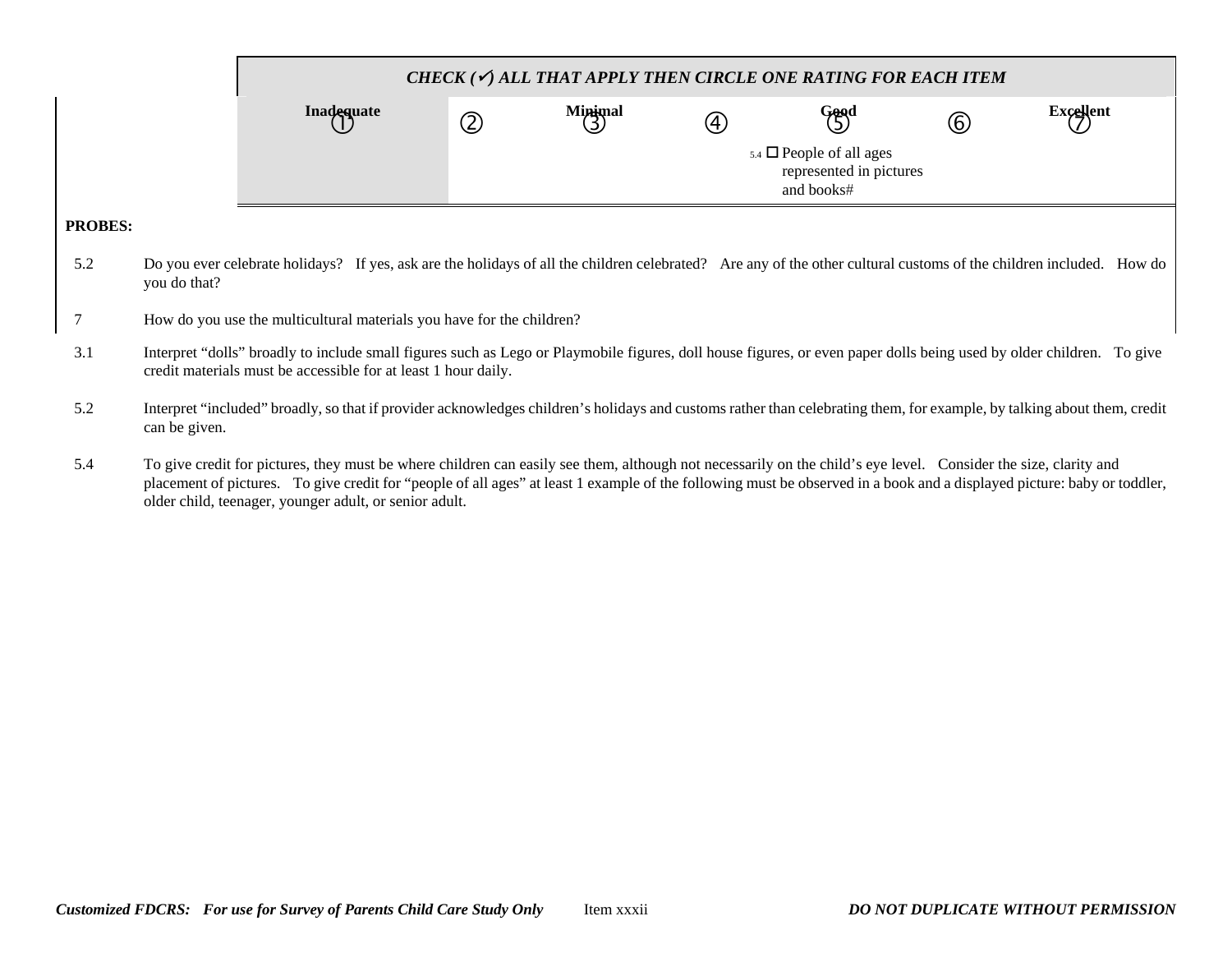**ELLCO**

**ELLCO**

**INTERVIEWER: THE FOLLOWING ITEMS ASSESS THE CLASSROOM'S OVERALL LITERACY ENVIRONMENT. WHEN ANSWERING QUESTIONS THAT REFER TO ADULTS, PLEASE CONSIDER** *ALL* **ADULTS WHO WERE PRESENT IN THE CLASSROOM, INCLUDING LEAD AND ASSISTANT TEACHERS, TEACHERS' AIDES, PARENTS, AND VOLUNTEERS, AND CONSIDER ALL CHILDREN WHO WERE PRESENT.**

**ELLCO**1. HOW MANY FULL-GROUP BOOK-READING SESSIONS DID YOU OBSERVE?

| 0 1 2 3 4 5+ |  |  |  |
|--------------|--|--|--|
|              |  |  |  |

2. WHAT WAS THE TOTAL NUMBER OF MINUTES SPENT ON FULL-GROUP BOOK-READING?

0-5 5-10 10-15 15-20 20+ 01 02 03 04 05

3. WHAT WAS THE TOTAL NUMBER OF BOOKS READ DURING THE FULL-GROUP BOOK-READING SESSION(S)?



4. HOW MANY ONE-TO-ONE BOOK-READING AND/OR SMALL-GROUP BOOK-READING SESSIONS DID YOU OBSERVE?

0 1 2 3 4 5+

 Adapted from Smith, M. W., & Dickinson, D. K. **ELLCO Toolkit**, Research Edition. Copyright © 2002 by Education Development Center, Inc. Newton, MA. Reproduced with permission of Paul H. Brookes Publishing Co. www.brookespublishing.com.

5. WHAT WAS THE TOTAL NUMBER OF MINUTES SPENT ON ONE-TO-ONE AND/OR SMALL-GROUP BOOK-READING?

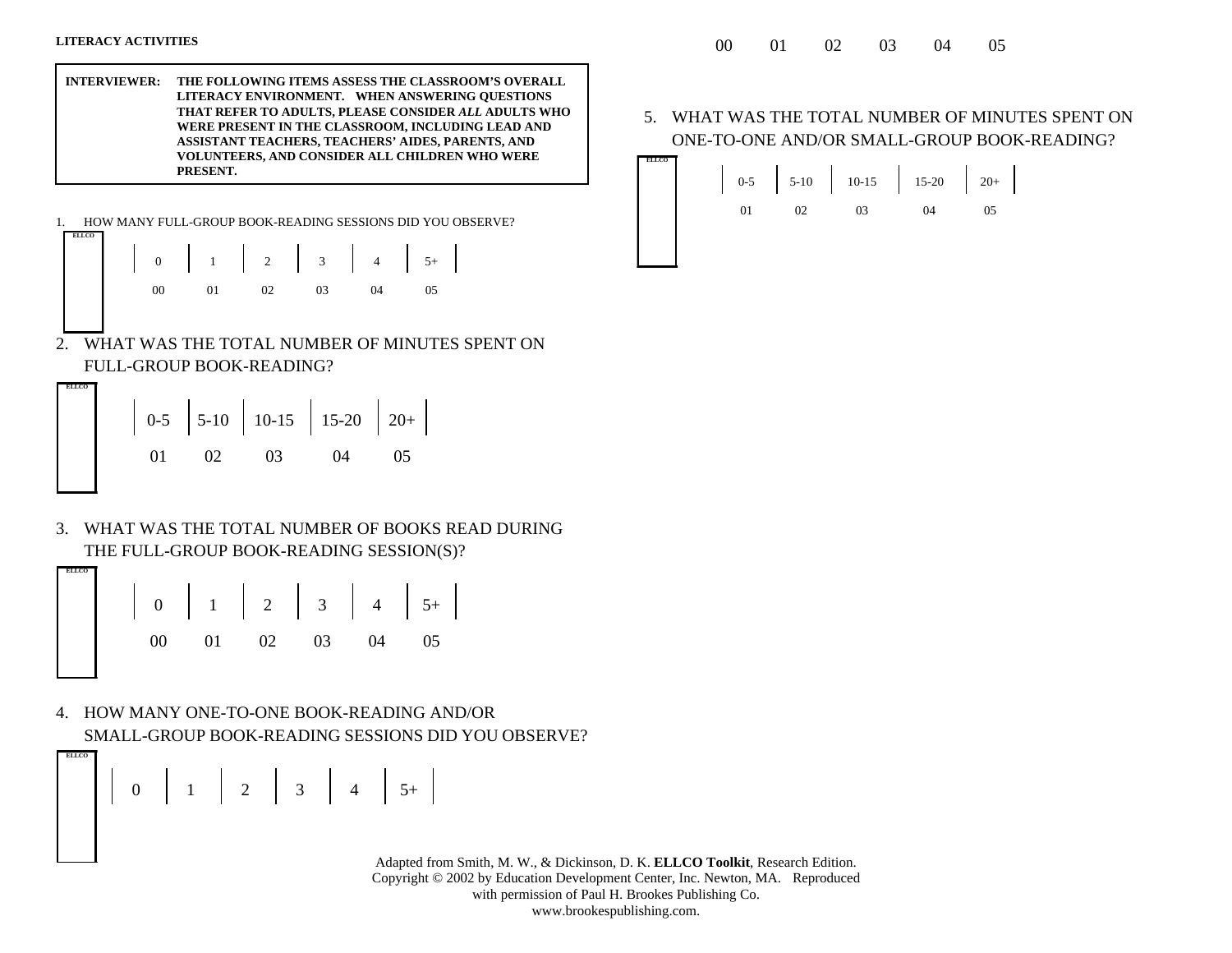6. WHAT WAS THE TOTAL NUMBER OF BOOKS READ DURING THE ONE-TO-ONE AND/OR SMALL-GROUP BOOK-READING SESSION(S)?



7. IS TIME SET ASIDE FOR CHILDREN TO LOOK AT BOOKS ALONE OR WITH A FRIEND?

8. DID YOU SEE CHILDREN INCLUDE WRITING IN THEIR PLAY?

**ELLCOINTERVIEWER: ........................................ THIS ITEM MAY INCLUDE CHILDREN WRITING OR SCRIBBLING AS PART OF AN ART ACTIVITY OR DRAMATIC PLAY ACTIVITY OR WHILE USING BLOCKS OR MANIPULATIVES. DO NOT INCLUDE COLORING IN A BOOK OR COLORING AS AN ART ACTIVITY.**

YES ............................................ 01 → **(CODE 9=01 AS** 

**WELL)**

NO .............................................. 00

9. DID YOU SEE CHILDREN ATTEMPTING TO WRITE LETTERS OR WORDS?



10. HOW MANY TIMES DID YOU SEE AN ADULT HELP A CHILD WRITE?



**ELLCO**

11. DID AN ADULT MODEL WRITING?



 Adapted from Smith, M. W., & Dickinson, D. K. **ELLCO Toolkit**, Research Edition. Copyright © 2002 by Education Development Center, Inc. Newton, MA. Reproduced with permission of Paul H. Brookes Publishing Co. www.brookespublishing.com.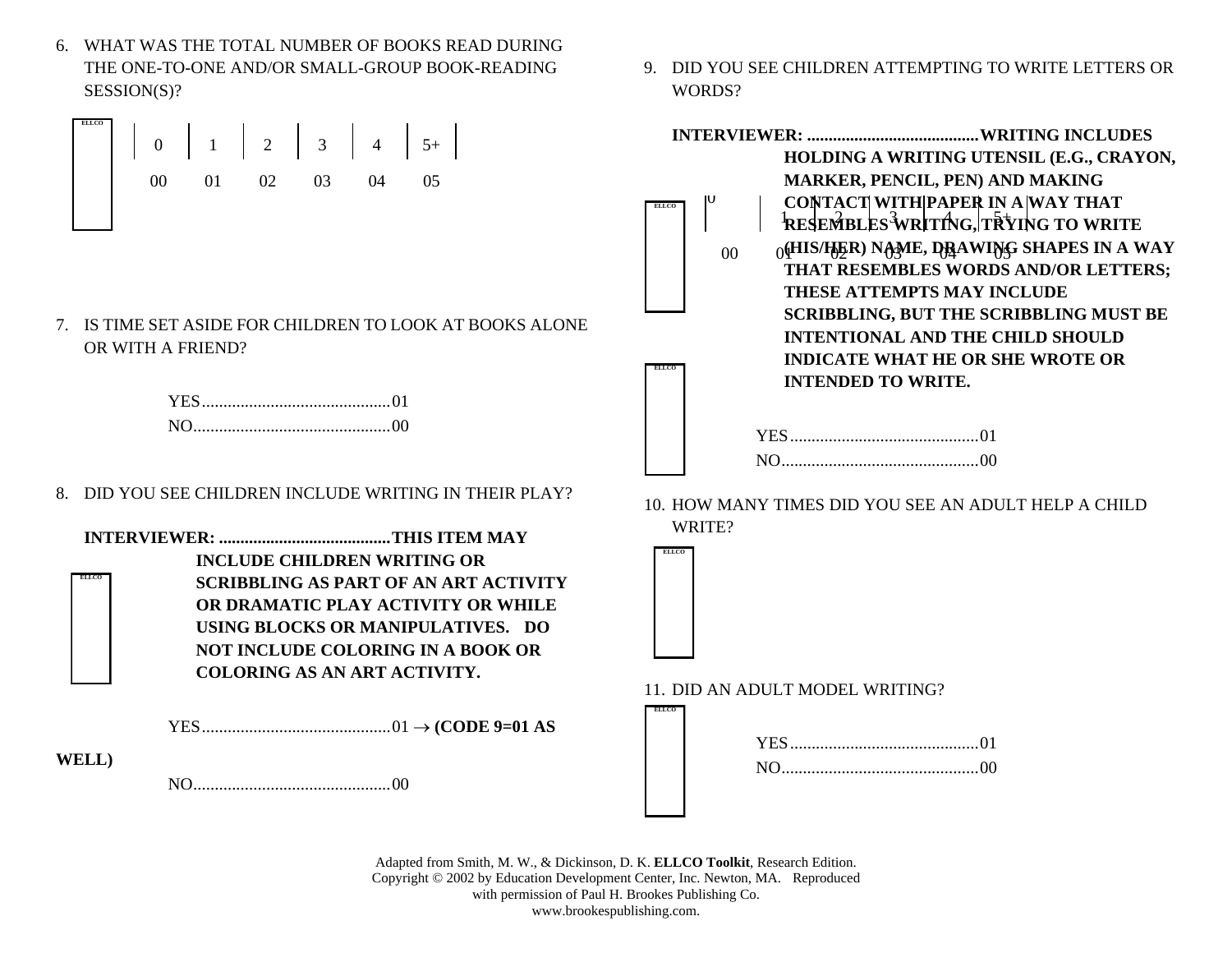- **INTERVIEWER: THE NEXT ITEMS ASSESS THE** *FOCUS CHILD'S* **ACTIVITIES. ONLY CONSIDER THE FOCUS CHILD WHEN ANSWERING QUESTIONS. PLEASE CONSIDER** *ALL* **ADULTS WHO WERE PRESENT IN THE CLASSROOM, INCLUDING LEAD AND ASSISTANT TEACHERS, TEACHERS' AIDES, PARENTS, AND VOLUNTEERS WHEN ANSWERING QUESTIONS THAT REFER TO ADULTS.**
- 1. WHAT WAS THE TOTAL NUMBER OF MINUTES THE FOCUS CHILD SPENT ATTEMPTING TO WRITE LETTERS OR WORDS?

**INTERVIEWER: WRITING INCLUDES HOLDING A WRITING UTENSIL (E.G., CRAYON, MARKER, PENCIL OR PEN) AND MAKING CONTACT WITH PAPER IN A WAY THAT RESEMBLES WRITING, TRYING TO WRITE (HIS/HER) NAME, DRAWING SHAPES IN A WAY THAT RESEMBLES WORDS AND/OR LETTERS; THESE ATTEMPTS MAY INCLUDE SCRIBBLING, BUT THE SCRIBBLING MUST BE INTENTIONAL AND THE CHILD SHOULD INDICATE WHAT HE OR SHE WROTE OR INTENDED TO WRITE.**

$$
\begin{array}{|c|c|c|c|c|c|c|c|} \hline 0.5 & 5-10 & 10-15 & 15-20 & 20+ \\ & & 01 & 02 & 03 & 04 & 05 \\ \hline \end{array}
$$

2. WHAT WAS THE TOTAL NUMBER OF MINUTES THE FOCUS CHILD ENGAGED IN A READING ACTIVITY?

**INTERVIEWER: READING ACTIVITIES INCLUDE LOOKING THROUGH A BOOK, TELLING ANOTHER ADULT OR CHILD THE STORY WHILE FLIPPING THROUGH A BOOK, PLAYING A COMPUTER GAME THAT INVOLVES WORDS OR LETTERS, PARTICIPATING IN A FULL-GROUP, SMALL-GROUP, OR ONE-TO-ONE BOOK-READING SESSION WITH AN ADULT.**

 $\begin{array}{|c|c|c|c|c|c|c|c|c|} \hline 0-5 & 5-10 & 10-15 & 15-20 & 20+ \ \hline \end{array}$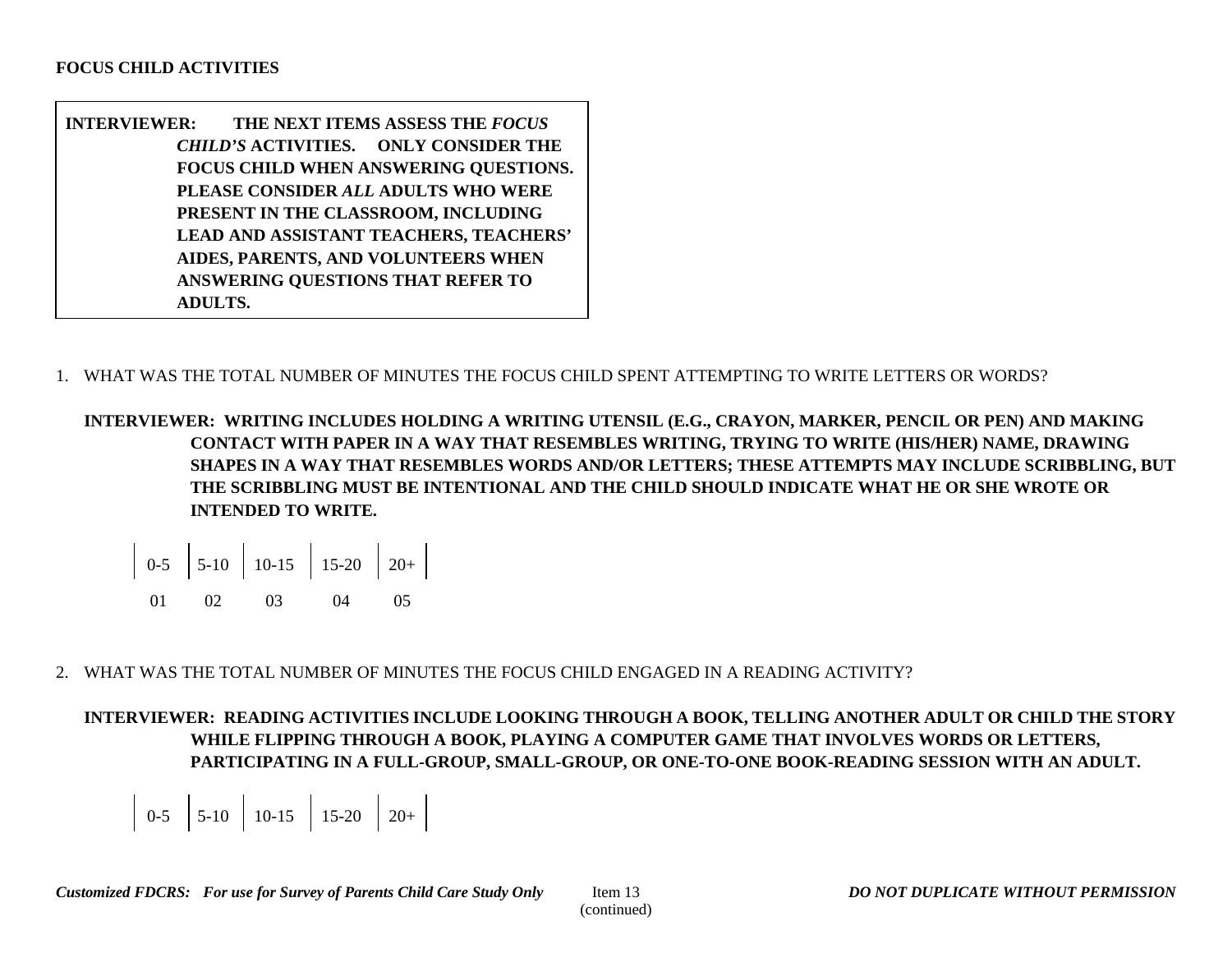01 02 03 04 05

3. WHAT WAS THE TOTAL NUMBER OF MINUTES THE FOCUS CHILD SPENT WATCHING TV?

$$
\begin{array}{|c|c|c|c|c|c|c|c|} \hline 0.5 & 5-10 & 10-15 & 15-20 & 20+ \\ 01 & 02 & 03 & 04 & 05 \\ \hline \end{array}
$$

4. WHAT WAS THE TOTAL NUMBER OF MINUTES THE FOCUS CHILD SPENT WANDERING AIMLESSLY?

|  | $\begin{array}{ c c c c c c c c } \hline 0-5 & 5-10 & 10-15 & 15-20 & 20+ \ \hline \end{array}$ |  |  |
|--|-------------------------------------------------------------------------------------------------|--|--|
|  | 01 02 03 04 05                                                                                  |  |  |

5. WHAT WAS THE TOTAL NUMBER OF MINUTES THE FOCUS CHILD SPENT UPSET OR CRYING?

|  |  | $\begin{array}{ c c c c c c c c } \hline 0-5 & 5-10 & 10-15 & 15-20 & 20+ \ \hline \end{array}$ |  |
|--|--|-------------------------------------------------------------------------------------------------|--|
|  |  | 01 02 03 04 05                                                                                  |  |

6. WHAT WAS THE TOTAL NUMBER OF TIMES THE FOCUS CHILD BECAME UPSET OR CRIED?

|  | $\begin{vmatrix} 0.5 \\ 5.10 \\ 10.15 \\ 15.20 \\ 20 + \\ \end{vmatrix}$ |  |  |
|--|--------------------------------------------------------------------------|--|--|
|  | 01 02 03 04 05                                                           |  |  |

7. WHAT WAS THE TOTAL NUMBER OF MINUTES THE FOCUS PROVIDER SPENT NOT INTERACTING WITH *ANY* CHILDREN?

**INTERVIEWER: THIS INCLUDES THE** *FOCUS PROVIDER* **AND** *ALL* **CHILDREN WHO WERE PRESENT. INCLUDE TIME SPENT WATCHING TV, TALKING ON TELEPHONE. DO NOT INCLUDE ROUTINE TASKS THAT ARE REQUIRED SUCH AS PREPARING MEALS FOR CHILDREN OR CLEANING UP AFTER THEM.** 

 $\begin{array}{|c|c|c|c|c|c|c|c|c|c|c|} \hline 0-5 & 5-10 & 10-15 & 15-20 & 20+ \hline \end{array}$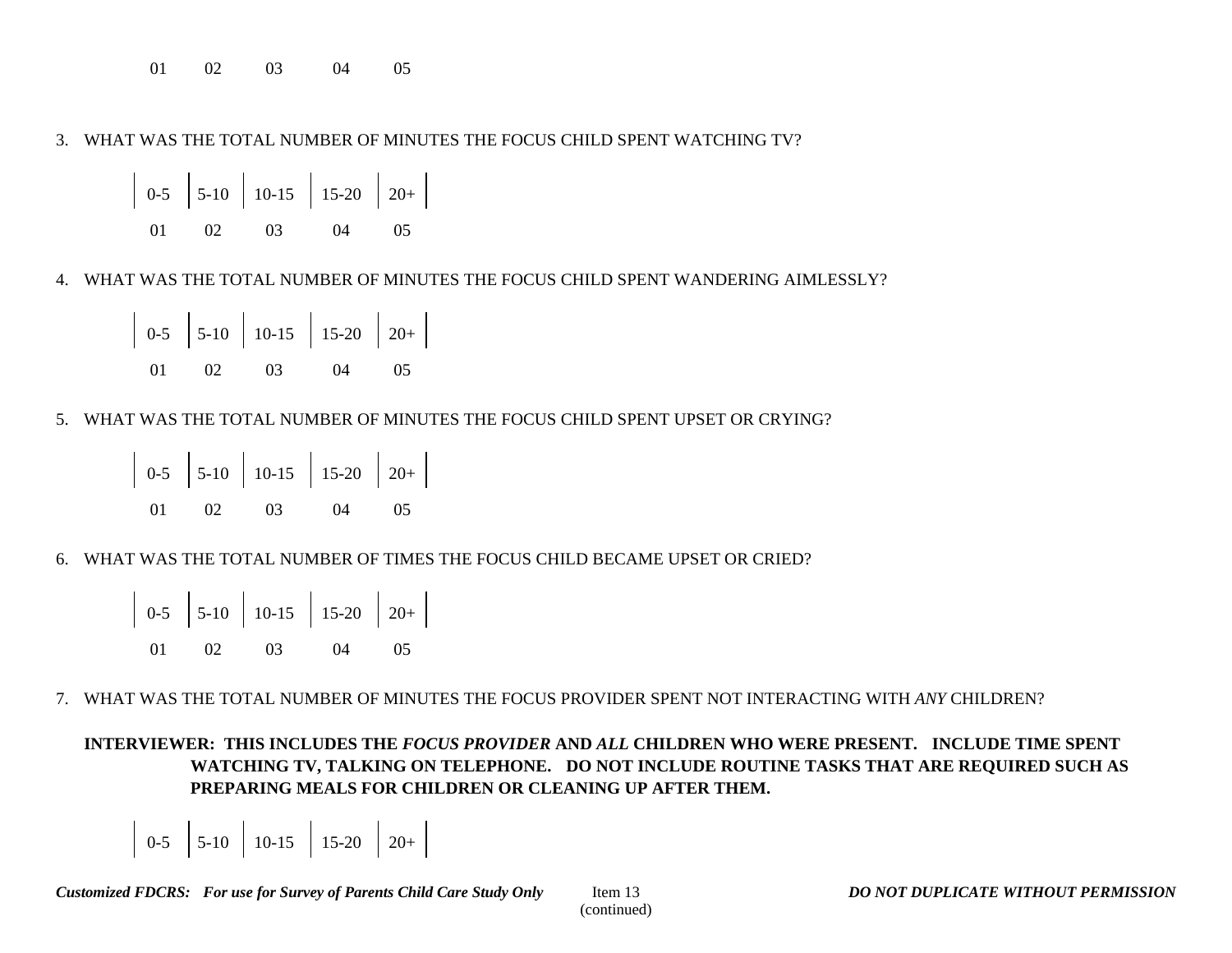01 02 03 04 05

3.1 Morning snacks should include 2 of the following: ½ cup milk; ½ cup fruit or vegetable, or ½ cup of 100% fruit juice; ½ slice bread or ½ cup cereal; ½ ounce meat, nut product, beans or meat alternative.

Lunch for 12 to 24 month olds should include  $\frac{1}{2}$  cup milk,  $\frac{1}{4}$  cup vegetable, 100% fruit juice and/ or fruit;  $\frac{1}{2}$  slice bread or  $\frac{1}{4}$  cup pasta or cereal; 1 ounce of meat or cheese or 1 egg, ¼ cup beans, or 2 tablespoons peanut butter.

- 3.2 "Eating area clean" means that the eating surface is sanitary. If a table itself cannot be sanitized, then a place-mat (e.g., vinyl) that is sanitized may be used or a clean disposable place-mat. Highchair trays must be sanitized.
- 3.3 To determine whether sanitary preparation of food can be scored *Yes,* observe to see whether there are any severe problems (such as dropping food on the floor and then serving it to children). Also ensure that the caregiver washes her hands before preparing foods and that serving of the food is sanitary (i.e., clean dishes and utensils used, foods are not contaminated during food service).
- 3.2 Since new research has shown that waterless washes are an adequate sanitary measure, it is required that caregivers wash with soap and water during diapering or toileting. Therefore, disregard the statement about waterless washes in the note for this item.
- 5.2 *N/A* if *only* infants (less than 12 months) are in care.
- 5.3 *N/A* if *no* toddlers or children being toilet trained are in care.
- 7.2 *N/A* if *only* young infants (e.g., less than 6-7 months) are in care.
- 3.1 Keeping caregiving areas clean includes washing all toys at least weekly and air drying if possible. Floor areas should be vacuumed or damp mopped with a disinfectant frequently to kill the germs that can live for days and even weeks on floors, rugs, and furniture. Feeding chairs should be cleaned daily with a cloth dampened with a sanitizing solution.
- 5.1 Hand washing is considered under this indicator. "Cutting down on the spread of germs" means that avoiding contamination is obviously an important part of the program that is practiced consistently, which relatively few (3-4) lapses during the observation (such as sneezing without washing hands, forgetting to ensure that a child's hands have been washed, not wiping a nose immediately). However, no major problems (such as using the same sink for both diapering and other needs without sanitizing in between, animal contamination in space used by children, contents of potty chair accessible to unsupervised children, or much Hand washing ignored) can exist to give credit for this indicator.

The following list of obvious hazards is not meant to be complete. Be sure to note all safety problems on the score sheet.

*Some indoor safety problems*

- no safety caps on electrical sockets
- loose electrical cords
- heavy toys or other things child can pull down

*Some outdoor safety problems*

- tools accessible
- garden sprays accessible
- tool shed or garage unlocked

*Customized FDCRS: For use for Survey of Parents Child Care Study Only* Item 13 *DO NOT DUPLICATE WITHOUT PERMISSION*

(continued)